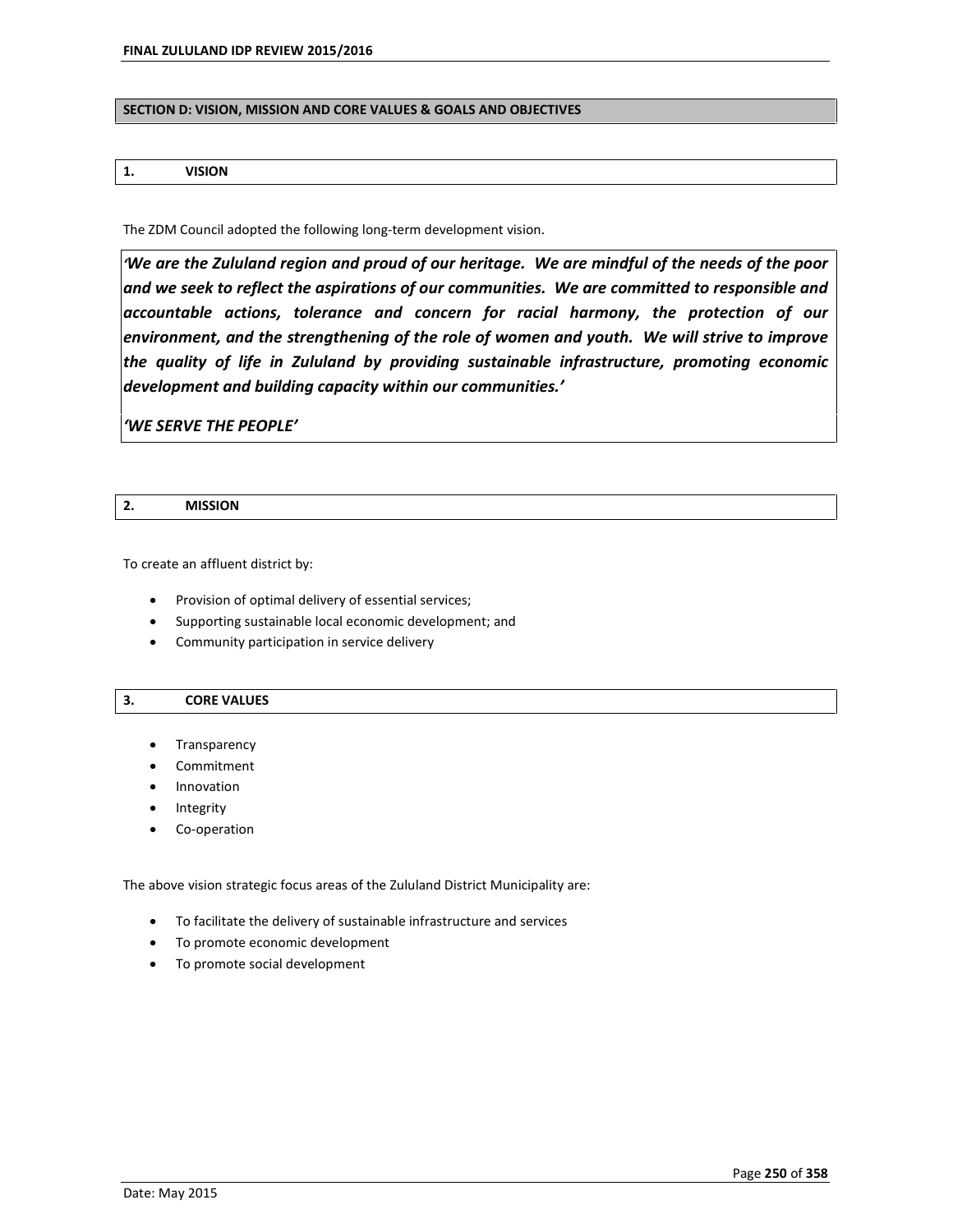# **4. GOALS AND OBJECTIVES, STRATEGIC MATTERS & SERVICE DELIVERY PLAN**

### **4.1 GOALS AND OBJECTIVES**

# **Table 90: Goals and Objectives**

| $\frac{1}{2}$<br>KPA | <b>National</b><br><b>General Key</b><br>Performance<br>Areas | $\mathsf{S}$<br>Area<br>Focus | <b>Powers and Functions</b>   | å<br>$\overline{a}$<br>Key | Goal                                                   | Obj No  | Objective                                               | $\mathsf{S}$<br>Strategy I | <b>Strategy</b>                                  |
|----------------------|---------------------------------------------------------------|-------------------------------|-------------------------------|----------------------------|--------------------------------------------------------|---------|---------------------------------------------------------|----------------------------|--------------------------------------------------|
| 1                    | Infrastructure<br>and Services                                | 1.1                           | <b>Water &amp; Sanitation</b> | 1.1.1                      | To progressively provide a<br>cost effective, reliable | 1.1.1.1 | To provide cost effective<br>water and sanitation       | 1.1.1.1.1                  | Review 2015/16 WSDP                              |
|                      |                                                               |                               |                               |                            | water and sanitation<br>services at a good quality     |         | (including free basic water<br>and sanitation services) | 1.1.1.1.2                  | Implement 2014/15 WSDP                           |
|                      |                                                               |                               |                               |                            | to all potential consumers<br>in the district          |         |                                                         | 1.1.1.1.3                  | Provide Free Basic Water<br>and sanitation       |
|                      |                                                               |                               |                               |                            |                                                        |         |                                                         | 1.1.1.1.4                  | Establish base-line costs of<br>water production |
|                      |                                                               |                               |                               |                            |                                                        |         |                                                         |                            | To provide for the<br>Operations and             |
|                      |                                                               |                               |                               |                            |                                                        |         |                                                         |                            | Maintenance of water and<br>sanitation projects  |
|                      |                                                               |                               |                               |                            |                                                        |         |                                                         | 1.1.1.1.5                  |                                                  |
|                      |                                                               |                               |                               |                            |                                                        | 1.1.1.2 | To reduce Water Loss                                    | 1.1.1.2.1                  | Implement Water Loss<br>Strategy                 |
|                      |                                                               |                               |                               |                            |                                                        | 1.1.1.3 | To improve on the quality of                            | 1.1.1.3.1                  | <b>Implement Water Quality</b>                   |
|                      |                                                               |                               |                               |                            |                                                        |         | water delivered                                         |                            | Strategy                                         |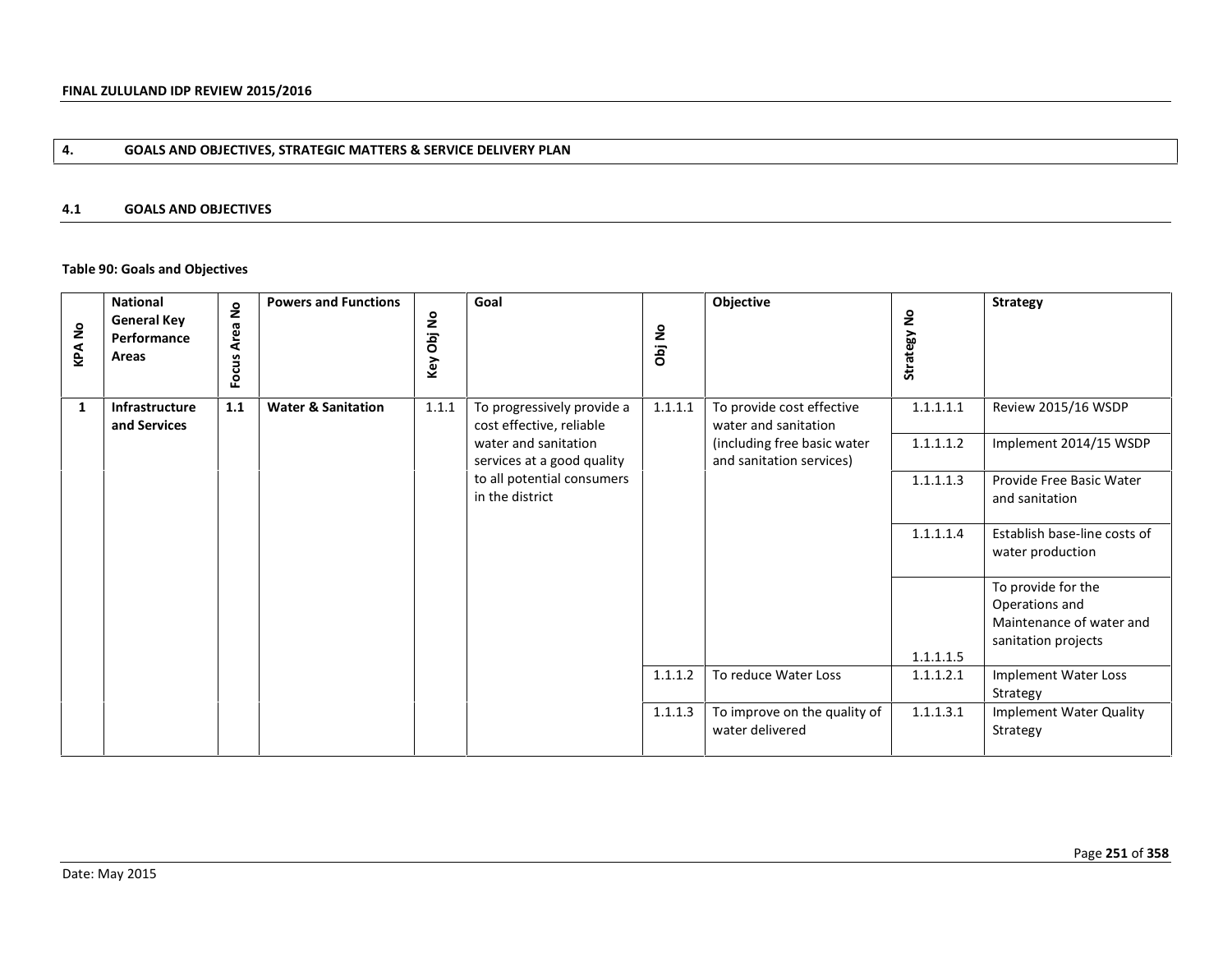| <b>KPANo</b> | <b>National</b><br><b>General Key</b><br>Performance<br>Areas | Focus Area No | <b>Powers and Functions</b>             | Key Obj No | Goal                                       | Obj No  | Objective                                                                                                 | Strategy No | <b>Strategy</b>                                                                            |
|--------------|---------------------------------------------------------------|---------------|-----------------------------------------|------------|--------------------------------------------|---------|-----------------------------------------------------------------------------------------------------------|-------------|--------------------------------------------------------------------------------------------|
|              |                                                               |               |                                         |            |                                            | 1.1.1.4 | To facilitate labour intensive<br>construction through water<br>and sanitation projects<br>implementation | 1.1.1.4.1   | Implement the EPWP                                                                         |
|              |                                                               |               |                                         |            |                                            | 1.1.1.5 | To provide effective<br><b>Customer Care</b>                                                              | 1.1.1.5.1   | Improving communication<br>and efficiency of response<br>to technical concerns<br>reported |
|              |                                                               |               |                                         |            |                                            | 1.1.1.6 | To ensure compliance with<br>relevant water legislation                                                   | 1.1.1.6.1   | Review and implement<br>legislated water policies &<br><b>Bylaws</b>                       |
|              |                                                               |               |                                         |            |                                            | 1.1.1.7 | To effectively utilise grant<br>allocation for water and<br>sanitation                                    | 1.1.1.7.1   | Implement WSDP                                                                             |
|              |                                                               |               |                                         |            |                                            | 1.1.1.8 | To deliver and regulate<br>water services in a<br>structured manner                                       | 1.1.1.8.1   | To effectively regulate and<br>monitor WSP's and Water<br>Services Intermediaries          |
|              |                                                               | $1.2\,$       | <b>Municipal Airports</b><br>(District) | 1.2.1      | To viably operate &<br>maintain a Regional | 1.2.1.1 | To ensure development of<br>airport infrastructure                                                        | 1.2.1.1.1   | Review Airport<br>Implementation Plan                                                      |
|              |                                                               |               |                                         |            |                                            |         |                                                                                                           |             |                                                                                            |
|              | Date: May 2015                                                |               |                                         |            |                                            |         |                                                                                                           |             | Page 252 of 358                                                                            |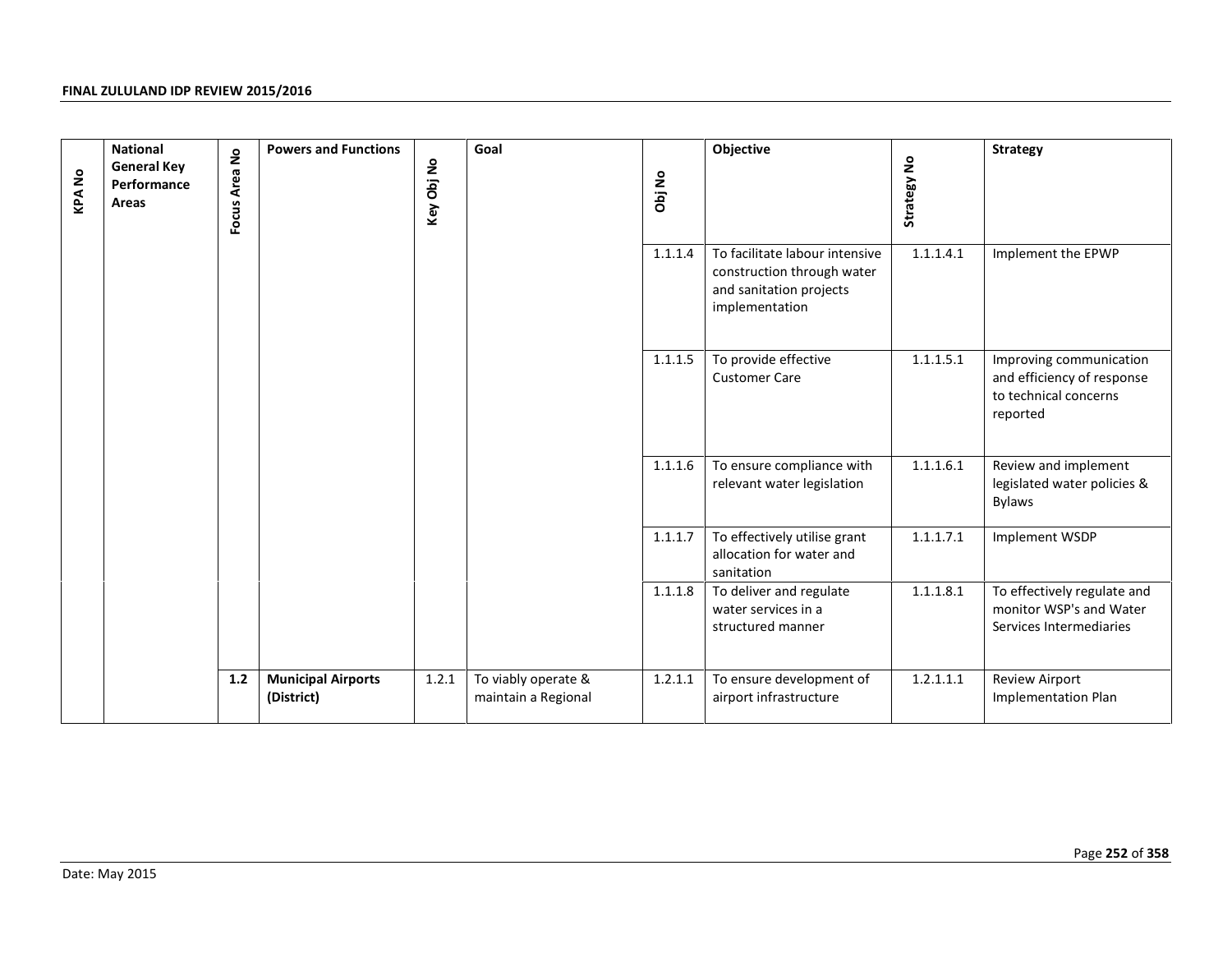| <b>National</b><br><b>General Key</b><br><b>KPANo</b><br>Performance<br><b>Areas</b> |                | <b>Powers and Functions</b><br>$\mathsf{S}$<br>Focus Area | Key Obj No                                                            | Goal  | Obj No                                                                         | Objective | Strategy No                                                                                                                        | <b>Strategy</b> |                                                                                                 |
|--------------------------------------------------------------------------------------|----------------|-----------------------------------------------------------|-----------------------------------------------------------------------|-------|--------------------------------------------------------------------------------|-----------|------------------------------------------------------------------------------------------------------------------------------------|-----------------|-------------------------------------------------------------------------------------------------|
|                                                                                      |                |                                                           |                                                                       |       | Airport that contributes to<br>the growth &<br>development of the<br>district  |           |                                                                                                                                    | 1.2.1.1.2       | Implement current activities<br>as identified in the<br>Reviewed Airport<br>Implementation Plan |
|                                                                                      |                | 1.3                                                       | <b>Municipal Roads</b>                                                | 1.3.1 | To facilitate the provision<br>of a well-developed<br>district road network    | 1.3.1.1   | To establish the status quo<br>of roads within the<br>Municipal Area and to take<br>responsibilty of the asigned<br>district roads | 1.3.1.1.1       | To develop a Rural Road<br>Asset Management System                                              |
|                                                                                      |                | 1.4                                                       | <b>Regulation Of</b><br><b>Passenger Transport</b><br><b>Services</b> | 1.4.1 | To facilitate the Regulation<br>of Passenger Transport<br>Services             | 1.4.1.1   | To clarify the DM's role in<br>the Regulation of Passenger<br><b>Transport Services</b>                                            | 1.4.1.1.1       | Development of an<br><b>Integrated Public Transport</b><br>Plan                                 |
|                                                                                      |                | 1.5                                                       | <b>Fire Fighting</b>                                                  | 1.5.1 | To Plan, co-ordinate and<br>regulate Fire Fighting<br>Services in the district | 1.5.1.1   | Regulation and co-<br>ordination of Fire Fighting<br>Services                                                                      | 1.5.1.1.1       | Secure funds to prepare<br>ZDM Fire Fighting Bylaws                                             |
|                                                                                      |                | 1.6                                                       | <b>Disaster Management</b>                                            | 1.6.1 | To deal with Disasters<br>efficiently & effectively in<br>the district         | 1.6.1.1   | To review and facilitate the<br>district Disaster<br>Management plan                                                               | 1.6.1.1.1       | To review and implement<br>the district Disaster<br>Management Plan                             |
|                                                                                      |                |                                                           |                                                                       |       |                                                                                | 1.6.1.2   | To create awareness of<br>hazards and disasters                                                                                    | 1.6.1.2.1       | To prepare Disasters and<br><b>Hazards Awareness Strategy</b>                                   |
|                                                                                      |                | 1.7                                                       | <b>Solid Waste</b>                                                    | 1.7.1 | To facilitate the effective<br>and efficient removal of<br>solid waste         | 1.7.1.1   | To facilitate co-ordinated<br>regional solid waste<br>management                                                                   | 1.7.1.1.1       | Investigate Feasibility of<br>Regional Solid Waste<br>management                                |
|                                                                                      | Date: May 2015 |                                                           |                                                                       |       |                                                                                |           |                                                                                                                                    |                 | Page 253 of 358                                                                                 |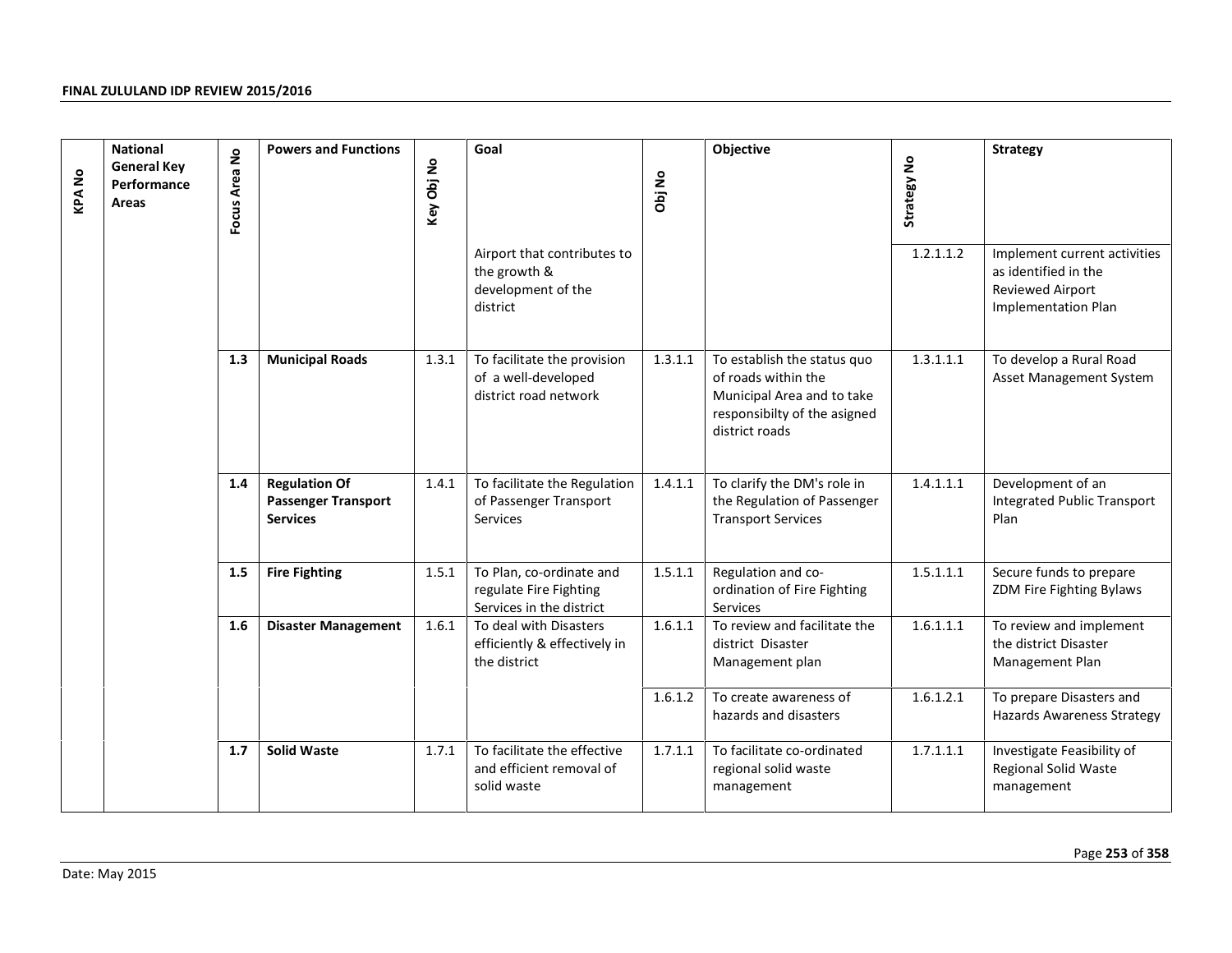| <b>KPANo</b> | <b>National</b><br><b>General Key</b><br>Performance<br>Areas | $\mathsf{S}$<br>Focus Area | <b>Powers and Functions</b>                                               | Key Obj No            | Goal                                                                                            | Obj No                  | Objective                                                                                             | Strategy No | <b>Strategy</b>                                                                                  |
|--------------|---------------------------------------------------------------|----------------------------|---------------------------------------------------------------------------|-----------------------|-------------------------------------------------------------------------------------------------|-------------------------|-------------------------------------------------------------------------------------------------------|-------------|--------------------------------------------------------------------------------------------------|
|              |                                                               | 1.8                        | <b>Municipal Health</b><br><b>Services</b>                                | 1.8.1                 | To facilitate the effective<br>and efficient municipal<br>health service across the<br>district | 1.8.1.1                 | To deliver an effective<br>environmental municipal<br>health service                                  | 1.8.1.1.1   | Prepare Plan for effective<br>and efficient Municipal<br><b>Environmental Health</b><br>Services |
|              |                                                               | 1.9                        | <b>Regional Fresh</b><br><b>Produce Markets &amp;</b><br><b>Abattoirs</b> | 1.9                   | Investigate the feasiblity<br>of Fresh Produce Markets<br>and Abattoirs                         | 1.9.1.1                 | To establish co-ordinated<br>and efficient regional fresh<br>produce infrastructure<br>where feasible | 1.9.1.1.1   | Investigate Feasibility of<br>regional Fresh Produce<br>Markets and Abattoirs                    |
|              |                                                               | 1.1<br>$\mathbf 0$         | <b>District Cemeteries</b>                                                | 1.10.<br>$\mathbf{1}$ | To ensure that sufficient<br>burial space is available<br>within the district                   | 1.10.1.<br>$\mathbf{1}$ | To establish co-ordinated<br>and efficient regional burial<br>infrastructure where<br>feasible        | 1.10.1.1.1  | Investigate the feasibility of<br>a Regional Cemetery Site/s                                     |
| $\mathbf{2}$ | Economic,<br><b>Agriculture and</b><br><b>Toursim</b>         | 2.1                        | <b>District Tourism</b>                                                   | 2.1.1                 | To promote tourism in the<br>District                                                           | 2.1.1.1                 | To create effective Tourism<br>structures and have<br>effective institutional                         | 2.1.1.1.1   | Regulary review Tourism<br>section resources                                                     |
|              |                                                               |                            |                                                                           |                       |                                                                                                 |                         | arrangements in place.                                                                                | 2.1.1.1.2   | Revive Tourism Forum                                                                             |
|              |                                                               |                            |                                                                           |                       |                                                                                                 |                         |                                                                                                       | 2.1.1.1.3   | Strengthen TKZN linkages                                                                         |
|              |                                                               |                            |                                                                           |                       |                                                                                                 |                         |                                                                                                       | 2.1.1.1.4   | Review/update Tourism<br>Sector Plan                                                             |
|              |                                                               |                            |                                                                           |                       |                                                                                                 |                         |                                                                                                       | 2.1.1.1.5   | To update/maintain the<br><b>Zululand Tourism Database</b>                                       |
|              | Date: May 2015                                                |                            |                                                                           |                       |                                                                                                 |                         |                                                                                                       |             | Page 254 of 358                                                                                  |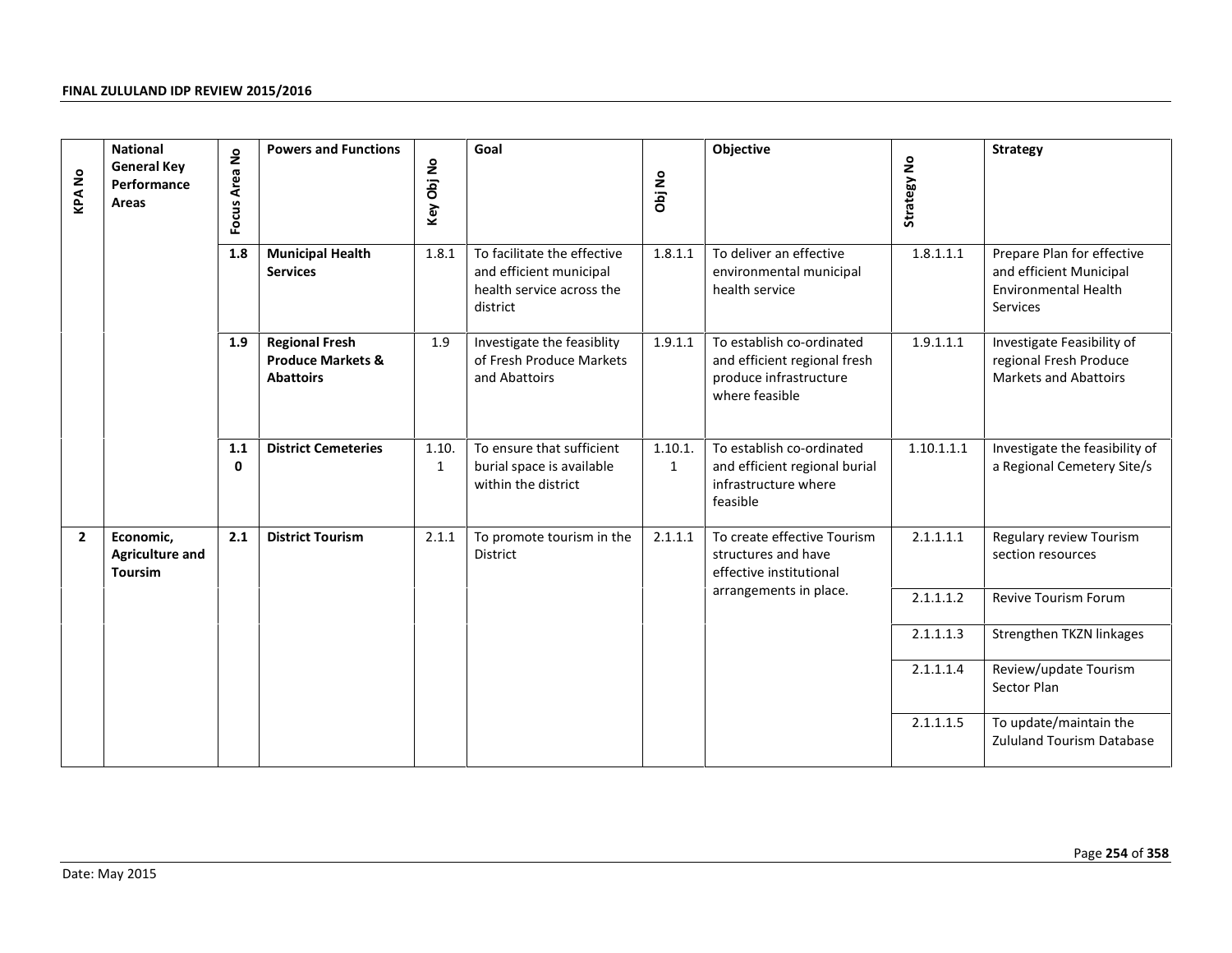| <b>KPANo</b> | <b>National</b><br><b>General Key</b><br>Performance<br>Areas | Focus Area No | <b>Powers and Functions</b> | Key Obj No | Goal                                                   | Obj No  | Objective                                                             | Strategy No | <b>Strategy</b>                                                                                              |
|--------------|---------------------------------------------------------------|---------------|-----------------------------|------------|--------------------------------------------------------|---------|-----------------------------------------------------------------------|-------------|--------------------------------------------------------------------------------------------------------------|
|              |                                                               |               |                             |            |                                                        | 2.1.1.2 | To ensure tourists/ potential<br>tourists are aware of our<br>product | 2.1.1.2.1   | To update/implement<br>themes/packages website<br>upgrading brochure<br>distribution                         |
|              |                                                               |               |                             |            |                                                        |         |                                                                       | 2.1.1.2.2   | To train and build capacity<br>of employees                                                                  |
|              |                                                               |               |                             |            |                                                        | 2.1.1.3 | Safety and Signage                                                    | 2.1.1.3.1   | Investigate needs and<br>allocate resources                                                                  |
|              |                                                               |               |                             |            |                                                        | 2.1.1.4 | To develop and promote<br>Tourism Infrastructure                      | 2.1.1.4.1   | Develop/improve the<br>following tourism routes<br><b>Battlefields Route ZBR</b><br>(Birding Route) Route 66 |
|              |                                                               |               |                             |            |                                                        |         |                                                                       | 2.1.1.4.2   | <b>Implement Tourism</b><br>Portfolio Project                                                                |
|              |                                                               |               |                             |            |                                                        |         |                                                                       | 2.1.1.4.3   | To manage Tourism Hub<br>Development                                                                         |
|              |                                                               | 2.2           | <b>LED</b>                  | 2.2.1      | To improve the economy<br>of the district, through the | 2.2.1.1 | <b>Establishing LED Institutions</b><br>and Processes                 | 2.2.1.1.1   | Review LED Plan                                                                                              |
|              |                                                               |               |                             |            |                                                        |         |                                                                       |             |                                                                                                              |
|              | Date: May 2015                                                |               |                             |            |                                                        |         |                                                                       |             | Page 255 of 358                                                                                              |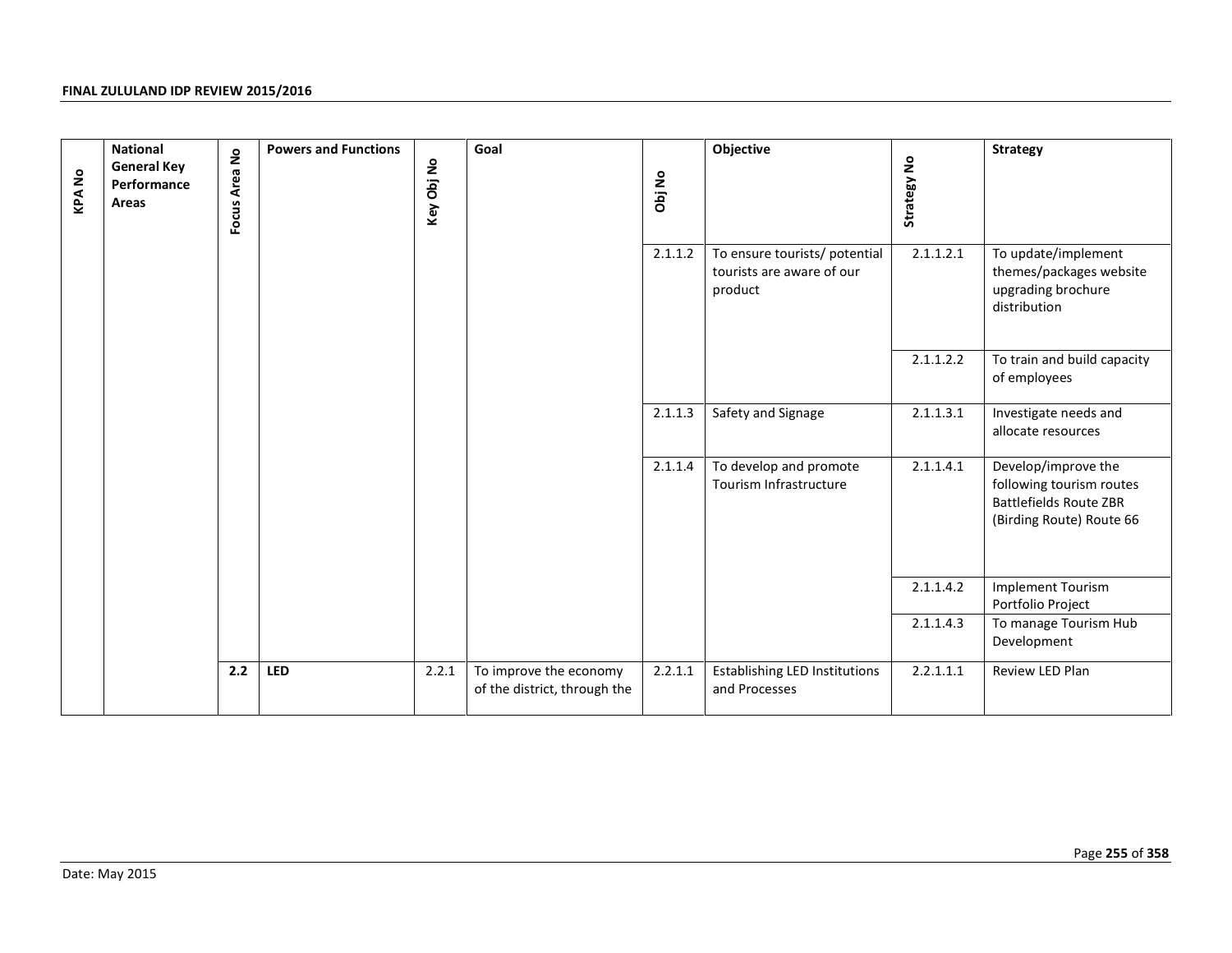|              | <b>National</b>                            |               | <b>Powers and Functions</b> |            | Goal                                                                      |         | Objective                                                                                                                                                                                                                                         |             | <b>Strategy</b>                                                              |
|--------------|--------------------------------------------|---------------|-----------------------------|------------|---------------------------------------------------------------------------|---------|---------------------------------------------------------------------------------------------------------------------------------------------------------------------------------------------------------------------------------------------------|-------------|------------------------------------------------------------------------------|
| <b>KPANo</b> | <b>General Key</b><br>Performance<br>Areas | Focus Area No |                             | Key Obj No |                                                                           | Obj No  |                                                                                                                                                                                                                                                   | Strategy No |                                                                              |
|              |                                            |               |                             |            | creation of job<br>opportunities and<br>additional economic<br>activities | 2.2.1.2 | To change the attitudes of<br>local stakeholders in the<br>economy with spesific focus<br>on local buying, local<br>investment, welcoming new<br>investment, co-operation in<br>implementation of<br>economic development and<br>entrepreneurship | 2.2.1.2.1   | Promote economic<br>development through use of<br>the regional radio station |
|              |                                            |               |                             |            |                                                                           |         |                                                                                                                                                                                                                                                   | 2.2.1.2.2   | Conduct grass roots capacity<br>building and awareness<br>programmes         |
|              |                                            |               |                             |            |                                                                           |         |                                                                                                                                                                                                                                                   | 2.2.1.2.3   | Sensitize the community<br>about LED                                         |
|              |                                            |               |                             |            |                                                                           | 2.2.1.3 | To establish a solid<br>foundation for economic<br>development within the<br>district be addressing key<br>socio-economic issues to<br>allow communities to<br>effectively participate in the<br>district economy                                 | 2.2.1.3.1   | Provide assistance with<br>home-based HIV/AIDS care                          |
|              |                                            |               |                             |            |                                                                           |         |                                                                                                                                                                                                                                                   |             |                                                                              |
|              |                                            |               |                             |            |                                                                           |         |                                                                                                                                                                                                                                                   |             | Page 256 of 358                                                              |
|              | Date: May 2015                             |               |                             |            |                                                                           |         |                                                                                                                                                                                                                                                   |             |                                                                              |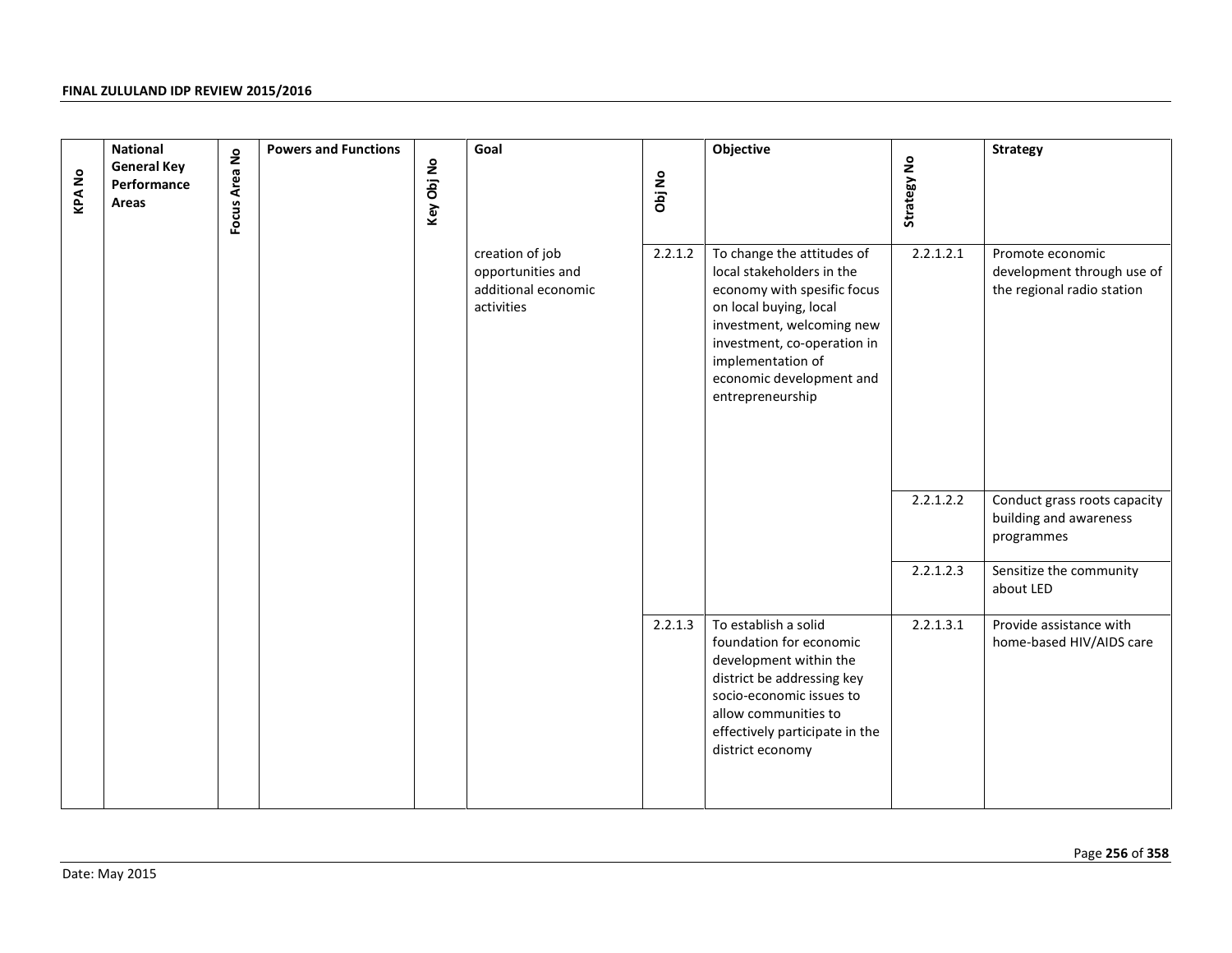| <b>KPANO</b> | <b>National</b><br><b>General Key</b><br>Performance<br>Areas | Focus Area No | <b>Powers and Functions</b><br>Key Obj No | Goal | Obj No  | Objective                                                                                                                                  | Strategy No | <b>Strategy</b>                                                                                 |
|--------------|---------------------------------------------------------------|---------------|-------------------------------------------|------|---------|--------------------------------------------------------------------------------------------------------------------------------------------|-------------|-------------------------------------------------------------------------------------------------|
|              |                                                               |               |                                           |      |         |                                                                                                                                            | 2.2.1.3.2   | Youth entrepreneurship<br>development                                                           |
|              |                                                               |               |                                           |      |         |                                                                                                                                            | 2.2.1.3.3   | Provide support to the<br>informal sector                                                       |
|              |                                                               |               |                                           |      | 2.2.1.4 | To raise specifically the<br>investment profile of the<br>district through a multi-<br>pronged public relations and<br>marketing programme | 2.2.1.4.1   | Develop Marketing Plan                                                                          |
|              |                                                               |               |                                           |      |         |                                                                                                                                            | 2.2.1.4.2   | To market product<br>development                                                                |
|              |                                                               |               |                                           |      |         |                                                                                                                                            | 2.2.1.4.3   | Establish Development<br>Agency                                                                 |
|              |                                                               |               |                                           |      | 2.2.1.5 | To improve access within<br>the district and access<br>between the district and<br>neighbouring areas                                      | 2.2.1.5.1   | Prepare and implement a<br>roads upgrading programme<br>in co-operation with DoT<br>and the LMs |
|              |                                                               |               |                                           |      |         |                                                                                                                                            | 2.2.1.5.2   | Upgrade road signage                                                                            |
|              |                                                               |               |                                           |      |         |                                                                                                                                            | 2.2.1.5.3   | Investigate the feasibility of<br>a privatised "highway<br>patrol"                              |
|              | Date: May 2015                                                |               |                                           |      |         |                                                                                                                                            |             | Page 257 of 358                                                                                 |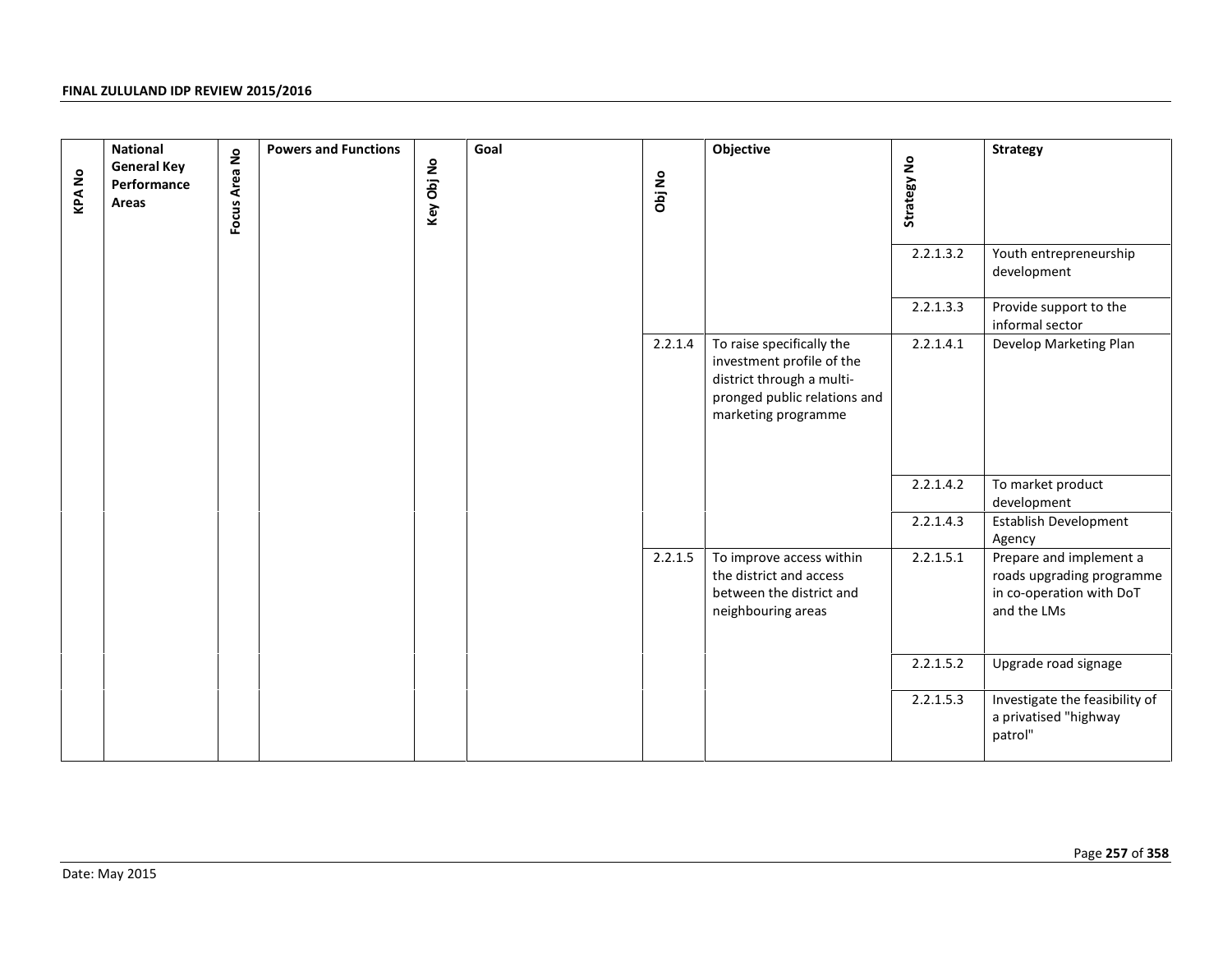| <b>KPANo</b> | <b>National</b><br><b>General Key</b><br>Performance<br>Areas | Focus Area No | <b>Powers and Functions</b> | Key Obj No | Goal                                                                                                            | Obj No  | Objective                                                                                   | Strategy No | <b>Strategy</b>                                                            |
|--------------|---------------------------------------------------------------|---------------|-----------------------------|------------|-----------------------------------------------------------------------------------------------------------------|---------|---------------------------------------------------------------------------------------------|-------------|----------------------------------------------------------------------------|
|              |                                                               |               |                             |            |                                                                                                                 | 2.2.1.6 | Focus on achieving visible<br>delivery with regard to local<br>economic development         | 2.2.1.6.1   | Implement budgeted<br>Tourism Development<br>Projects                      |
| 3            | Social<br>Development &<br><b>Food Security</b>               | 3.1           | <b>HIV/AIDS</b>             | 3.1.1      | To reduce the impact of<br>HIV/AIDS                                                                             | 3.1.1.1 | To create HIV/AIDS<br>awareness and education                                               | 3.1.1.1.1   | Review HIV/Aids Plan                                                       |
|              |                                                               |               |                             |            |                                                                                                                 |         |                                                                                             | 3.1.1.1.2   | Implement HIV/AIDS<br>awareness and education<br>campaigns                 |
|              |                                                               | 3.2           | <b>Youth and Gender</b>     | 3.2.1      | To develop and empower<br>Youth, Woman, people<br>living with Disability, the<br>Elderly, Widows and<br>Orphans | 3.2.1.1 | To strategically plan<br>development and<br>empowerment initiatives for<br>youth and gender | 3.2.1.1.1   | Review the Youth, Gender<br>and People living with<br>Disabilities Plan    |
|              |                                                               |               |                             |            |                                                                                                                 |         |                                                                                             | 3.2.1.1.2   | Identify and implement<br>projects focussed on youth<br>development        |
|              |                                                               |               |                             |            |                                                                                                                 |         |                                                                                             | 3.2.1.1.3   | Identify and implement<br>projects focussed on the<br>development of women |
|              |                                                               |               |                             |            |                                                                                                                 |         |                                                                                             |             |                                                                            |
|              | Date: May 2015                                                |               |                             |            |                                                                                                                 |         |                                                                                             |             | Page 258 of 358                                                            |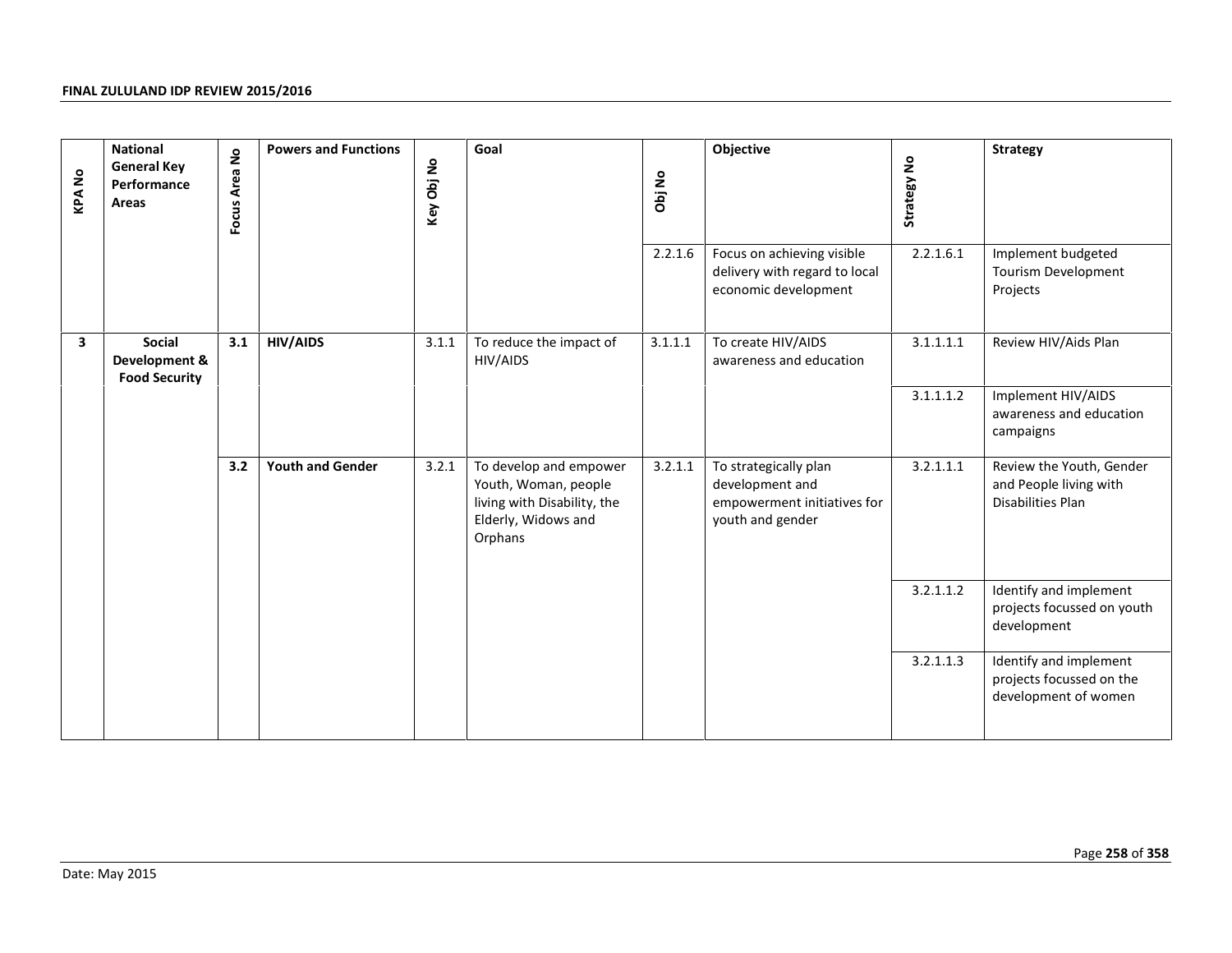| <b>KPANo</b> | <b>National</b><br><b>General Key</b><br>Performance<br>Areas | Focus Area No | <b>Powers and Functions</b> | Key Obj No | Goal                                                     | Obj No  | Objective                                                                                     | Strategy No | <b>Strategy</b>                                                                      |
|--------------|---------------------------------------------------------------|---------------|-----------------------------|------------|----------------------------------------------------------|---------|-----------------------------------------------------------------------------------------------|-------------|--------------------------------------------------------------------------------------|
|              |                                                               |               |                             |            |                                                          | 3.2.1.2 | To promote early childhood<br>development                                                     | 3.2.1.2.1   | Development of education<br>infrastructure based on<br>received community needs      |
|              |                                                               |               |                             |            |                                                          | 3.2.1.3 | To promote the<br>development of people<br>living with Disabilities                           | 3.2.1.3.1   | Identify and implement<br>Disability programme                                       |
|              |                                                               |               |                             |            |                                                          | 3.2.1.4 | To contribute towards<br>addressing the needs of the<br>elderly within the district           | 3.2.1.4.1   | Identify and implement<br>projects focussed on the<br>needs of the elderly           |
|              |                                                               |               |                             |            |                                                          | 3.2.1.5 | To contribute towards<br>addressing the needs of<br>widows and orphans within<br>the district | 3.2.1.5.1   | Identify and implement<br>projects focussed on the<br>needs of widows and<br>orphans |
|              |                                                               |               |                             | 3.3.1      | To propmote sports<br>development within the<br>district | 3.3.1.1 | To promote various sporting<br>events within the district                                     | 3.3.1.1.1   | Identify and implement<br>sporting events within the<br>district                     |
|              |                                                               | 3.3           | Community<br>Development    | 3.3.1      | The social upliftment of<br>the communities in ZDM       | 3.3.1.1 | To reduce poverty by<br>implementing Community<br><b>Development Projects</b>                 | 3.3.1.1.1   | To investigate new & review<br>existing social upliftment<br>programs                |
|              |                                                               |               |                             |            |                                                          |         |                                                                                               |             |                                                                                      |
|              |                                                               |               |                             |            |                                                          |         |                                                                                               |             | Page 259 of 358                                                                      |
|              | Date: May 2015                                                |               |                             |            |                                                          |         |                                                                                               |             |                                                                                      |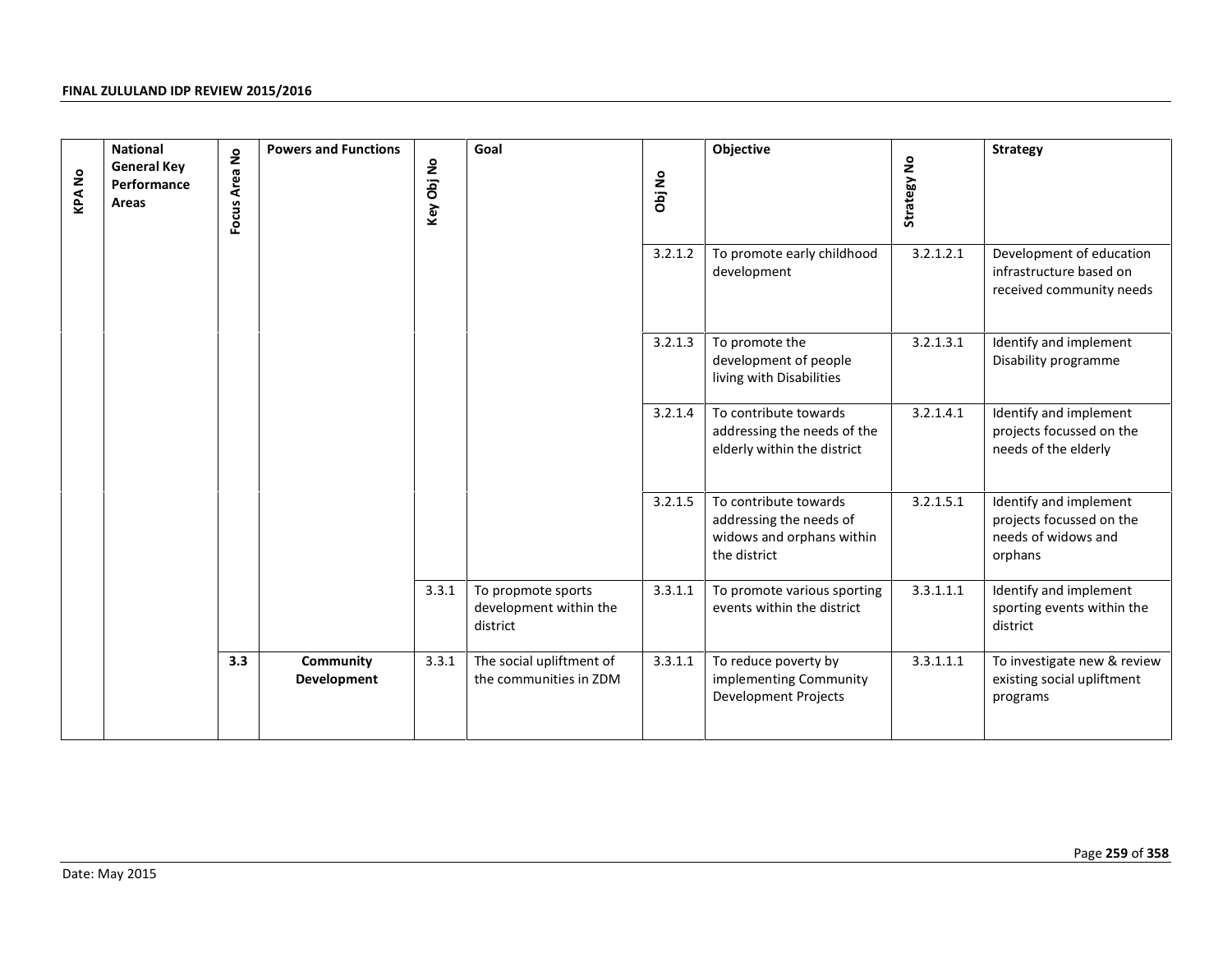| <b>KPANo</b> | <b>National</b><br><b>General Key</b><br>Performance<br>Areas  | $\mathsf{S}$<br>Focus Area | <b>Powers and Functions</b> | Key Obj No | Goal                                                                                                                                                                         | Obj No  | Objective                                                                                                                                    | Strategy No<br>3.3.1.1.2 | <b>Strategy</b><br>To identify and implement                                                                              |
|--------------|----------------------------------------------------------------|----------------------------|-----------------------------|------------|------------------------------------------------------------------------------------------------------------------------------------------------------------------------------|---------|----------------------------------------------------------------------------------------------------------------------------------------------|--------------------------|---------------------------------------------------------------------------------------------------------------------------|
|              |                                                                |                            |                             |            |                                                                                                                                                                              |         |                                                                                                                                              |                          | poverty alleviation projects<br>through the Poverty<br><b>Alleviation Fund</b>                                            |
|              |                                                                |                            |                             |            |                                                                                                                                                                              | 3.3.1.2 | To promote arts and culture                                                                                                                  | 3.3.1.2.1                | Identify and implement arts<br>and culture projects                                                                       |
| 4            | <b>Institutional</b><br><b>Transformation</b><br>& Development | 4.1                        | <b>Employment Equity</b>    | 4.1.1      | To transform the<br>organisation to comply<br>with the Employment<br><b>Equity Act</b>                                                                                       | 4.1.1.1 | To comply with Employment<br><b>Equity Legislation</b>                                                                                       | 4.1.1.1.1                | To implement budgeted<br>activities in the Employment<br><b>Equity Plan</b>                                               |
|              |                                                                | 4.2                        | IT & GIS                    | 4.2.1      | To ensure that the<br>Municipality remains up-<br>to-date with the latest<br>computer technology and<br>programmes to enable<br>effective and efficient<br>service delibvery | 4.2.1.1 | To constantly update and<br>maintain the Municipality's<br>computer and software<br>assets to conform to market<br>and industry requirements | 4.2.1.1.1                | To implement budgeted<br>activities for maintenance<br>and upgrade of IT<br>infrastructure                                |
|              |                                                                | 4.3                        | <b>Municipal Buildings</b>  | 4.3.1      | To ensure that the<br>Municipality has sufficient<br>office space in order to<br>effective and efficiently<br>fulfill its development<br>mandate                             | 4.3.1.1 | To ensure that municipal<br>buildings are developed and<br>maintained in order to serve<br>communities                                       | 4.3.1.1.1                | To implement budgeted<br>activities in the construction<br>and maintenance of new<br>and existing municipal,<br>buildings |
|              | Date: May 2015                                                 |                            |                             |            |                                                                                                                                                                              |         |                                                                                                                                              |                          | Page 260 of 358                                                                                                           |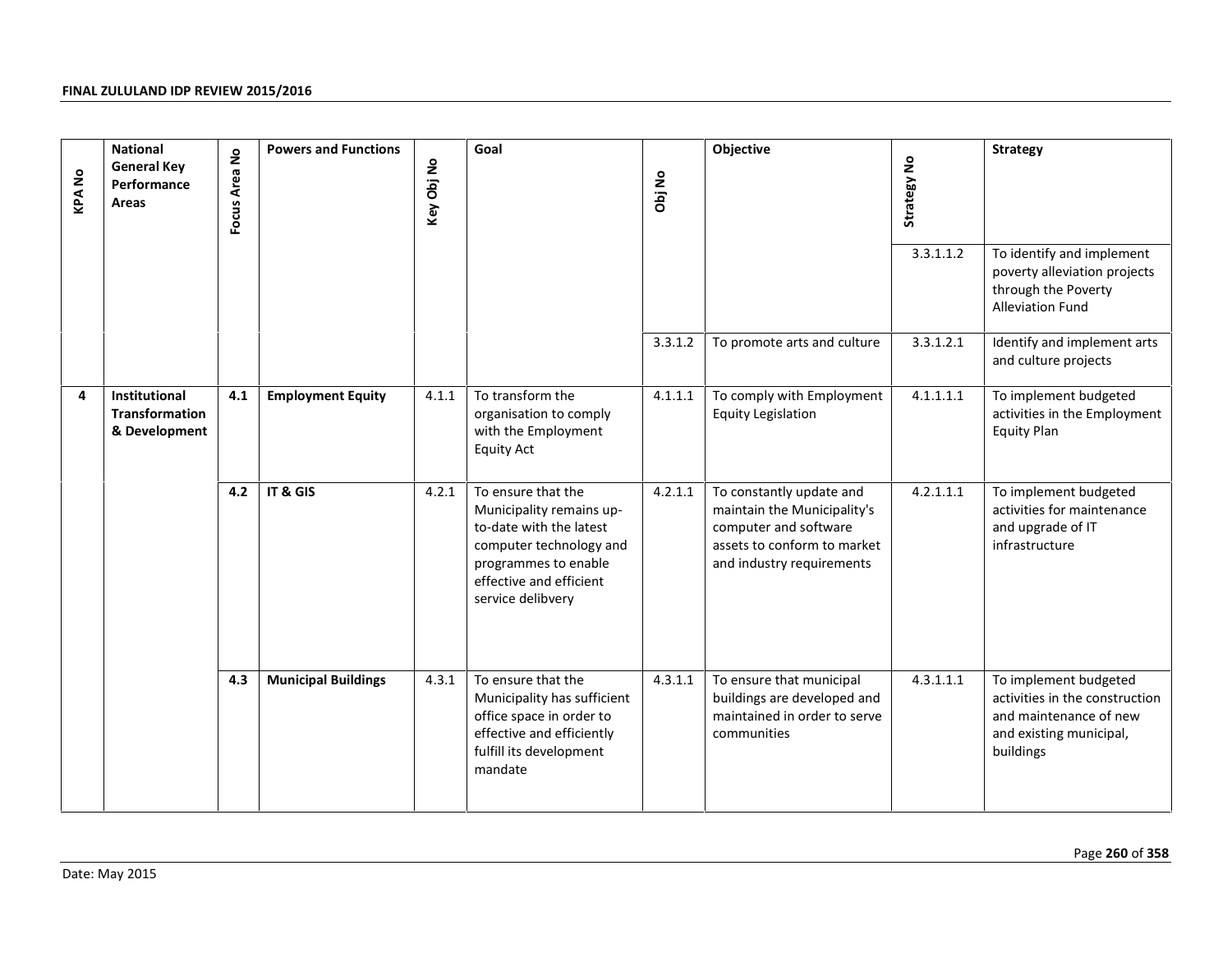| <b>KPANo</b> | <b>National</b><br><b>General Key</b><br>Performance<br>Areas | <b>Powers and Functions</b><br>Focus Area No<br>4.4<br>Skills development &<br>capacity building | Goal<br>Key Obj No                   | Obj No | Objective                                                                    | Strategy No | <b>Strategy</b>                                                                                       |           |                                                                                                                 |
|--------------|---------------------------------------------------------------|--------------------------------------------------------------------------------------------------|--------------------------------------|--------|------------------------------------------------------------------------------|-------------|-------------------------------------------------------------------------------------------------------|-----------|-----------------------------------------------------------------------------------------------------------------|
|              |                                                               |                                                                                                  |                                      | 4.4.1  | To develop capacity in the<br>organisation for effective<br>service delivery | 4.4.1.1     | To comply with Skills<br>Development Legislation                                                      | 4.4.1.1.1 | To have a planned Skills<br>Development programme in<br>place                                                   |
|              |                                                               |                                                                                                  |                                      |        |                                                                              |             |                                                                                                       | 4.4.1.1.2 | To implement an Employee<br>Assistance Programme                                                                |
|              |                                                               |                                                                                                  |                                      |        |                                                                              |             |                                                                                                       | 4.4.1.1.3 | Implement budgeted Skills<br>development projects                                                               |
| 5            | <b>Financial</b><br>Management                                | 5.1                                                                                              | <b>Sound Financial</b><br>Management | 5.1.1  | To promote good financial<br>practices                                       | 5.1.1.1     | To improve revenue<br>collection                                                                      | 5.1.1.1.1 | Implement current credit<br>control and debt collection<br>policy and bylaws & Review<br>same policy and bylaws |
|              |                                                               |                                                                                                  |                                      |        |                                                                              | 5.1.1.2     | To complete and submit<br>accurate annual financial<br>statements within the<br>specified time period | 5.1.1.2.1 | Prepare a schedule of all<br>reconciliations to be<br>performed                                                 |
|              |                                                               |                                                                                                  |                                      |        |                                                                              | 5.1.1.3     | To process payments in time                                                                           | 5.1.1.3.1 | Develop an invoice tracking<br>system                                                                           |
|              |                                                               |                                                                                                  |                                      |        |                                                                              |             |                                                                                                       |           | Page 261 of 358                                                                                                 |
|              | Date: May 2015                                                |                                                                                                  |                                      |        |                                                                              |             |                                                                                                       |           |                                                                                                                 |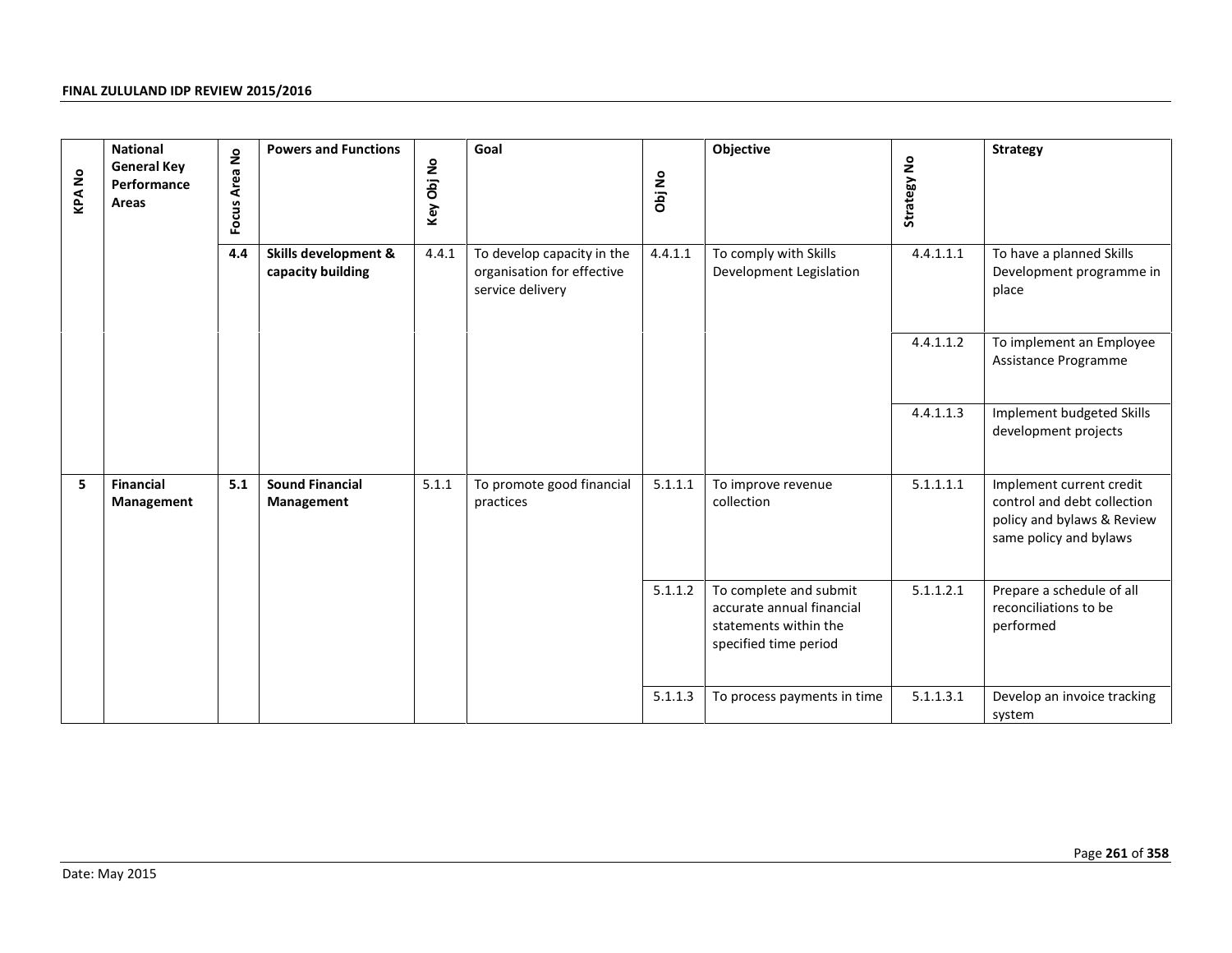| <b>KPANo</b> | <b>National</b><br><b>General Key</b><br>Performance<br>Areas | Focus Area No | <b>Powers and Functions</b> | Key Obj No | Goal                                       | Obj No  | Objective                                                                                             | Strategy No | <b>Strategy</b>                                                                                                            |
|--------------|---------------------------------------------------------------|---------------|-----------------------------|------------|--------------------------------------------|---------|-------------------------------------------------------------------------------------------------------|-------------|----------------------------------------------------------------------------------------------------------------------------|
|              |                                                               |               |                             |            |                                            | 5.1.1.4 | To complete and submit<br>accurate annual financial<br>statements within the<br>specified time period | 5.1.1.4.1   | Prepare a time schedule of<br>all reconciliations to be<br>performed to prepare AFS<br>timely (in compliance with<br>MFMA) |
|              |                                                               |               |                             |            |                                            | 5.1.1.5 | To complete a budget within<br>the specified time period                                              | 5.1.1.5.1   | Develop a budget time table<br>in line with the IDP Process<br>Plan                                                        |
|              |                                                               |               |                             |            |                                            | 5.1.1.6 | To have an effective<br><b>Auditing Function</b>                                                      | 5.1.1.6.1   | Develop an internal Audit<br>plan                                                                                          |
|              |                                                               |               |                             |            |                                            |         |                                                                                                       | 5.1.1.6.2   | Regular Review and<br>implemention of risk<br>register                                                                     |
|              |                                                               |               |                             |            |                                            |         |                                                                                                       | 5.1.1.6.3   | Ensure effective Audit<br>Committee function                                                                               |
|              |                                                               |               |                             |            |                                            | 5.1.1.7 | To develop a Financial Plan<br>(i.e. Budget Process and<br>Time Table)                                | 5.1.1.7.1   | Review and implement the<br>current Financial Plan                                                                         |
|              |                                                               |               |                             | 5.1.2      | To be a financially viable<br>municipality | 5.1.2.1 | To increase the cost<br>coverage ratio                                                                | 5.1.2.1.1   | Review and implement the<br>investment policy                                                                              |
|              |                                                               |               |                             |            |                                            |         |                                                                                                       |             |                                                                                                                            |
|              | Date: May 2015                                                |               |                             |            |                                            |         |                                                                                                       |             | Page 262 of 358                                                                                                            |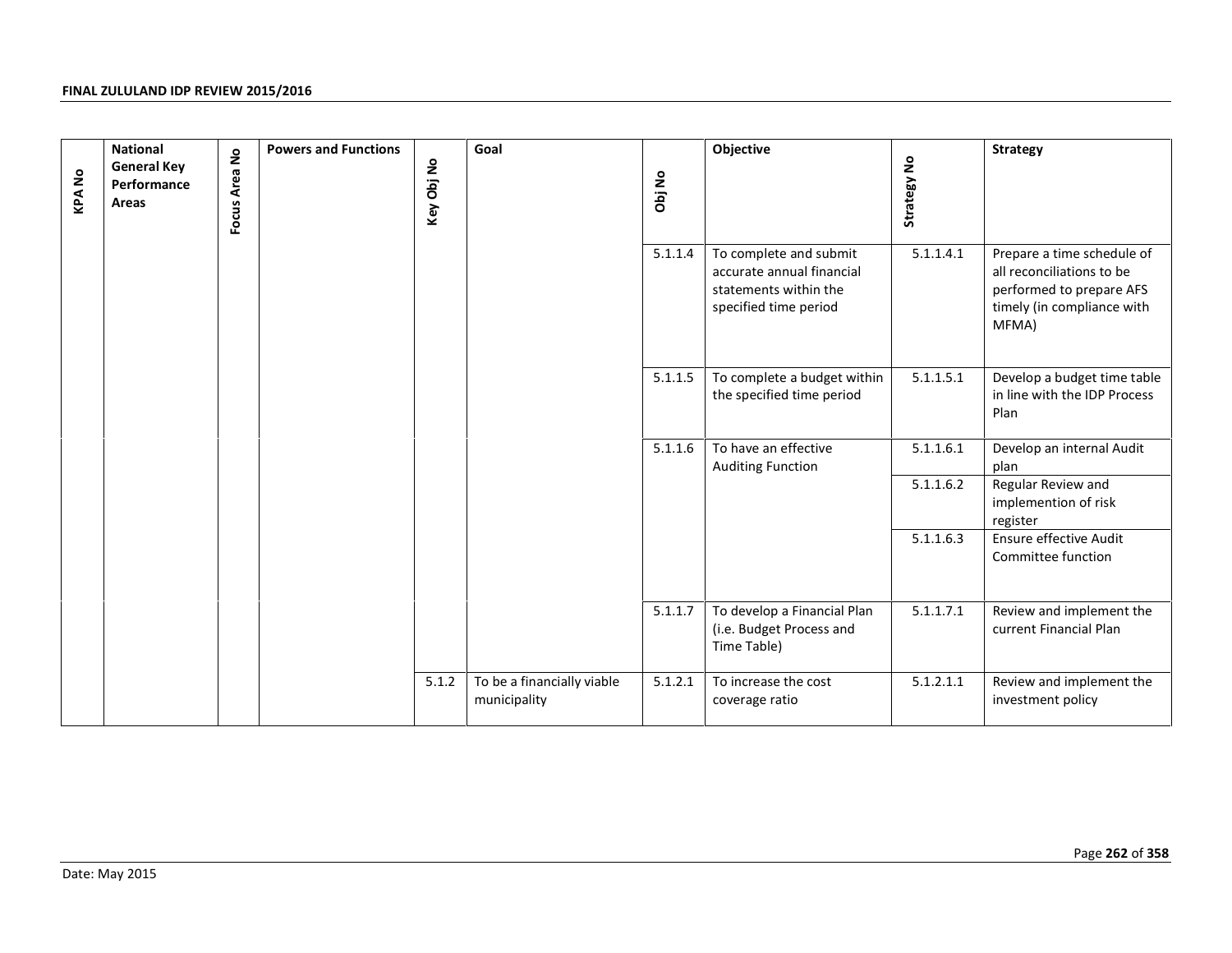| <b>KPANo</b> | <b>National</b><br><b>General Key</b><br>Performance<br>Areas | Focus Area No | <b>Powers and Functions</b>                                 | Key Obj No | Goal                                                            | Obj No  | Objective                                                                 | Strategy No<br>5.1.2.1.2 | Strategy<br>Implement the SCM policy<br>to obtain cost effective<br>methods of reducing fixed<br>operating expenditure |
|--------------|---------------------------------------------------------------|---------------|-------------------------------------------------------------|------------|-----------------------------------------------------------------|---------|---------------------------------------------------------------------------|--------------------------|------------------------------------------------------------------------------------------------------------------------|
|              |                                                               |               |                                                             |            |                                                                 | 5.1.2.2 | To increase the debt<br>coverage ratio                                    | 5.1.2.2.1                | To Increase the revenue<br>base of the municipality                                                                    |
|              |                                                               |               |                                                             |            |                                                                 | 5.1.2.3 | To provide sufficient cash<br>resources                                   | 5.1.2.3.1                | Review and implement the<br>current SDBIP                                                                              |
|              |                                                               |               |                                                             |            |                                                                 | 5.1.2.4 | To keep a minimum cash<br>balance to cover average<br>monthly expenditure | 5.1.2.4.1                | Maintenance of the<br>investment register on a<br>monthly basis                                                        |
|              |                                                               |               |                                                             |            |                                                                 | 5.1.2.5 | To report timely and<br>accurately                                        | 5.1.2.5.1                | Development of a reporting<br>framework and adherence<br>to the MFMA reporting<br>checklist                            |
|              |                                                               |               |                                                             |            |                                                                 | 5.1.2.6 | To align Capital Programme<br>and IDP                                     | 5.1.2.6.1                | Review and implement the<br>current financial plan                                                                     |
| 6            | <b>Democracry</b><br>and<br>Governance                        | 6.1           | <b>Compliance, Clean and</b><br><b>Sound Administration</b> | 6.1.1      | To promote good<br>governance, accountability<br>& transparency | 6.1.1.1 | Policies & bylaws                                                         | 6.1.1.1.1                | Review and implement<br>current policies and bylaws                                                                    |
|              | Date: May 2015                                                |               |                                                             |            |                                                                 |         |                                                                           |                          | Page 263 of 358                                                                                                        |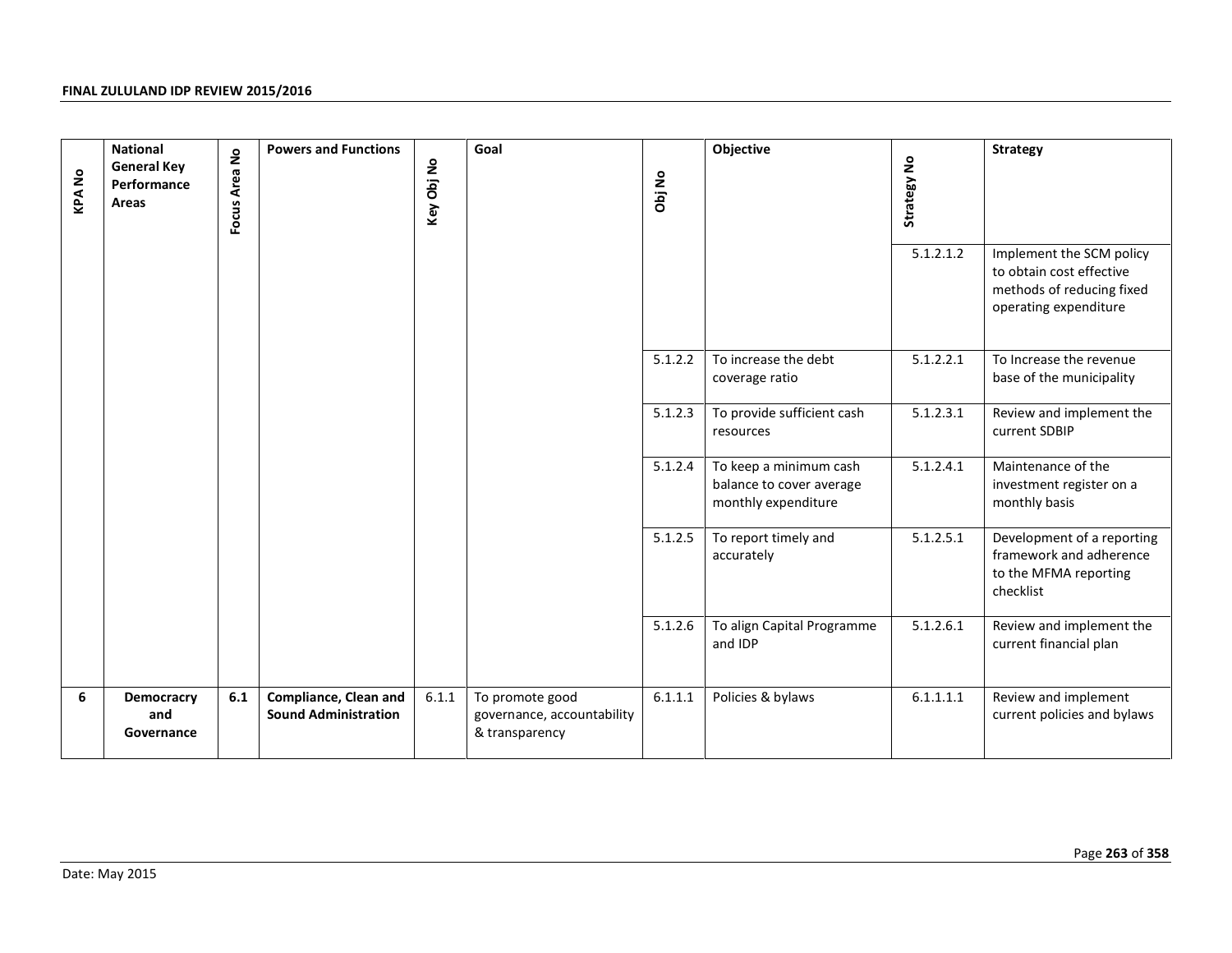| <b>KPANo</b> | <b>National</b><br><b>General Key</b><br>Performance<br>Areas | Focus Area No | <b>Powers and Functions</b>   | Key Obj No | Goal                                                                 | Obj No  | Objective                                                                                         | Strategy No | <b>Strategy</b>                                                    |
|--------------|---------------------------------------------------------------|---------------|-------------------------------|------------|----------------------------------------------------------------------|---------|---------------------------------------------------------------------------------------------------|-------------|--------------------------------------------------------------------|
|              |                                                               |               |                               |            |                                                                      | 6.1.1.2 | <b>Municipal Audit</b>                                                                            | 6.1.1.2.1   | To implement budgeted<br>activities for Municipal<br>Auditing      |
|              |                                                               |               |                               |            |                                                                      | 6.1.1.3 | <b>Community Participation</b>                                                                    | 6.1.1.3.1   | To implement budgeted<br>activities for community<br>participation |
|              |                                                               |               |                               |            |                                                                      | 6.1.1.4 | Ensure the effective and<br>efficient marketing of the<br>Municipal Area to attract<br>investment | 6.1.1.4.1   | To implement budgeted<br>activities for marketing                  |
|              |                                                               |               |                               |            |                                                                      | 6.1.1.5 | OPMS                                                                                              | 6.1.1.5.1   | Review and Implement the<br>Municipality's OPMS                    |
|              |                                                               |               |                               | 6.1.2      | To manage risk to the<br>Municipality effectively<br>and efficiently | 6.1.2.1 | To operate the organisation<br>at a minimum risk level                                            | 6.1.2.1.1   | <b>Review Municipal Risk</b><br>Register                           |
|              |                                                               | 6.2           | Integrated & Co-<br>ordinated | 6.2.1      | To continuously promote<br>integrated & co-ordinated                 | 6.2.1.1 | To promote integrated<br>development planning                                                     | 6.2.1.1.1   | Review IDP                                                         |
|              |                                                               |               | Development                   |            | planning and development<br>within the District                      |         | (including the spatial<br>reflection thereof) in an<br>environmentally responsible<br>manner      | 6.2.1.1.2   | Review ZDM Infrastructure<br>Plan                                  |
|              |                                                               |               |                               |            |                                                                      | 6.2.1.2 | To promote effective and<br>efficient Shared Services                                             | 6.2.1.2.1   | To implement budgeted<br>activities for Shared Services            |
|              |                                                               |               |                               |            |                                                                      |         |                                                                                                   |             | Page 264 of 358                                                    |
|              | Date: May 2015                                                |               |                               |            |                                                                      |         |                                                                                                   |             |                                                                    |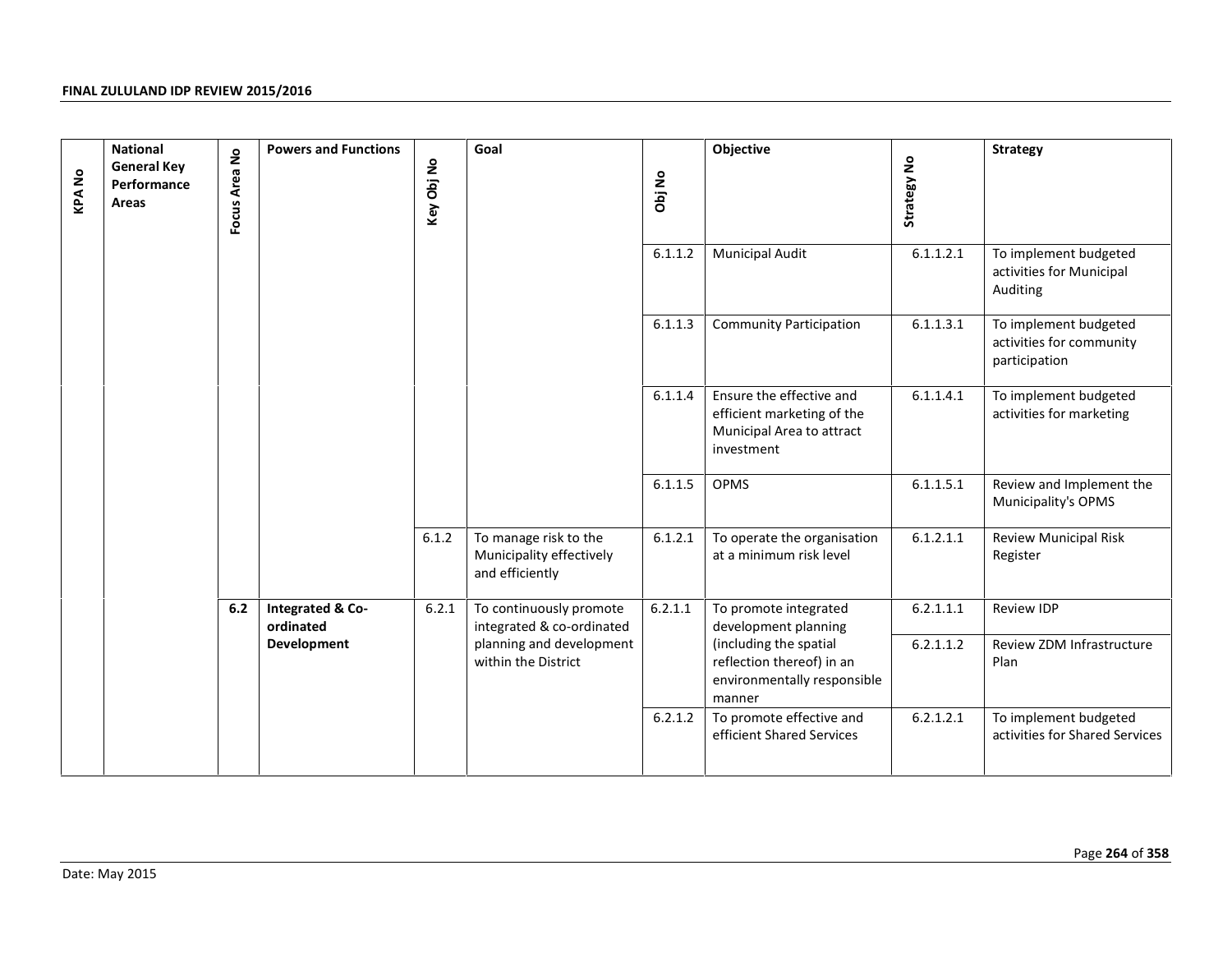| <b>KPANo</b> | <b>National</b><br><b>General Key</b><br>Performance<br>Areas | Focus Area No | <b>Powers and Functions</b> | Key Obj No | Goal | Obj No  | Objective           | Strategy No | Strategy                                    |
|--------------|---------------------------------------------------------------|---------------|-----------------------------|------------|------|---------|---------------------|-------------|---------------------------------------------|
|              |                                                               |               |                             |            |      | 6.2.1.3 | To promote good IGR | 6.2.1.3.2   | To implement budgeted<br>activities for IGR |
|              |                                                               |               |                             |            |      |         |                     |             |                                             |
|              |                                                               |               |                             |            |      |         |                     |             |                                             |
|              |                                                               |               |                             |            |      |         |                     |             |                                             |
|              |                                                               |               |                             |            |      |         |                     |             |                                             |
|              |                                                               |               |                             |            |      |         |                     |             |                                             |
|              |                                                               |               |                             |            |      |         |                     |             |                                             |
|              |                                                               |               |                             |            |      |         |                     |             |                                             |
|              |                                                               |               |                             |            |      |         |                     |             |                                             |
|              |                                                               |               |                             |            |      |         |                     |             |                                             |
|              |                                                               |               |                             |            |      |         |                     |             | Page 265 of 358                             |
|              | Date: May 2015                                                |               |                             |            |      |         |                     |             |                                             |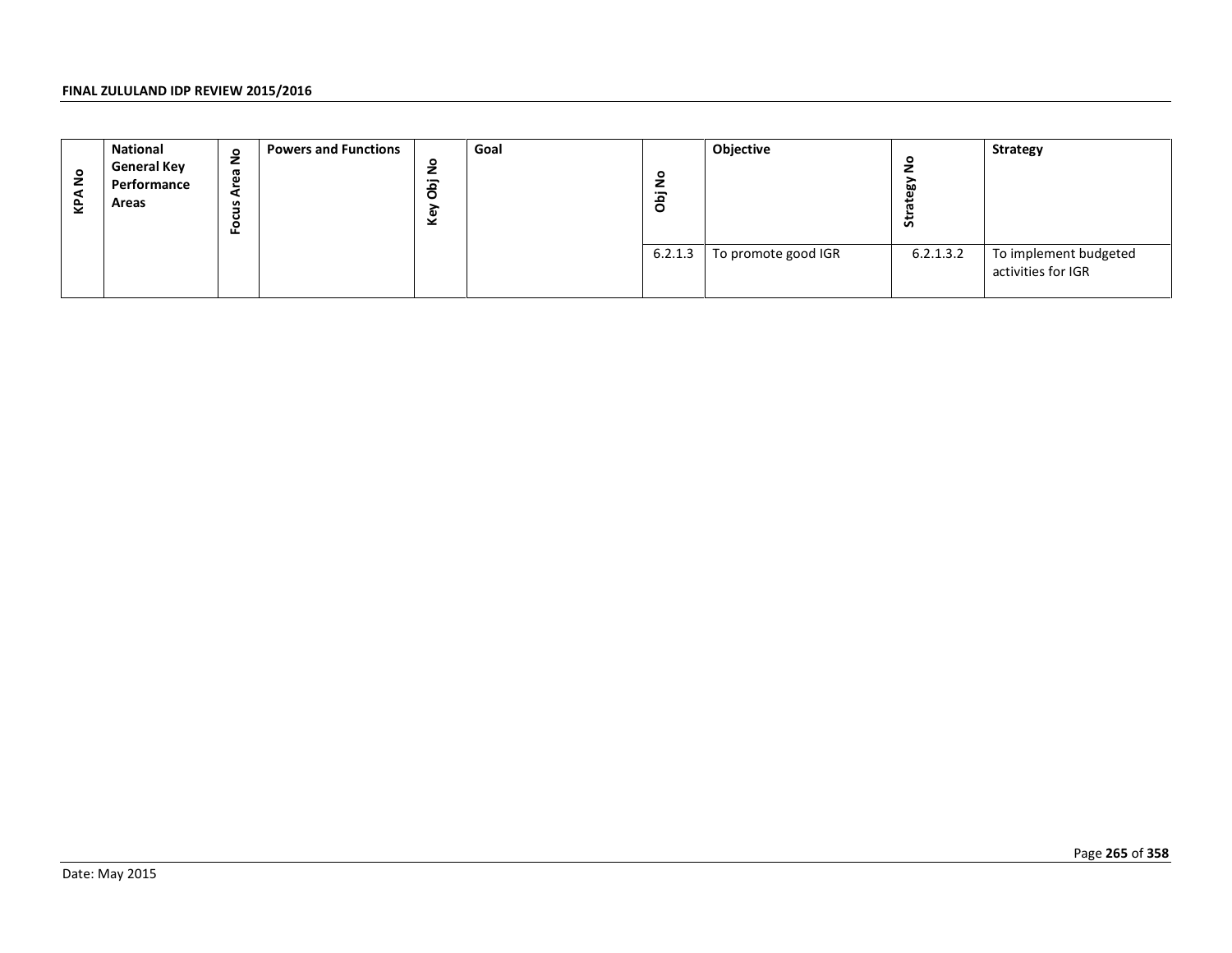### **4.2 SERVICE DELIVERY PLAN**

| А. |                |                                             |                                    | FOCUSED ON THE PROVISION OF MAINTENANCE AND INFRASTRUCTURE WITH REGARDS TO:                                                                                                                                                                                                             |                                                                                               |                     |                                           |                                                                                                                                                                                              |                                                                                                                                                                                                                                                                |
|----|----------------|---------------------------------------------|------------------------------------|-----------------------------------------------------------------------------------------------------------------------------------------------------------------------------------------------------------------------------------------------------------------------------------------|-----------------------------------------------------------------------------------------------|---------------------|-------------------------------------------|----------------------------------------------------------------------------------------------------------------------------------------------------------------------------------------------|----------------------------------------------------------------------------------------------------------------------------------------------------------------------------------------------------------------------------------------------------------------|
|    | 1              | <b>Human Settlements</b>                    |                                    |                                                                                                                                                                                                                                                                                         |                                                                                               |                     |                                           |                                                                                                                                                                                              |                                                                                                                                                                                                                                                                |
|    |                | Municipality                                | <b>Project Name</b>                | <b>Project Description</b>                                                                                                                                                                                                                                                              | <b>Location Ward</b>                                                                          | Required<br>funding | <b>Proposed Lead</b><br>Department        | <b>Brief Profile of</b><br><b>Beneficiaries or</b><br><b>Benefits</b>                                                                                                                        | <b>Additional Comments</b>                                                                                                                                                                                                                                     |
|    |                | <b>NA</b>                                   |                                    |                                                                                                                                                                                                                                                                                         |                                                                                               |                     |                                           |                                                                                                                                                                                              |                                                                                                                                                                                                                                                                |
|    | $\overline{2}$ | Water                                       |                                    |                                                                                                                                                                                                                                                                                         |                                                                                               |                     |                                           |                                                                                                                                                                                              |                                                                                                                                                                                                                                                                |
|    |                | Municipality                                | <b>Project Name</b>                | <b>Project Description</b>                                                                                                                                                                                                                                                              | <b>Location Ward</b>                                                                          | Required<br>funding | <b>Proposed Lead</b><br>Department        | <b>Brief Profile of</b><br><b>Beneficiaries or</b><br><b>Benefits</b>                                                                                                                        |                                                                                                                                                                                                                                                                |
|    |                | Zululand<br><b>District</b><br>Municipality | Vryheid Town<br><b>Rising Main</b> | Construction of Vryheid Water<br><b>Treatment Works to Gamepark</b><br>Reservoir Ph1,2 and 3 plus                                                                                                                                                                                       |                                                                                               | R 25,000,000.00     | <b>DWA</b>                                |                                                                                                                                                                                              |                                                                                                                                                                                                                                                                |
|    |                | Zululand<br>District<br>Municipality        | <b>Bloemveld Rising</b><br>Main    | Construction of Bloemveld dam to<br>Gamepark Reservoir Ph 1, 2 and 3.                                                                                                                                                                                                                   |                                                                                               | R 22,000,000.00     | <b>DWA</b>                                |                                                                                                                                                                                              |                                                                                                                                                                                                                                                                |
|    | 3              | Electricity                                 |                                    |                                                                                                                                                                                                                                                                                         |                                                                                               |                     |                                           |                                                                                                                                                                                              |                                                                                                                                                                                                                                                                |
|    |                | Municipality                                | <b>Project Name</b>                | <b>Project Description</b>                                                                                                                                                                                                                                                              | <b>Location Ward</b>                                                                          | Required<br>funding | <b>Proposed Lead</b><br><b>Department</b> | <b>Brief Profile of</b><br><b>Beneficiaries or</b><br><b>Benefits</b>                                                                                                                        |                                                                                                                                                                                                                                                                |
|    |                | <b>NA</b>                                   |                                    |                                                                                                                                                                                                                                                                                         |                                                                                               |                     |                                           |                                                                                                                                                                                              |                                                                                                                                                                                                                                                                |
|    | 4              | Sanitation                                  |                                    |                                                                                                                                                                                                                                                                                         |                                                                                               |                     |                                           |                                                                                                                                                                                              |                                                                                                                                                                                                                                                                |
|    |                | Municipality                                | <b>Project Name</b>                | <b>Project Description</b>                                                                                                                                                                                                                                                              | <b>Location Ward</b>                                                                          | Required<br>funding | <b>Proposed Lead</b><br>Department        | <b>Brief Profile of</b><br><b>Beneficiaries or</b><br><b>Benefits</b>                                                                                                                        |                                                                                                                                                                                                                                                                |
|    |                | eDumbe                                      | Waterborne<br>Sanitation System    | The town of Paulpietersburg is<br>constantly growing and the<br>proposed development of a<br>Shopping Centre and Middle<br>Income Housing (both have<br>currently started) will place<br>additional pressure on the<br>current sanitation system and<br>with the absence of water borne | Paulpietersburg<br>& Dumbe<br>Township in<br>Ward 3 and<br>Bilanyoni<br>Township in<br>Ward 4 | R350 000 000.00     | ZDM, CoGTA,<br><b>DWA</b>                 | Ward 3 and Ward 4<br>consist of roughly a<br>combined figure of<br>28680 people<br>according to ZDM<br>Statistics 2006. These<br>are the only Formal<br>Towns in the<br>municipality and are | Since 2006, there has been a<br>number of potential investors<br>that have explored the<br>possibility of<br>developing/investing within<br>eDumbe Municipality,<br>however, all refused to do so<br>once they found out that the<br>municipality did not have |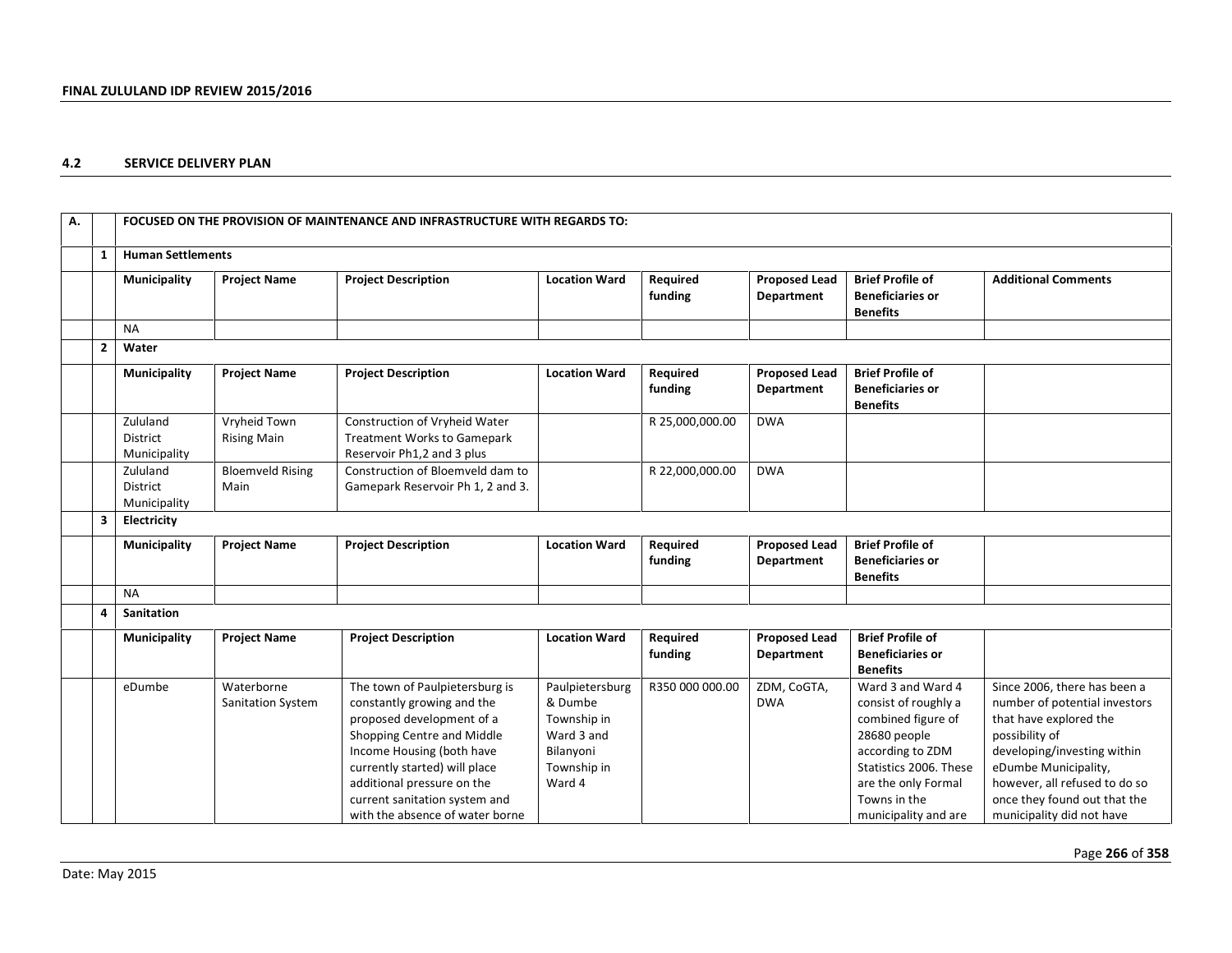|   |                                             |                                                        | sanitation system in the town,<br>the need and demand for one is<br>forever growing. The water<br>borne sanitation system will also<br>be environmentally friendly and<br>promotes the concept of COP 17.<br>The town is currently using a<br>septic tank which in return has a<br>negative impact on investment<br>within the town. |                      |                                                                 |                                    | the main contributors<br>to the municipality's<br>revenue. The core<br>CBD is situated within<br>Ward 3 and in order<br>to expand it and<br>rehabilitate it, water<br>borne sanitation<br>system is essential<br>and a priority. | suitable existing infrastructure,<br>in particular, a water borne<br>sanitation system. |
|---|---------------------------------------------|--------------------------------------------------------|--------------------------------------------------------------------------------------------------------------------------------------------------------------------------------------------------------------------------------------------------------------------------------------------------------------------------------------|----------------------|-----------------------------------------------------------------|------------------------------------|----------------------------------------------------------------------------------------------------------------------------------------------------------------------------------------------------------------------------------|-----------------------------------------------------------------------------------------|
|   | Zululand<br><b>District</b><br>Municipality | Frischgewagd<br>Waterborne sewer-                      | Relocation and construction of<br>new septic tank, aerator and<br>wetland to a more suitable site<br>(short term intervention)                                                                                                                                                                                                       |                      | R 7,218,124.00                                                  | DWA, DRDLR                         |                                                                                                                                                                                                                                  |                                                                                         |
|   | Zululand<br>District<br>Municipality        | Frischgewagd<br>Waterborne sewer                       | Construction of water borne<br>sewer system                                                                                                                                                                                                                                                                                          |                      | (MEDIUM TERM)<br>R334,712,709;<br>(LONG TERM)<br>R87,954,275.96 | DWA, DRDLR                         | The project will<br>benefit 2915<br>households or 18,362<br>people                                                                                                                                                               |                                                                                         |
|   | Zululand<br><b>District</b><br>Municipality | eDumbe and<br>Paulpietersburg<br>Waterborne sewer      | construction of aerated lagoon<br>and downstream of existing<br>septic tank (short term)                                                                                                                                                                                                                                             |                      | R 3,195,242.00                                                  | DWA, DRDLR                         | The project will<br>benefit 2342<br>households or 15,839<br>people                                                                                                                                                               |                                                                                         |
|   | Zululand<br>District<br>Municipality        | eDumbe and<br>Paulpietersburg                          | construction of waterborne<br>sewer system                                                                                                                                                                                                                                                                                           |                      | R<br>278,292,429.00                                             | <b>DWA</b>                         |                                                                                                                                                                                                                                  |                                                                                         |
|   | Zululand<br>District<br>Municipality        | Pongola and<br>Ncotshane<br>waterborne sewer<br>system | Upgrade of existing plant                                                                                                                                                                                                                                                                                                            |                      | R 522,103.00                                                    | DWA, DRDLR                         | The project will<br>benefit 2151<br>households or 20,627<br>people                                                                                                                                                               |                                                                                         |
|   | Zululand<br>District<br>Municipality        | Pongola and<br>Ncotshane<br>waterborne sewer<br>system | construction of waterborne<br>sewer system                                                                                                                                                                                                                                                                                           |                      | $\mathsf{R}$<br>131,014,654.00                                  | <b>DWA</b>                         |                                                                                                                                                                                                                                  |                                                                                         |
| 5 | <b>Roads</b>                                |                                                        |                                                                                                                                                                                                                                                                                                                                      |                      |                                                                 |                                    |                                                                                                                                                                                                                                  |                                                                                         |
|   | Municipality                                | <b>Project Name</b>                                    | <b>Project Description</b>                                                                                                                                                                                                                                                                                                           | <b>Location Ward</b> | Required<br>funding                                             | <b>Proposed Lead</b><br>Department | <b>Brief Profile of</b><br><b>Beneficiaries or</b><br><b>Benefits</b>                                                                                                                                                            |                                                                                         |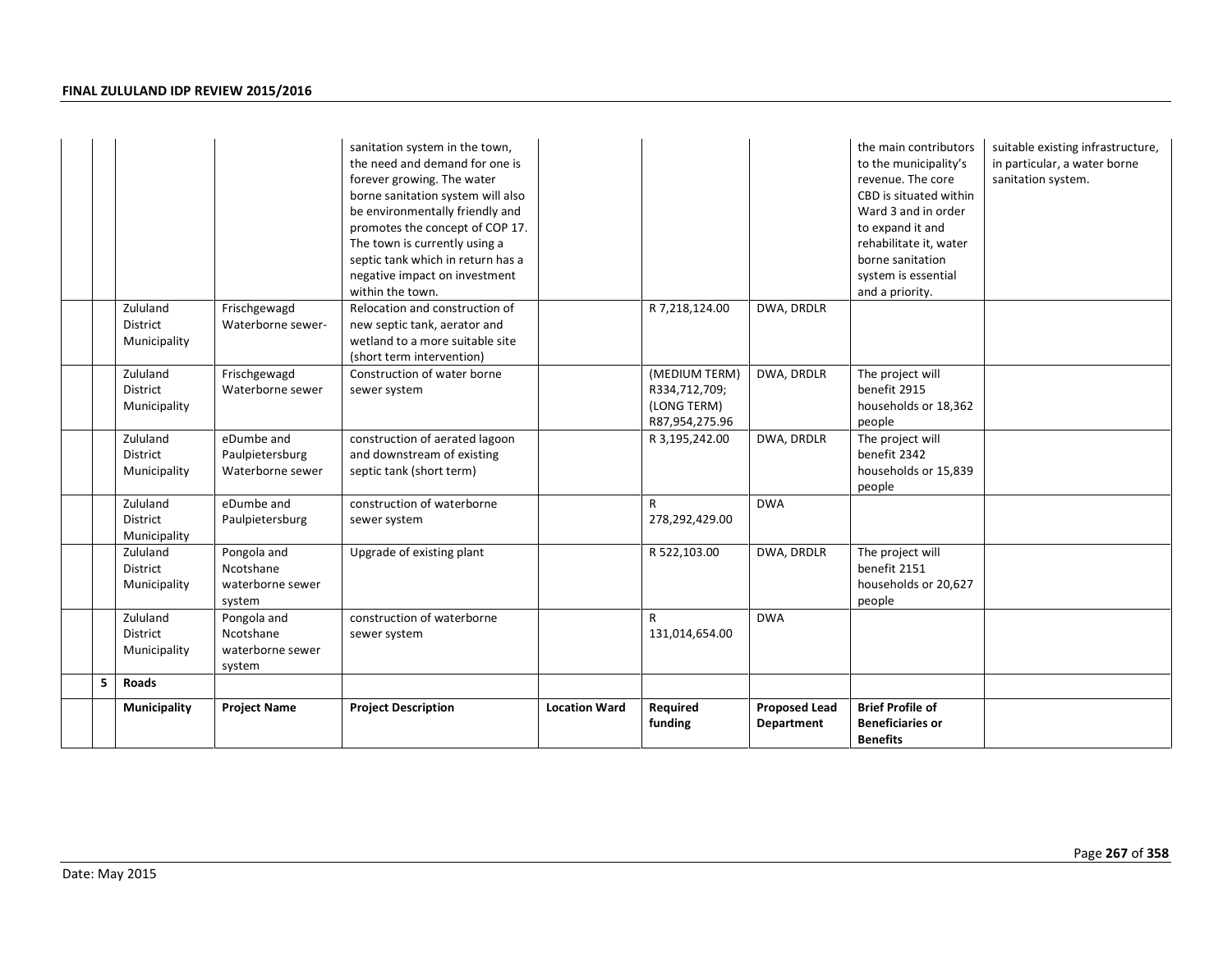| Ulundi | <b>Earthworks Moving</b>            | Ulundi Municipality is a rural     | Municipal wide | R 4,000,000.00  | Transport | Job creation which is    |
|--------|-------------------------------------|------------------------------------|----------------|-----------------|-----------|--------------------------|
|        | Equipment                           | Municipality with almost all its   | benefit        |                 |           | in line with PGDS and    |
|        |                                     | roads gravel. The mini plant in    |                |                 |           | a priority of the        |
|        |                                     | question will make Ulundi          |                |                 |           | province. It would       |
|        |                                     | Municipality able to contribute in |                |                 |           | work towards             |
|        |                                     | maintaining and rehabilitating     |                |                 |           | achieving a              |
|        |                                     | rural roads. Ulundi Municipality   |                |                 |           | millennium goal.         |
|        |                                     | has for quite some time always     |                |                 |           | Unmaintained roads       |
|        |                                     | had the dire need for a grader, a  |                |                 |           | are a serious source     |
|        |                                     | roller, a water tank, trucks and a |                |                 |           | of danger to             |
|        |                                     | pay loader.                        |                |                 |           | commuters and wear       |
|        |                                     |                                    |                |                 |           | and tear of vehicles. It |
|        |                                     |                                    |                |                 |           | is no secret that        |
|        |                                     |                                    |                |                 |           | vehicle fatalities are a |
|        |                                     |                                    |                |                 |           | national issue at the    |
|        |                                     |                                    |                |                 |           | moment. Ulundi           |
|        |                                     |                                    |                |                 |           | Municipality also has    |
|        |                                     |                                    |                |                 |           | an idea of partnering    |
|        |                                     |                                    |                |                 |           | with SMMEs in this       |
|        |                                     |                                    |                |                 |           | regard which will add    |
|        |                                     |                                    |                |                 |           | value in SMME            |
|        |                                     |                                    |                |                 |           | Programme and Local      |
|        |                                     |                                    |                |                 |           | Economic                 |
|        |                                     |                                    |                |                 |           | Development.             |
| Ulundi | <b>Bus/Taxi Shelters</b>            | Provision of bus and taxi bus      | Municipal wide | R 3,000,000.00  | Transport | All Communities using    |
|        |                                     | shelters at strategic public       | benefit        |                 |           | public transport will    |
|        |                                     | transport collection points        |                |                 |           | benefit.                 |
| Ulundi |                                     |                                    |                |                 |           |                          |
|        | Mpungamhlophe<br><b>Access Road</b> | Tarring of a 12 km access road to  |                | R 42,000,000.00 | Transport | Mpungamhlophe is of      |
|        |                                     | Mpungamhlophe as identified in     |                |                 |           | the high potential key   |
|        |                                     | the Ulundi SDF                     |                |                 |           | nodes of Ulundi.         |
|        |                                     |                                    |                |                 |           | Tarring of this road     |
|        |                                     |                                    |                |                 |           | will enable access to    |
|        |                                     |                                    |                |                 |           | services for the town    |
|        |                                     |                                    |                |                 |           | which has a sizeable     |
|        |                                     |                                    |                |                 |           | population. Economic     |
|        |                                     |                                    |                |                 |           | opportunities will also  |
|        |                                     |                                    |                |                 |           | open up. Investor        |
|        |                                     |                                    |                |                 |           | confidence is            |
|        |                                     |                                    |                |                 |           | currently hampered       |
|        |                                     |                                    |                |                 |           | by this gravel piece of  |
|        |                                     |                                    |                |                 |           | access road.             |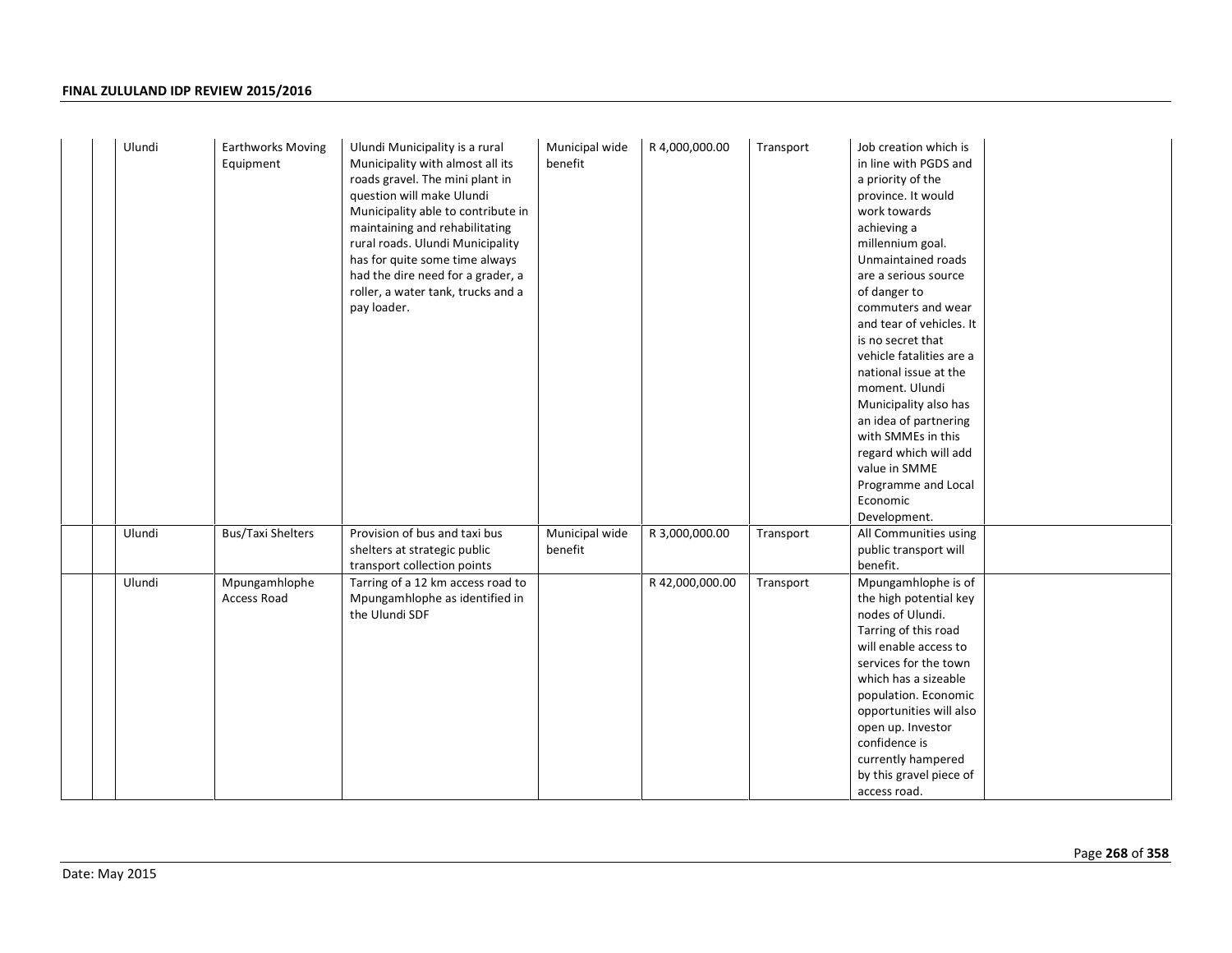|    | Zululand<br>District          | Municipality | iThala link road                             | Tarring of road to access iThala<br>Game Reserve from N2                                                                                                                                                                                                                                                                                                                                                                                                                                                                           |                      | <b>NA</b>           | Transport                          | Surrounding<br>communities will<br>benefit from<br>exploiting small scale<br>economic<br>opportuinities from<br>increased tourism<br>traffic to the area.<br>The gravel road is a<br>deterrent to tourists.              |                                                                                                                                                                                                                   |
|----|-------------------------------|--------------|----------------------------------------------|------------------------------------------------------------------------------------------------------------------------------------------------------------------------------------------------------------------------------------------------------------------------------------------------------------------------------------------------------------------------------------------------------------------------------------------------------------------------------------------------------------------------------------|----------------------|---------------------|------------------------------------|--------------------------------------------------------------------------------------------------------------------------------------------------------------------------------------------------------------------------|-------------------------------------------------------------------------------------------------------------------------------------------------------------------------------------------------------------------|
|    | Waste<br>6<br><b>Disposal</b> |              |                                              |                                                                                                                                                                                                                                                                                                                                                                                                                                                                                                                                    |                      |                     |                                    |                                                                                                                                                                                                                          |                                                                                                                                                                                                                   |
|    |                               | Municipality | <b>Project Name</b>                          | <b>Project Description</b>                                                                                                                                                                                                                                                                                                                                                                                                                                                                                                         | <b>Location Ward</b> | Required<br>funding | <b>Proposed Lead</b><br>Department | <b>Brief Profile of</b><br><b>Beneficiaries or</b><br><b>Benefits</b>                                                                                                                                                    |                                                                                                                                                                                                                   |
|    | Ulundi                        |              | <b>Babanango Landfill</b><br>Site(upgrade)   | Ulundi Municipality covers a wide<br>area in so far as Environmental<br>Management is concerned.<br>Waste has to be collected even in<br>the nodes. Babanango is one of<br>the nodes in Ulundi Spatial Area<br>where waste is collected and<br>transported over 80km a single<br>trip to the waste waiting area. It<br>is therefore advisable to process<br>waste in the same area which in<br>turn will benefit communities in<br>the area and reduce the cost of<br>the tax payer's money currently<br>paid by the Municipality. | 16                   | R 10,000,000.00     | DAE, DEAT                          | Benefits include Job<br>creation-Type (F),<br>Poverty alleviation<br>Type (E), Clean<br>Environment In<br>response to cop 17<br>programmes Type (I),<br>Recycling of waste<br>Type (F), reduction in<br>cost Type (J).   |                                                                                                                                                                                                                   |
|    | Zululand<br>District          | Municipality | Upgrade of key solid<br>waste sites in DC 26 | Upgrade of key solid waste sites<br>in all local municipalities as none<br>are complying with<br>Environmental regulations.                                                                                                                                                                                                                                                                                                                                                                                                        |                      | R 7,322,070.00      | <b>DEAT</b>                        | All communities in<br>Zululand will benefit<br>because this scenario<br>affects environmental<br>management with<br>high risk of diseases<br>highly possible<br>considering the<br>poverty situation of<br>the district. | It is also not clear if the MIG<br>budget can be utlised to fund<br>operational expenditure<br>estimated to be in the region of<br>R1,727,000 per annum for all<br>sites combined. Business Plan is<br>available. |
| В. |                               |              |                                              | LEADING AND SUSTAINING RURAL AND URBAN DEVELOPMENT                                                                                                                                                                                                                                                                                                                                                                                                                                                                                 |                      |                     |                                    |                                                                                                                                                                                                                          |                                                                                                                                                                                                                   |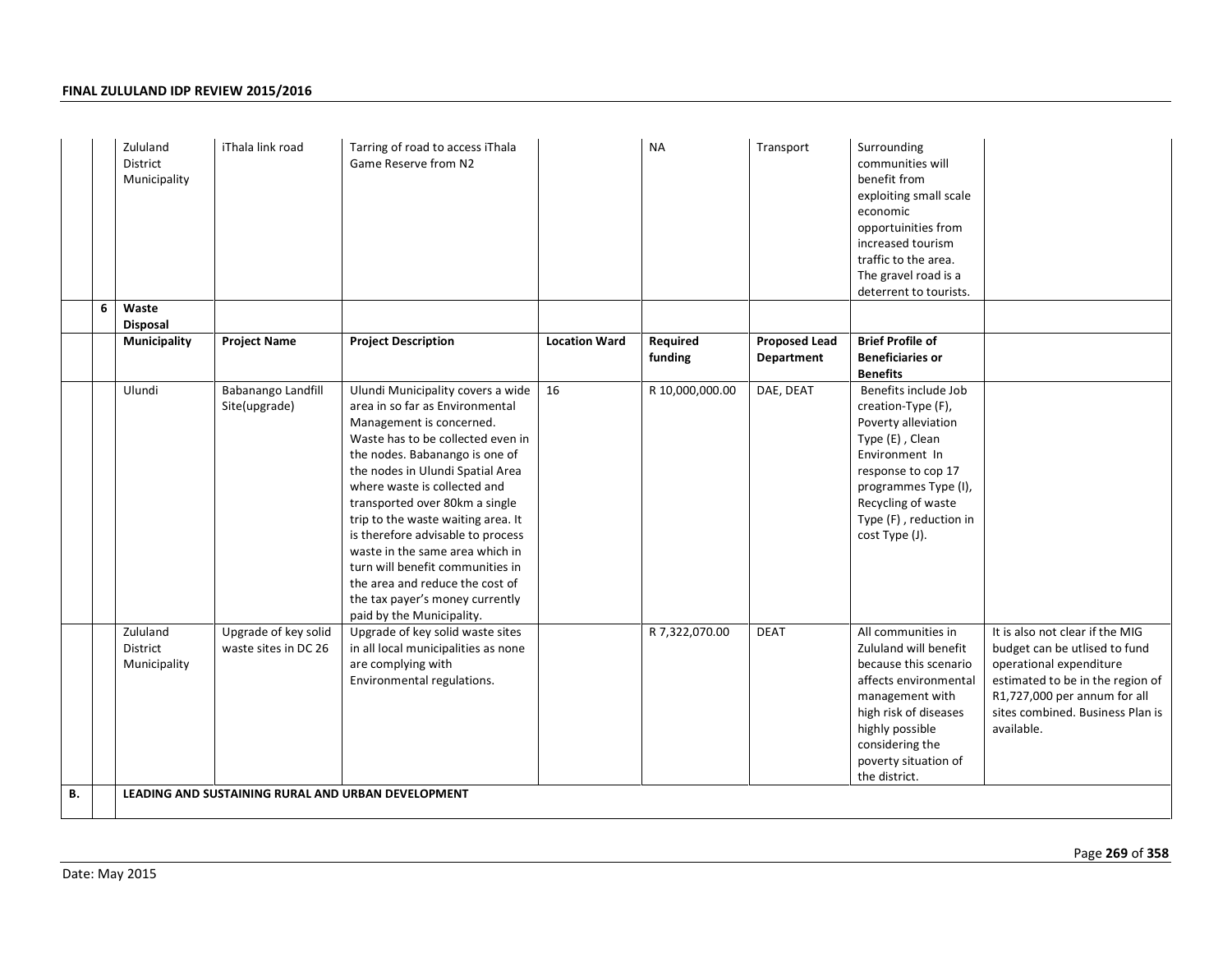| Municipality                         | <b>Project Name</b>            | <b>Project Description</b>                                                   | <b>Location Ward</b>      | Required<br>funding | <b>Proposed Lead</b><br>Department | <b>Brief Profile of</b><br><b>Beneficiaries or</b><br><b>Benefits</b>                                                                                                                                                                                                                                                                                                                                                                                                                                                                                                                                                                                                                                                                                                                                                                   |                                                                                                                                                                                                                                                                                                                                                                                                                                                   |
|--------------------------------------|--------------------------------|------------------------------------------------------------------------------|---------------------------|---------------------|------------------------------------|-----------------------------------------------------------------------------------------------------------------------------------------------------------------------------------------------------------------------------------------------------------------------------------------------------------------------------------------------------------------------------------------------------------------------------------------------------------------------------------------------------------------------------------------------------------------------------------------------------------------------------------------------------------------------------------------------------------------------------------------------------------------------------------------------------------------------------------------|---------------------------------------------------------------------------------------------------------------------------------------------------------------------------------------------------------------------------------------------------------------------------------------------------------------------------------------------------------------------------------------------------------------------------------------------------|
| Zululand<br>District<br>Municipality | R66<br>(Nongoma/oPhong<br>olo) | Completion tarring of R66 road<br>linking Nongoma and<br>oPhongolo/Swaziland | Municipal wide<br>benefit | <b>NA</b>           | Transport                          | R 66 is a Primary<br>Corridor. Vision for<br>this road is<br>developing a localised<br>Corridor<br>Development<br>Strategy focusing on<br>the spatial structure,<br>infrastructure<br>provision in order to<br>attract public and<br>private sector<br>investment. It is also<br>envisaged to establish<br>a multi-modal<br>transport integration<br>at key points linked<br>with the adjacent<br>rural areas. All<br>communities in<br>Zululand will benefit<br>in terms of potential<br>economic<br>opportunities that<br>present themselves<br>with this road<br>opening up<br>specifically Nongoma<br>and oPhongolo<br>communities<br>including market<br>stalls and tourism<br>facilities. There is<br>already<br>conglomeration of<br>activities growing at<br>specific nodes as the<br>areas develop further<br>and further. The | Tourism agencies have been<br>engaged on numerous<br>occasions to consider adding<br>Zululand as an itinerary when<br>passing through from Durban<br>to Swaziland along the N2.<br>They have expressed<br>willingness to do so only if the<br>road conditions are improved<br>especially tarring of the<br>Nongoma to oPhongolo link as<br>well as offering alternative<br>tourist activities apart from<br>game lodges, game<br>farming/viewing. |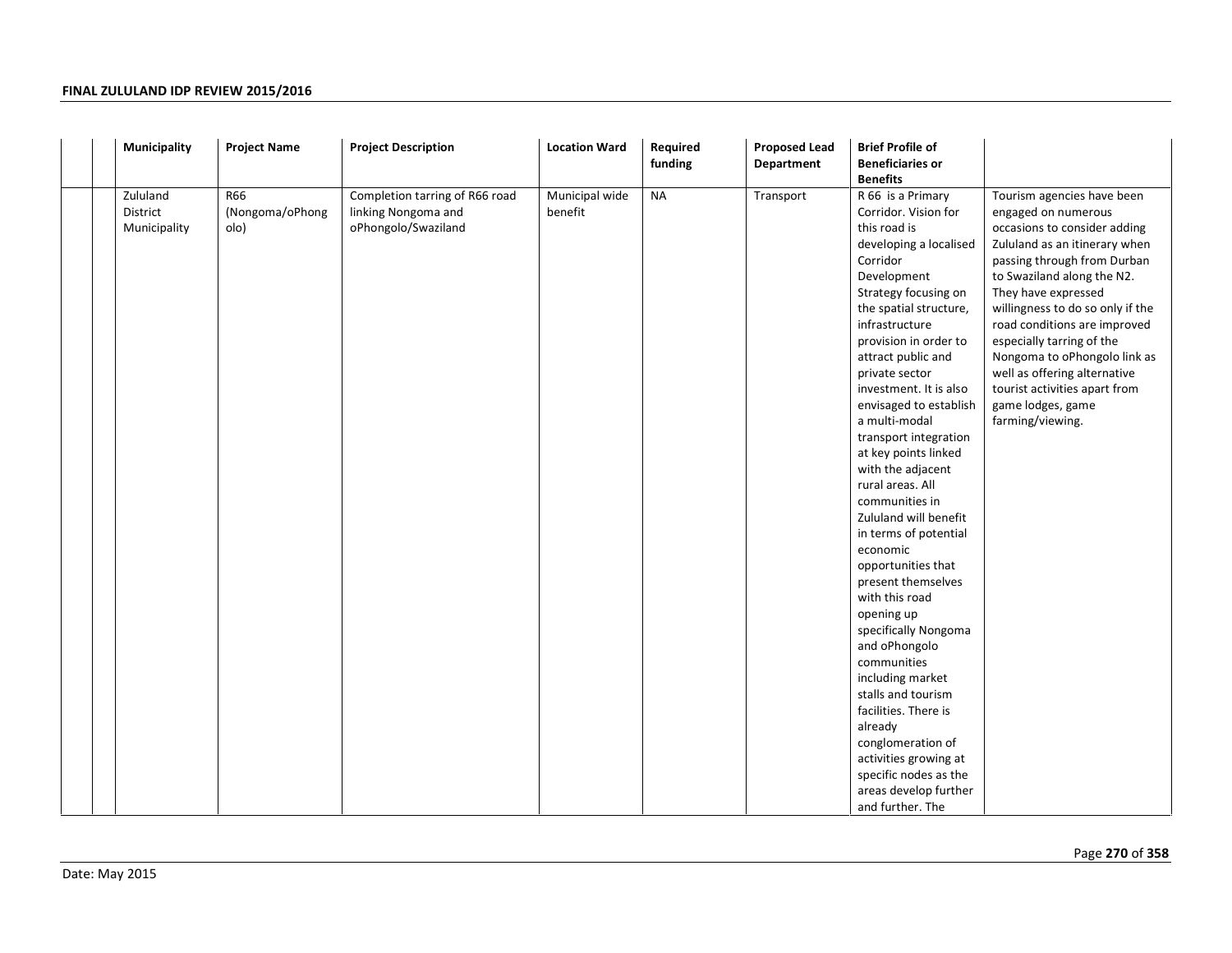|  |                                      |                                     |                                                                                                                                                     |                           |           |           | communities hosting<br>significant population<br>concentrations must<br>travel vast distances<br>to access services<br>only available in both<br>major towns.                                                                                                                                                                                                                                                                                                                                                                                                                                                                                                                                                                                                                                                         |                                                                                                                                                                                                                                                                                                                                                                                                                                                                                                                 |
|--|--------------------------------------|-------------------------------------|-----------------------------------------------------------------------------------------------------------------------------------------------------|---------------------------|-----------|-----------|-----------------------------------------------------------------------------------------------------------------------------------------------------------------------------------------------------------------------------------------------------------------------------------------------------------------------------------------------------------------------------------------------------------------------------------------------------------------------------------------------------------------------------------------------------------------------------------------------------------------------------------------------------------------------------------------------------------------------------------------------------------------------------------------------------------------------|-----------------------------------------------------------------------------------------------------------------------------------------------------------------------------------------------------------------------------------------------------------------------------------------------------------------------------------------------------------------------------------------------------------------------------------------------------------------------------------------------------------------|
|  | Zululand<br>District<br>Municipality | <b>Commercial Cattle</b><br>Farming | Establish SEZ or supply chain<br>model to exploit potential of<br>largest concentration of livestock<br>in the province to benefit cattle<br>owners | Municipal wide<br>benefit | <b>NA</b> | DAE, DEDT | Zululand has often<br>been said to have the<br>largest concentration<br>of livestock farming in<br>the province yet it<br>remains one of the<br>poorest districts in<br>the province.<br>Livestock including<br>cattle and goats is in<br>abundance within the<br>district but owners do<br>not realise the<br>economic potential<br>that exists in<br>improving their lives<br>significantly. Vryheid<br>town has an existing<br>cattle industry with<br>facilities including<br>stockyards and<br>auctions. Nongoma<br>also has a facility<br>being upgraded.<br>There is potential to<br>produce and sell<br>quality meat products<br>locally and<br>internationally.<br>Further, there is<br>potential for value<br>add utilising all parts<br>of the animal to<br>create other sellable<br>products i.e. leather | Skill to produce cattle exists,<br>land for grazing is available,<br>livestock is in abundance, Nguni<br>cattle(if that it the product<br>focus) is disease resistant thus<br>reducing costs on maintenance<br>and upkeep of livestock.A<br>breeding programme and<br>establishment of an<br>organisation to facilitate<br>market access and access to<br>quality medicine and farming<br>support to emerging farmers<br>can be established. This model<br>works well in the Overberg<br>District Municipality. |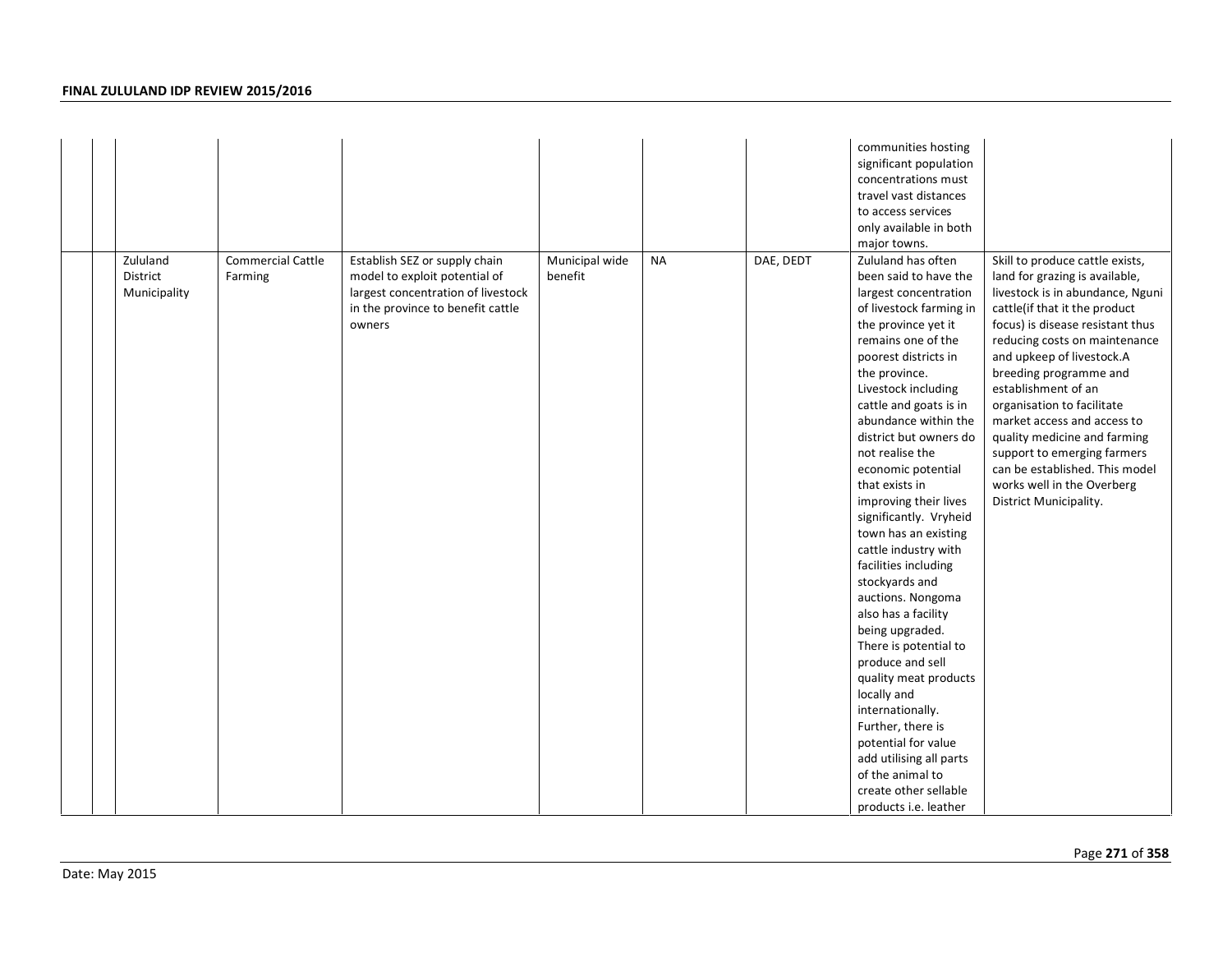|                                      |                                                 |                                                                                                                                                                                                                 |                           |                                                |                | products, horns and<br>hoofs for art<br>products, milk and<br>cheese (supply chain)                                                                                                                                                                                                                                                                                           |                                                                                                                                                                                                                                                     |
|--------------------------------------|-------------------------------------------------|-----------------------------------------------------------------------------------------------------------------------------------------------------------------------------------------------------------------|---------------------------|------------------------------------------------|----------------|-------------------------------------------------------------------------------------------------------------------------------------------------------------------------------------------------------------------------------------------------------------------------------------------------------------------------------------------------------------------------------|-----------------------------------------------------------------------------------------------------------------------------------------------------------------------------------------------------------------------------------------------------|
| Zululand<br>District<br>Municipality | Soya Bean growth<br>for biodiesel<br>production | Supply of Soya to soya<br>production plants around the<br>province/country                                                                                                                                      | Municipal wide<br>benefit | <b>NA</b>                                      | DAE, IDT, DEDT | Price of petroleum<br>continues to rise and<br>other cheaper<br>sources of fuel are<br>constantly becoming<br>more relevant. Ample<br>land is available.<br>There are several<br>emerging farmers<br>who can breed and<br>supply soya. Potential<br>would open up for<br>interested potential<br>farmers. Soya is easy<br>to grow.                                            |                                                                                                                                                                                                                                                     |
| Zululand<br>District<br>Municipality | Pongolapoort Dam<br>Development Node            | Development of Pongolapoort<br>Dam Node including luxury<br>accommodation, golf courses,<br>water based sports, game<br>reserve, arts and craft centre,<br>filling station and upgrade of the<br>local airstrip |                           | $\mathsf{R}$<br>3,200,000,000.0<br>$\mathbf 0$ | DEDT, COGTA,   | This is a PPP project<br>which will see<br>contribution across all<br>sectors. The potential<br>development lies in<br>the TFCA between<br>Zululand,<br>Mozambique and<br>Swaziland and could<br>serve as major tourist<br>drawcard. The dam<br>and surrounding<br>scenic landscape is<br>the key element.<br>Approximately 10000<br>temporal jobs and<br>1500 permanent jobs | The project had been kick<br>started but experienced<br>challenges which led to the<br>project stagnating. However,<br>the project needs to be re-<br>ignited as it could serve as a<br>successful pilot for the area,<br>province and the country. |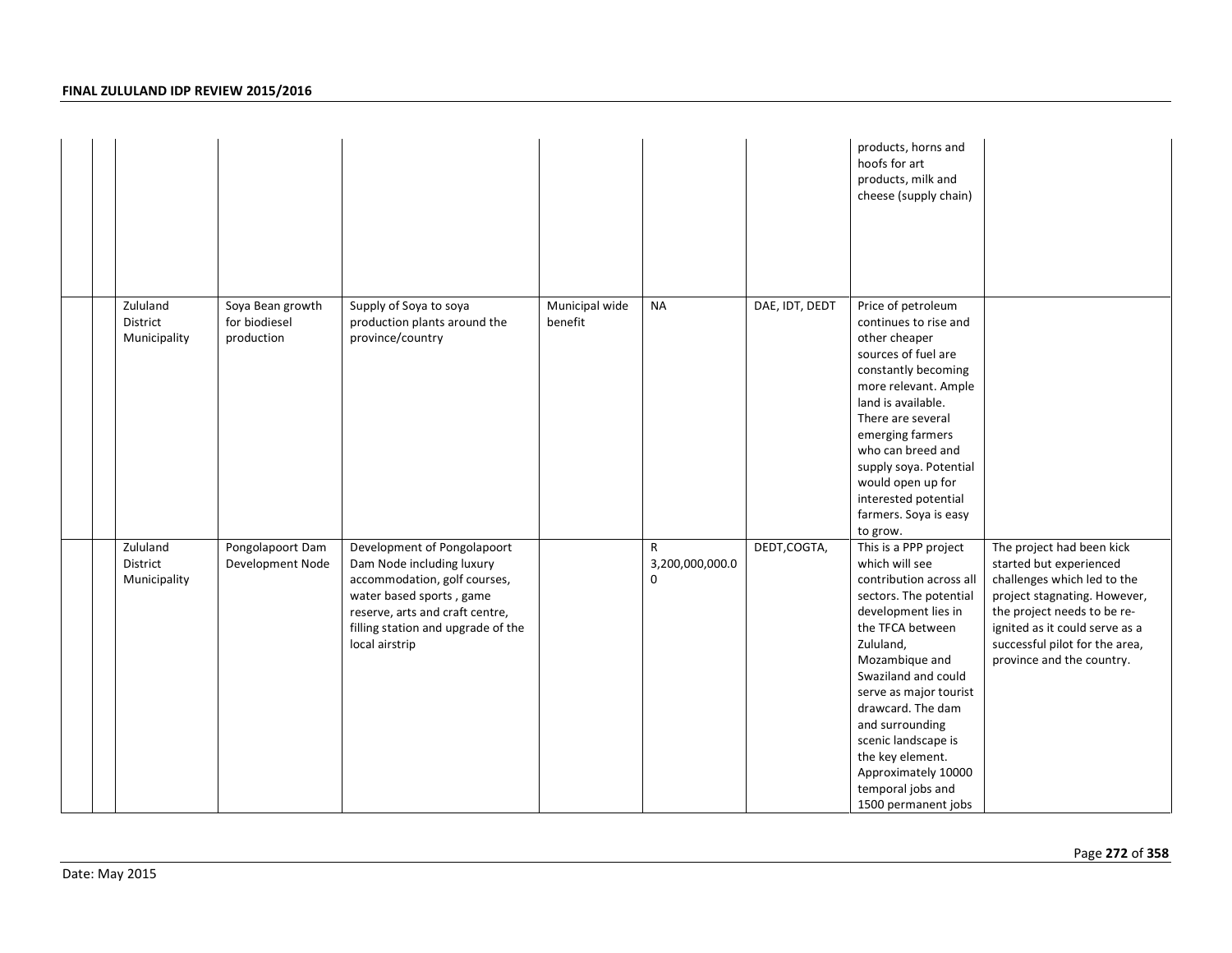|    |              |                         |                                                                                                                                                                                                                                                                                                                                                                                                                         |                      |                     |                                           | could be created.                                                                                                                                                                                                                                                                                                                                       |  |
|----|--------------|-------------------------|-------------------------------------------------------------------------------------------------------------------------------------------------------------------------------------------------------------------------------------------------------------------------------------------------------------------------------------------------------------------------------------------------------------------------|----------------------|---------------------|-------------------------------------------|---------------------------------------------------------------------------------------------------------------------------------------------------------------------------------------------------------------------------------------------------------------------------------------------------------------------------------------------------------|--|
|    |              |                         |                                                                                                                                                                                                                                                                                                                                                                                                                         |                      |                     |                                           |                                                                                                                                                                                                                                                                                                                                                         |  |
|    |              |                         |                                                                                                                                                                                                                                                                                                                                                                                                                         |                      |                     |                                           |                                                                                                                                                                                                                                                                                                                                                         |  |
| C. |              |                         | PROMOTING SUSTAINABLE CHANGE IN SOCIAL AND ECONOMIC CONDITIONS                                                                                                                                                                                                                                                                                                                                                          |                      |                     |                                           |                                                                                                                                                                                                                                                                                                                                                         |  |
|    | Municipality | <b>Project Name</b>     | <b>Project Description</b>                                                                                                                                                                                                                                                                                                                                                                                              | <b>Location Ward</b> | Required<br>funding | <b>Proposed Lead</b><br><b>Department</b> | <b>Brief Profile of</b><br><b>Beneficiaries or</b><br><b>Benefits</b>                                                                                                                                                                                                                                                                                   |  |
|    | Ulundi       | Agricultural<br>Markets | The Agricultural Market will be<br>located in a central area<br>accessible by all types of Agro<br>producers. It will provide the<br>market to all producers especially<br>the emerging farmers.                                                                                                                                                                                                                        | All wards            | R 30,000,000.00     | DEA, DEDT                                 | By providing a<br>convenient and<br>proper Market place,<br>SMMEs, emerging<br>farmers and<br>agricultural producers<br>and other<br>communities will<br>benefit. The local<br>Economic<br>Development will be<br>promoted. Livestock<br>Farmers will stop<br>selling anywhere<br>along side the road<br>which contravenes<br>the Municipal by<br>laws. |  |
|    | Ulundi       | <b>Poultry Farming</b>  | This type of projects has been<br>identified almost in all wards. The<br>idea is that at least there be one<br>in each ward. Some of these<br>projects exists but they need to<br>be revived and problems that led<br>to them failing be identified and<br>remedied and monitored. The<br>Municipality believes that with<br>proper funding and monitoring<br>these projects can survive as they<br>have a ready market | All wards            | R 16,000,000.00     | DEA, DEDT,<br>Social<br>Development       | Creation of decent<br>permanent jobs in<br>line with the State<br>President State of the<br>Nation Address, KZN<br>Strategic Goals and<br>Objectives, outcome<br>9, and types B, C, E, F,<br>H. Local Economic<br>Development, Rural<br>Development<br>programme and<br>others will be<br>realized. Poverty will                                        |  |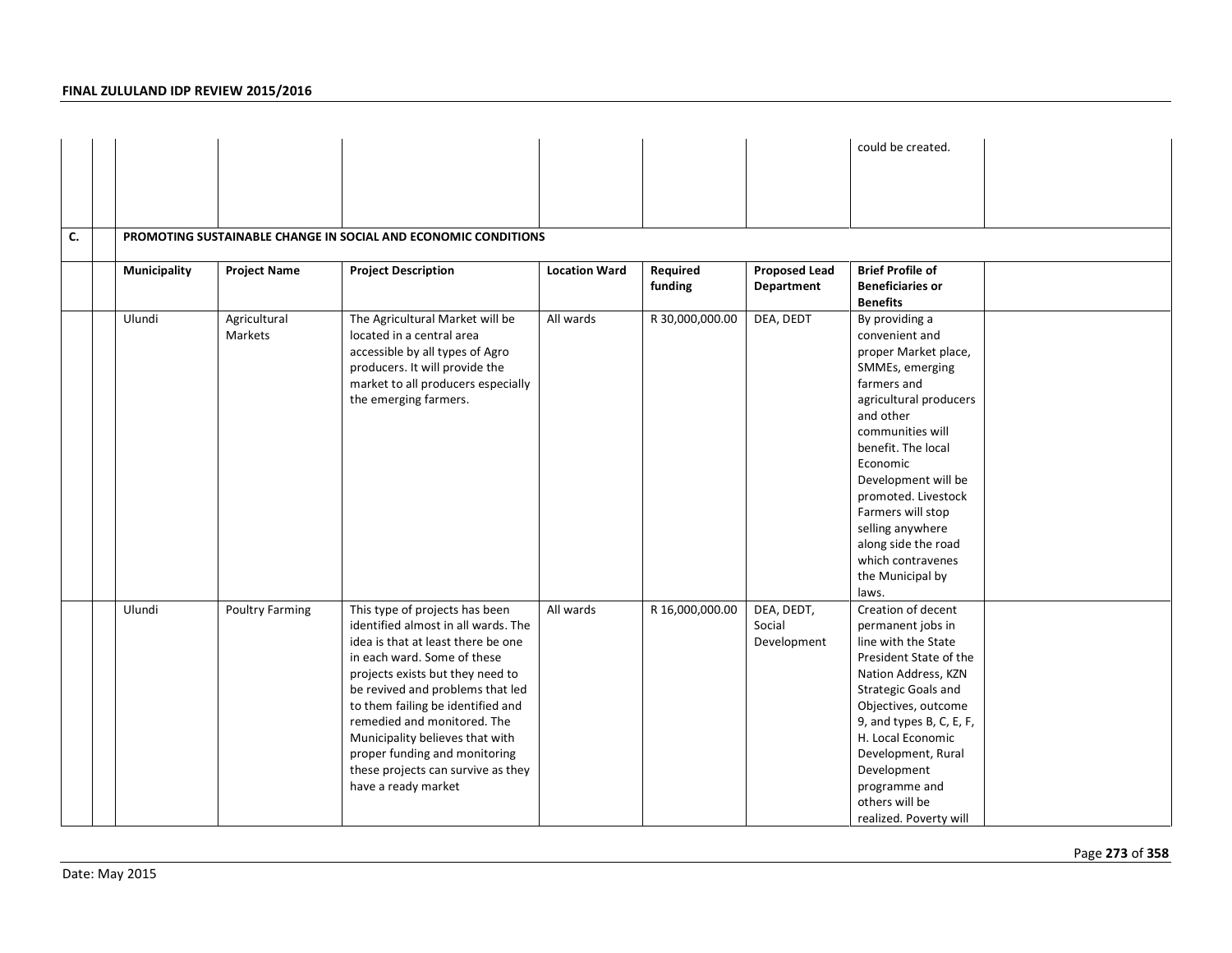|  |        |                                                              |                                                                                                                                                                                                               |           |                 |                          | be alleviated and<br>skills created. The<br>projects will be<br>carried out in rural<br>areas and locally<br>where communities<br>live and this will<br>reduce the flow of<br>people to urban<br>areas. It is easier to<br>start this type of a<br>project. Local<br>Communities will<br>save the added costs<br>as the production will<br>be carried in their<br>locality. |  |
|--|--------|--------------------------------------------------------------|---------------------------------------------------------------------------------------------------------------------------------------------------------------------------------------------------------------|-----------|-----------------|--------------------------|-----------------------------------------------------------------------------------------------------------------------------------------------------------------------------------------------------------------------------------------------------------------------------------------------------------------------------------------------------------------------------|--|
|  | Ulundi | Synthetic Grass<br>Sports Field                              | The purpose is to get low<br>maintenance sports fields in the<br>deep rural areas and to create an<br>enabling environment for the<br>promotion of Sports. At least one<br>sport field in a ward be upgraded. | All wards | R 36,000,000.00 | Sports and<br>Recreation | Sport will be<br>encouraged in rural<br>areas, youth can be<br>kept busy and can be<br>encouraged to stay<br>away from drugs and<br>violence, small to<br>medium job creation<br>can be generated.<br>Sports committees<br>will have a facility to<br>identify to identify<br>talent                                                                                        |  |
|  | Ulundi | Feasibility Study of<br>a Trading Centre at<br>Mpungamhlophe | Conduct a Feasibility Study and<br>Construction of a Trading Centre<br>at Mpungamhlophe to create an<br>environment to allow access to<br>markets for emerging businesses.                                    |           | R 30,000,000.00 | <b>DEDT</b>              | If feasibility studies<br>have been carried<br>out, it makes it<br>possible for funding<br>to be sourced based<br>on facts, It is possible<br>to source funding on<br>projects that are<br>packaged, Trading<br>Centres will reduce a<br>burden of travelling<br>to town all the time                                                                                       |  |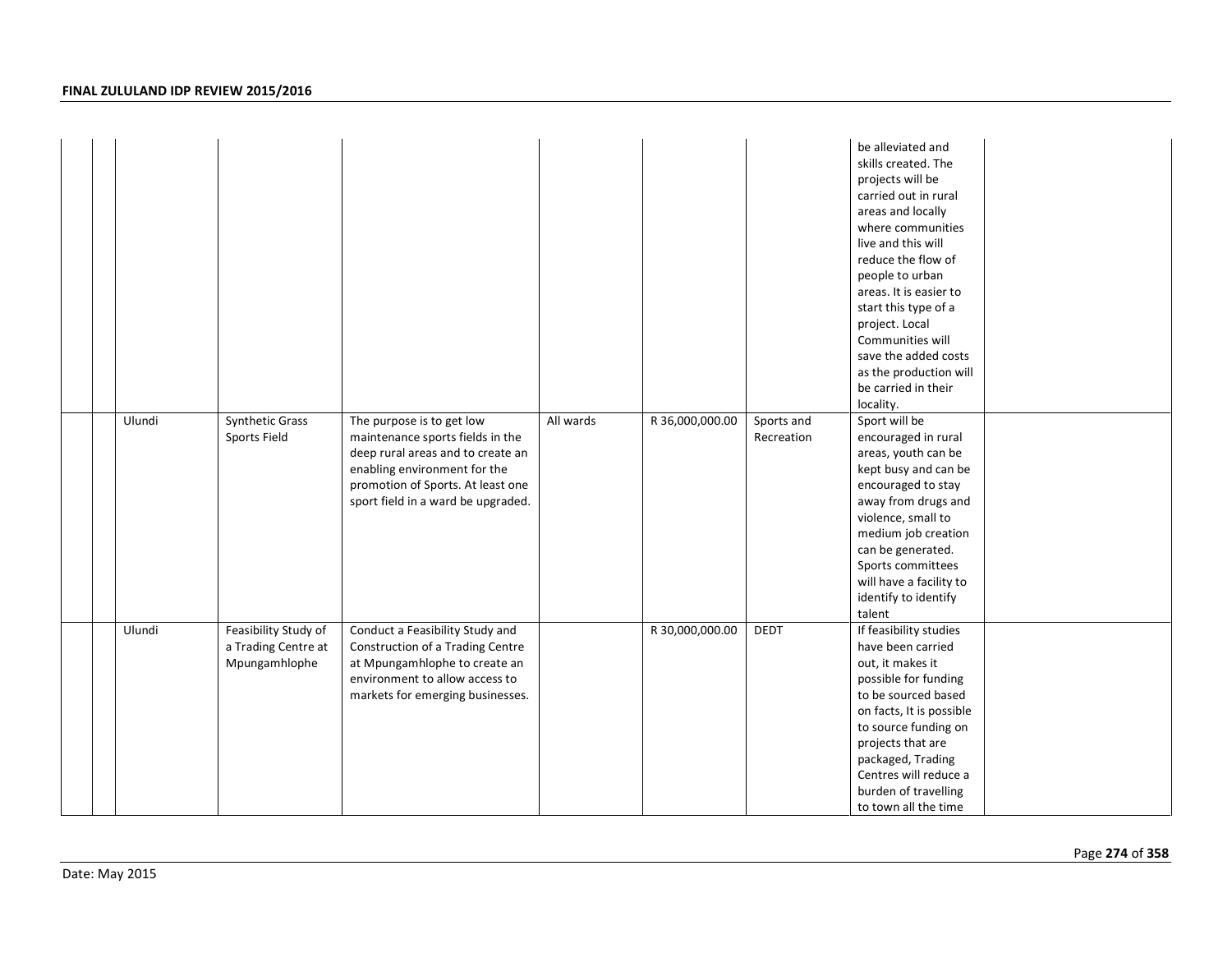| D. | Zululand<br>District<br>Municipality | <b>Homeless Centres</b> | Establishment of homeless<br>centres at 5 strategic nodes<br>across DC 26<br>LEVERAGING CORRIDOR DEVELOPMENT AND REHABILITATION OF SMALL TOWNS | Strategic nodes      | <b>NA</b>           | Social<br>Development              | to buy a few items,<br>this in turn will save<br>communities money<br>for other essentials.<br>Job opportunities will<br>be created both<br>temporary and<br>permanent.<br>There is a huge<br>demand for such<br>centres in district<br>which carries one of<br>the highest numbers<br>of child-headed<br>households which is a<br>recipe for disaster in<br>childhood<br>development. Further<br>there is a significant<br>number of old people<br>which are not taken<br>care of adequately<br>due to lack of<br>resources and being<br>considered as<br>liabilities by their<br>families. There is a<br>need to establish<br>such centres to<br>ensure that these<br>groups of people live<br>dignified lives at least. |  |
|----|--------------------------------------|-------------------------|------------------------------------------------------------------------------------------------------------------------------------------------|----------------------|---------------------|------------------------------------|----------------------------------------------------------------------------------------------------------------------------------------------------------------------------------------------------------------------------------------------------------------------------------------------------------------------------------------------------------------------------------------------------------------------------------------------------------------------------------------------------------------------------------------------------------------------------------------------------------------------------------------------------------------------------------------------------------------------------|--|
|    |                                      |                         |                                                                                                                                                |                      |                     |                                    |                                                                                                                                                                                                                                                                                                                                                                                                                                                                                                                                                                                                                                                                                                                            |  |
|    | Municipality                         | <b>Project Name</b>     | <b>Project Description</b>                                                                                                                     | <b>Location Ward</b> | Required<br>funding | <b>Proposed Lead</b><br>Department |                                                                                                                                                                                                                                                                                                                                                                                                                                                                                                                                                                                                                                                                                                                            |  |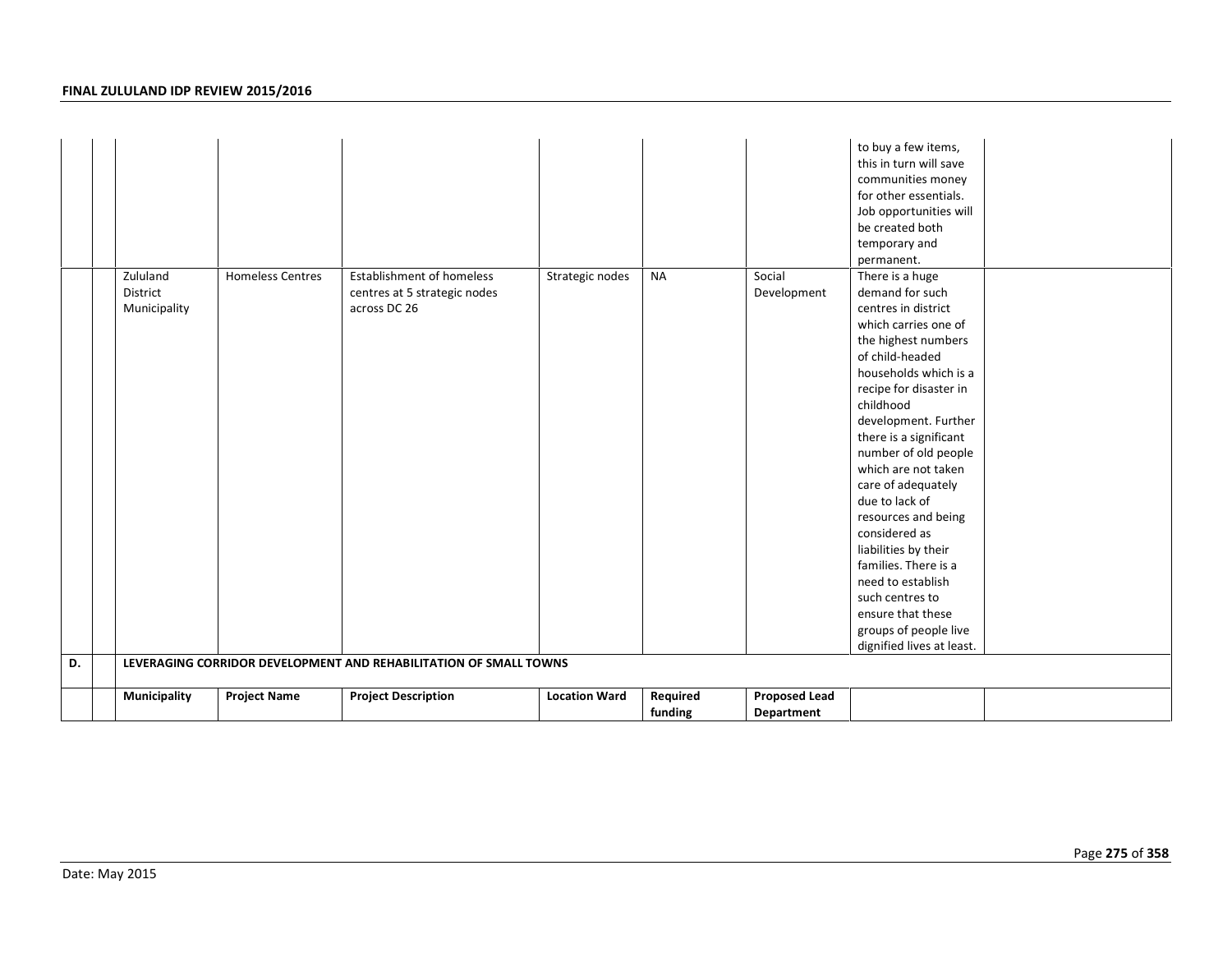| Ulundi | Mpungamhlophe | Construction of a 12km stretch of | R 42,000,000.00 | Transport | Mpungamhlophe is        |  |
|--------|---------------|-----------------------------------|-----------------|-----------|-------------------------|--|
|        | Access Road   | gravel road to maximise           |                 |           | one of the nodes        |  |
|        |               | development potential of          |                 |           | forming up the SDF      |  |
|        |               | Mpungamhlophe node(rural          |                 |           | for Ulundi              |  |
|        |               | service centre)                   |                 |           | Municipality and is     |  |
|        |               |                                   |                 |           | thus equally            |  |
|        |               |                                   |                 |           | important. This node    |  |
|        |               |                                   |                 |           | needs to be             |  |
|        |               |                                   |                 |           | developed as it has     |  |
|        |               |                                   |                 |           | the high potential as   |  |
|        |               |                                   |                 |           | a node. It is           |  |
|        |               |                                   |                 |           | somewhat 10 km off      |  |
|        |               |                                   |                 |           | R34. It forms part of   |  |
|        |               |                                   |                 |           | the corridor            |  |
|        |               |                                   |                 |           | development.            |  |
|        |               |                                   |                 |           | Mpungamhlophe is a      |  |
|        |               |                                   |                 |           | semi township which     |  |
|        |               |                                   |                 |           | has a potential to      |  |
|        |               |                                   |                 |           | become a proper         |  |
|        |               |                                   |                 |           | township. It also       |  |
|        |               |                                   |                 |           | needs to be             |  |
|        |               |                                   |                 |           | formalised to a         |  |
|        |               |                                   |                 |           | township. The 12km      |  |
|        |               |                                   |                 |           | gravel road of R34 to   |  |
|        |               |                                   |                 |           | the heart of            |  |
|        |               |                                   |                 |           | Mpungamhlophe is        |  |
|        |               |                                   |                 |           | terrible and it hinders |  |
|        |               |                                   |                 |           | the development and     |  |
|        |               |                                   |                 |           | investor's willingness. |  |
|        |               |                                   |                 |           | The tarring of this     |  |
|        |               |                                   |                 |           | piece of road will      |  |
|        |               |                                   |                 |           | open up many            |  |
|        |               |                                   |                 |           | developmental           |  |
|        |               |                                   |                 |           | opportunities. The      |  |
|        |               |                                   |                 |           | feasibility study for a |  |
|        |               |                                   |                 |           | trading centre has      |  |
|        |               |                                   |                 |           | been carried out so     |  |
|        |               |                                   |                 |           | that some facts about   |  |
|        |               |                                   |                 |           | the area are already    |  |
|        |               |                                   |                 |           | known. This gravel      |  |
|        |               |                                   |                 |           | piece of road was one   |  |
|        |               |                                   |                 |           | of the unfavourable     |  |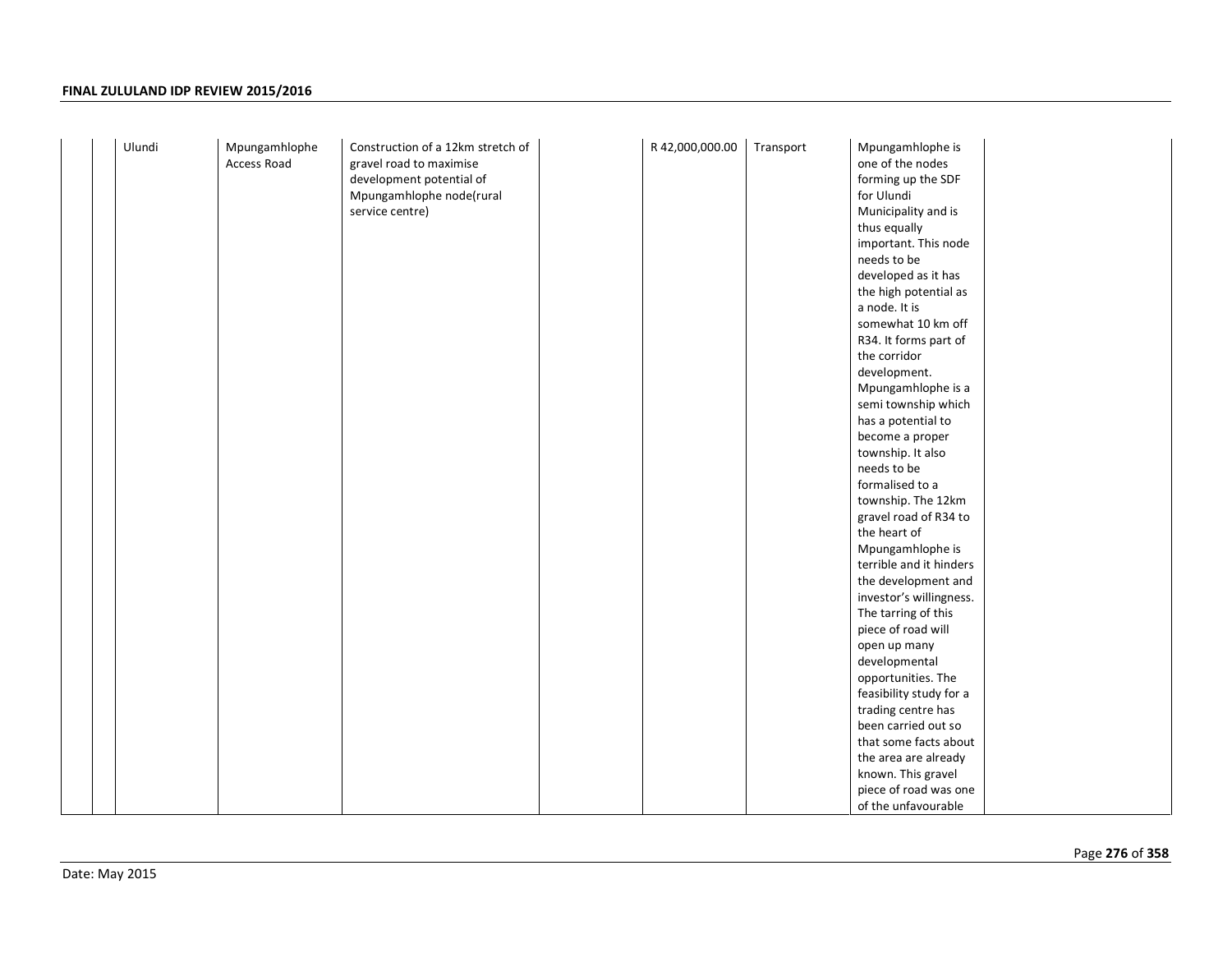|                                      |               |                                                                                      |                           |           |           | factors in the<br>feasibility study.<br>Mpungamhlophe<br>qualifies for a corridor<br>Development in many<br>respects.                                                                                                                                                                                                                                                                                                                                                                                                                                                                                                                                                                                            |
|--------------------------------------|---------------|--------------------------------------------------------------------------------------|---------------------------|-----------|-----------|------------------------------------------------------------------------------------------------------------------------------------------------------------------------------------------------------------------------------------------------------------------------------------------------------------------------------------------------------------------------------------------------------------------------------------------------------------------------------------------------------------------------------------------------------------------------------------------------------------------------------------------------------------------------------------------------------------------|
| Zululand<br>District<br>Municipality | P700 Corridor | Fast-track tarring and completion<br>of P700 route linking Zululand<br>and uThungulu | Municipal wide<br>benefit | <b>NA</b> | Transport | The road is not only a<br>district but a<br>provincially<br>recognised potential<br>corridor identified in<br>the PGDS. Several<br>studies have been<br>conducted including a<br>P 700 Nodal<br>Development Plan<br>that identifies key<br>strategic nodes along<br>this corridor that will<br>benefit from<br>agricultural, tourism<br>and economic spin-<br>offs and<br>opportunities.<br>Communities<br>adjacent to this road<br>will also benefit<br>tremendously. Apart<br>from easing private<br>vehicle and freight<br>congestion off the<br>R34 linking Zululand<br>with uThungulu and<br>the existence of the<br>latters port(Richards<br>Bay) presents<br>significant potential<br>economic spin-offs. |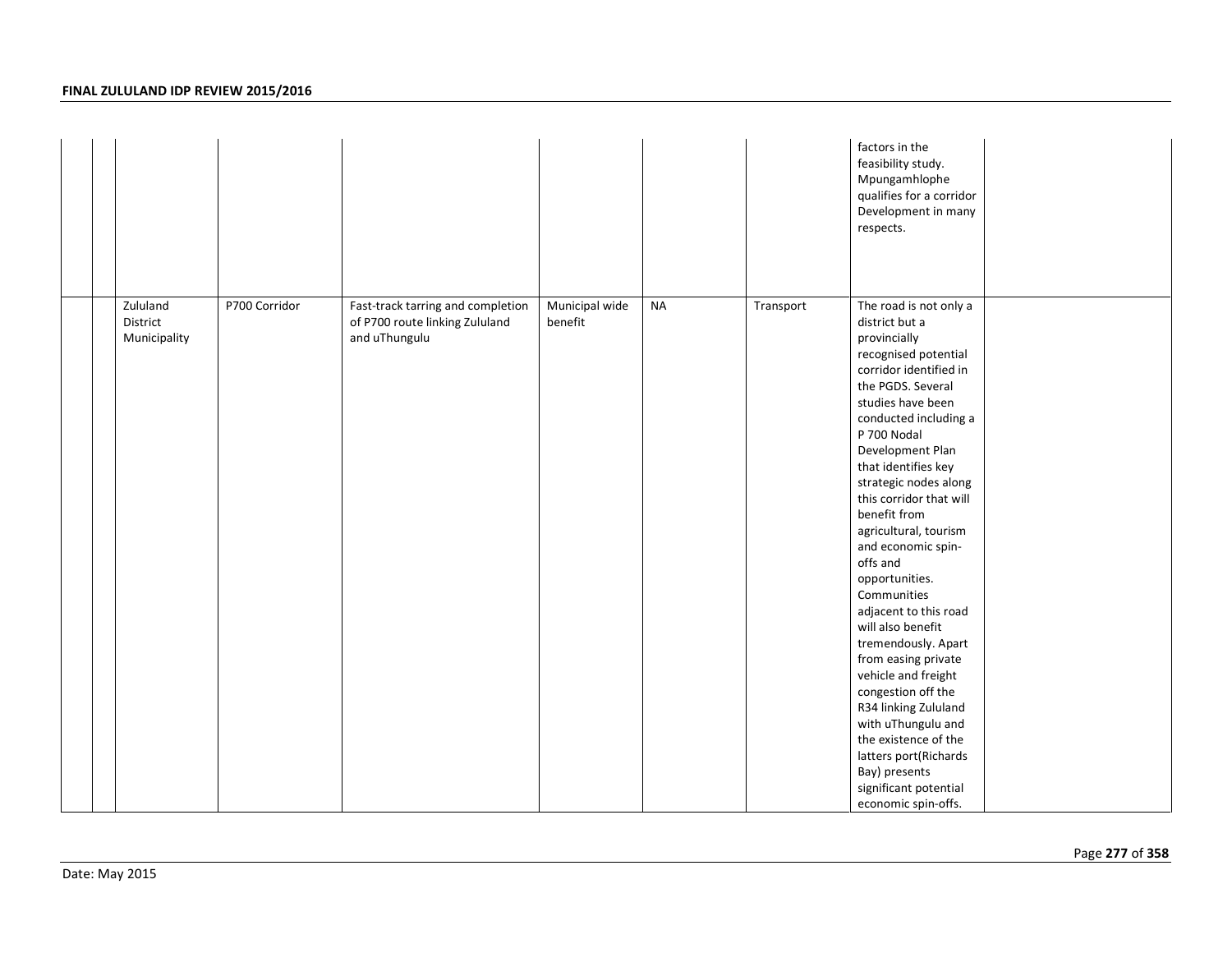| Required<br><b>Brief Profile of</b><br><b>Proposed Lead</b><br><b>Municipality</b><br><b>Project Name</b><br><b>Project Description</b><br><b>Location Ward</b><br><b>Beneficiaries or</b><br>funding<br>Department<br><b>Benefits</b> | Ε. | Zululand<br>District<br>Municipality | Small Town<br>Rehabilitation | Rehabilitation of small towns<br>with Babanango town(Ulundi) as<br>priority<br>GEARED TOWARDS ACHIEVEMENT OF THE MILLENIUM GOALS | <b>NA</b> | COGTA | The town of<br>Babanango is one of<br>the small towns in<br>Ulundi specifically a<br>rural service centre. It<br>is arguably one of the<br>most deprived towns<br>in the area of Ulundi<br>if not the district. It<br>has also appeared in<br>the media after it was<br>highlighted by one of<br>the opposition parties<br>of the country.<br>Although it may not<br>have a sizeable<br>population but the<br>town is desperately in<br>need of infrastructure<br>upgrade including<br>roads, water and<br>sanitation, education,<br>health and other<br>government services.<br>The town is rural but<br>will also benefit<br>tremendously by<br>attracting at least one<br>major anchor store<br>and then to support<br>fledgling businesses<br>in the area to<br>produce basic<br>products required by<br>the people in the<br>town. |  |
|----------------------------------------------------------------------------------------------------------------------------------------------------------------------------------------------------------------------------------------|----|--------------------------------------|------------------------------|----------------------------------------------------------------------------------------------------------------------------------|-----------|-------|-----------------------------------------------------------------------------------------------------------------------------------------------------------------------------------------------------------------------------------------------------------------------------------------------------------------------------------------------------------------------------------------------------------------------------------------------------------------------------------------------------------------------------------------------------------------------------------------------------------------------------------------------------------------------------------------------------------------------------------------------------------------------------------------------------------------------------------------|--|
|                                                                                                                                                                                                                                        |    |                                      |                              |                                                                                                                                  |           |       |                                                                                                                                                                                                                                                                                                                                                                                                                                                                                                                                                                                                                                                                                                                                                                                                                                         |  |
|                                                                                                                                                                                                                                        |    |                                      |                              |                                                                                                                                  |           |       |                                                                                                                                                                                                                                                                                                                                                                                                                                                                                                                                                                                                                                                                                                                                                                                                                                         |  |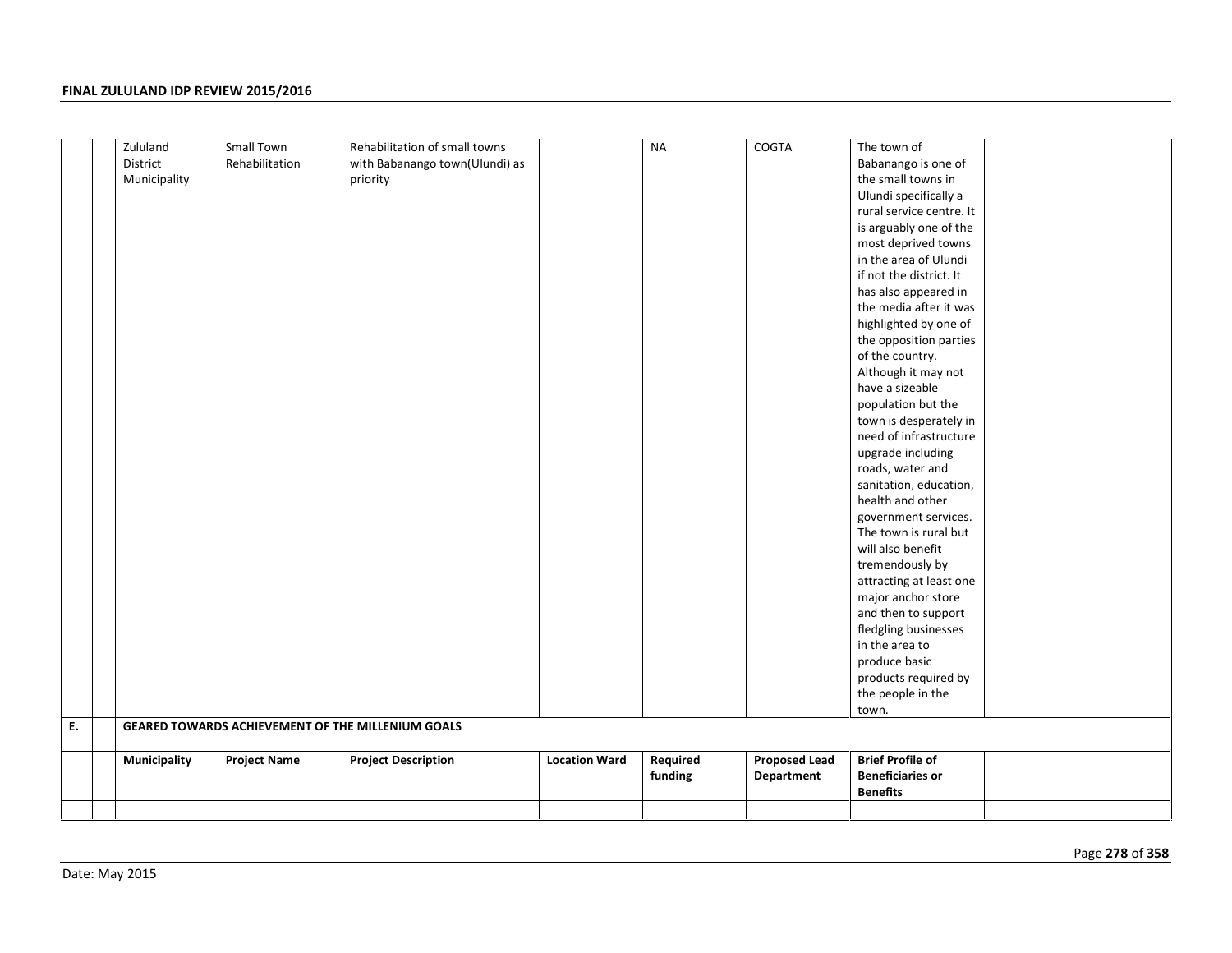| F. |              |                                                  | <b>GEARED TOWARDS MASSIVE JOB CREATION AND LOCAL ECONOMIC DEVELOPMENT</b>                                                                                                                                                                                                                                         |                      |                     |                                            |                                                                                                                                                                                                                                                                                                                                                                                                                                                                                                                                                                                                                                                                                                                  |                                                                                                                                                                                                |
|----|--------------|--------------------------------------------------|-------------------------------------------------------------------------------------------------------------------------------------------------------------------------------------------------------------------------------------------------------------------------------------------------------------------|----------------------|---------------------|--------------------------------------------|------------------------------------------------------------------------------------------------------------------------------------------------------------------------------------------------------------------------------------------------------------------------------------------------------------------------------------------------------------------------------------------------------------------------------------------------------------------------------------------------------------------------------------------------------------------------------------------------------------------------------------------------------------------------------------------------------------------|------------------------------------------------------------------------------------------------------------------------------------------------------------------------------------------------|
|    | Municipality | <b>Project Name</b>                              | <b>Project Description</b>                                                                                                                                                                                                                                                                                        | <b>Location Ward</b> | Required<br>funding | <b>Proposed Lead</b><br>Department         | <b>Brief Profile of</b><br><b>Beneficiaries or</b><br><b>Benefits</b>                                                                                                                                                                                                                                                                                                                                                                                                                                                                                                                                                                                                                                            |                                                                                                                                                                                                |
|    | Nongoma      | Tourism and<br>Cultural Hub Nodal<br>Development | Development of a tourism and<br>cultural facility which will display,<br>preserve and promote the rich<br>cultural history, heritage and<br>natural resources of Nongoma.<br>Over and above the main<br>structures the facility will include<br>a park, landscaping, traditional<br>huts, and perimeter lightning | 9                    | R 94,850,000.00     | ZDM, COGTA,<br>DEAT, AMAFA,<br><b>DEDT</b> | Nongoma has a<br>population of over<br>200000 and a number<br>of small to large scale<br>businesses that will<br>benefit from<br>increased clientele<br>through tourist<br>activities in the town.<br>Nongoma is a tourism<br>potential destination,<br>the tourism and<br>cultural hub will open<br>job opportunities to<br>many people<br>including small<br>businesses for<br>traditional creative<br>work. Nongoma<br>Municipality is the<br>home of Royal Zulu<br>Monarch with rich<br>diversity and scenic<br>nature trails, historic<br>heritage and a unique<br>moderate climate. .A<br>park will also<br>encourage both<br>environmental<br>management and<br>healthy social lives for<br>young people. | This project started with the<br>by-pass road which will ease<br>traffic in the CBD, allowing<br>access to the under<br>construction museum. These<br>two projects are funded<br>through NDPG. |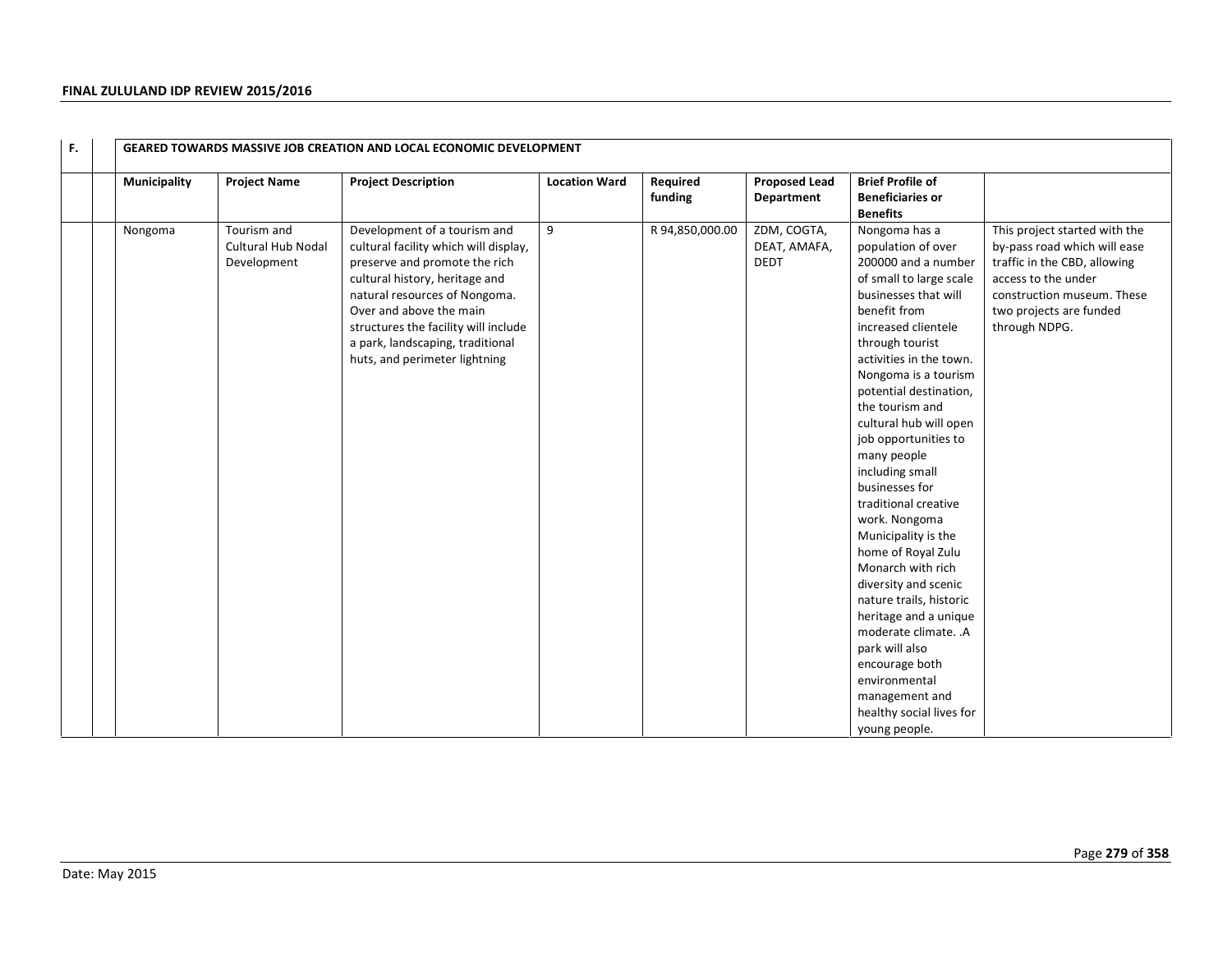| Abaqulusi<br>Development of the<br>Land Around<br>R 700,000.00<br>DEDT, COGTA<br>Municipality will have<br>As part of the Abaqulusi LED<br>Vryheid Railway<br>Initiative funded by the KZN<br>the Railway<br>an opportunity to<br><b>Precinct Plan</b><br>DEDT discussions have been kick<br>Station in the<br>regenerate the town<br>started with Transnet Properties<br>Vryheid Town<br>centre and attract<br>and Transnet Freight Rail for<br>Centre in WARD<br>investment and<br>release of prime land around the<br>7<br>improve spatial<br>railway station for industrial<br>planning of the town<br>centre. Vryheid has a<br>development in response to<br>interest receive from existing and<br>population of over<br>potential new investors and the<br>240000. The project<br>identified need to effect the<br>has potential to<br>regeneration of the Vryheid<br>create significant jobs<br>Town Centre and release its<br>and economic<br>potential as the economic hub of<br>empowerment<br>the ZDM. It appeared in the 2<br>opportunities with<br>meetings held so far that<br>investors having<br>Transnet has made many<br>committed to<br>attempts to also release current<br>investing provided<br>residential areas to the<br>that there is proper<br>ownership of the municipality<br>planning. The<br>and is prepared to pay for the<br>development of the<br>proclamation of the two<br>precinct area around<br>residential areas (Hardy Town<br>the railway station is<br>and Parkville) as townships and<br>considered as<br>also upgrade services to<br>catalytic project. The<br>municipal standards.<br>precinct plan will<br>provide a strategic<br>and practical<br>framework to guide<br>the release of land<br>around railway<br>station and<br>infrastructure for a<br>mixed use<br>development driven<br>by light industrial<br>development and<br>residential<br>development in such<br>a manner that the<br>integrity and efficient | Transnet is to protect integrity<br>of its infrastructure whilst at<br>the same time playing a role in<br>the economic regeneration of<br>the town. Transnet Properties<br>keen to shared non-core assets<br>to better uses and keep what<br>can still be used by Transnet<br>Freight Rail |
|------------------------------------------------------------------------------------------------------------------------------------------------------------------------------------------------------------------------------------------------------------------------------------------------------------------------------------------------------------------------------------------------------------------------------------------------------------------------------------------------------------------------------------------------------------------------------------------------------------------------------------------------------------------------------------------------------------------------------------------------------------------------------------------------------------------------------------------------------------------------------------------------------------------------------------------------------------------------------------------------------------------------------------------------------------------------------------------------------------------------------------------------------------------------------------------------------------------------------------------------------------------------------------------------------------------------------------------------------------------------------------------------------------------------------------------------------------------------------------------------------------------------------------------------------------------------------------------------------------------------------------------------------------------------------------------------------------------------------------------------------------------------------------------------------------------------------------------------------------------------------------------------------------------------------------------------------------------------|--------------------------------------------------------------------------------------------------------------------------------------------------------------------------------------------------------------------------------------------------------------------------------------------|
|------------------------------------------------------------------------------------------------------------------------------------------------------------------------------------------------------------------------------------------------------------------------------------------------------------------------------------------------------------------------------------------------------------------------------------------------------------------------------------------------------------------------------------------------------------------------------------------------------------------------------------------------------------------------------------------------------------------------------------------------------------------------------------------------------------------------------------------------------------------------------------------------------------------------------------------------------------------------------------------------------------------------------------------------------------------------------------------------------------------------------------------------------------------------------------------------------------------------------------------------------------------------------------------------------------------------------------------------------------------------------------------------------------------------------------------------------------------------------------------------------------------------------------------------------------------------------------------------------------------------------------------------------------------------------------------------------------------------------------------------------------------------------------------------------------------------------------------------------------------------------------------------------------------------------------------------------------------------|--------------------------------------------------------------------------------------------------------------------------------------------------------------------------------------------------------------------------------------------------------------------------------------------|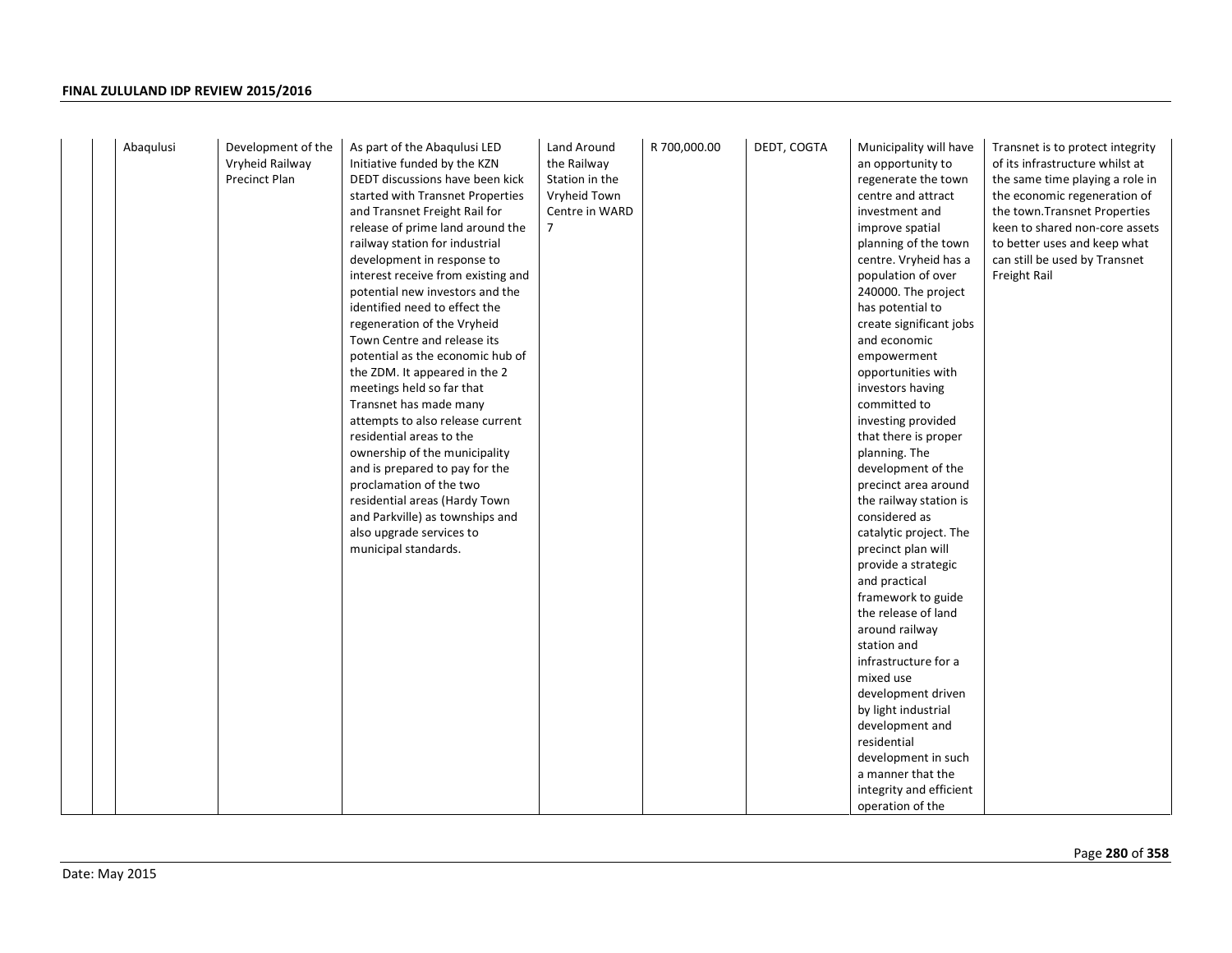|                                      |                  |                                              |         |                          | railway infrastructure,<br>which is key to the<br>sustainable economy<br>of the Abaqulusi can<br>be protected.                                                                                                                                                                                                                                                                                                                                                                                                                                                                                                                                                                                         |                                                                                             |
|--------------------------------------|------------------|----------------------------------------------|---------|--------------------------|--------------------------------------------------------------------------------------------------------------------------------------------------------------------------------------------------------------------------------------------------------------------------------------------------------------------------------------------------------------------------------------------------------------------------------------------------------------------------------------------------------------------------------------------------------------------------------------------------------------------------------------------------------------------------------------------------------|---------------------------------------------------------------------------------------------|
| Zululand<br>District<br>Municipality | Ngome Tea Estate | Revival the 500 hectare Ngome<br>Tea Estate. | Nongoma | DEDT,<br>COGTA, DAE, DTI | This existing facility is<br>located in the<br>Nongoma area and<br>was a vibrant and<br>supplying quality tea<br>product to several<br>markets. There was<br>also large scale jobs<br>(labourforce of 1000)<br>generated until<br>minimum wage laws<br>and a strong affected<br>competitiveness in<br>the global market.<br>Nongoma is one of<br>the most<br>impoverished areas in<br>the district. The<br>facility could also<br>serve as a tourist<br>drawcard. Potential<br>exists to revitalise the<br>tea estate and<br>produce a premium<br>or differentiated<br>product for the<br>domestic market.<br>Potential exists to<br>develop restaurants<br>and accommodation<br>to strengthen tourist | Infrastructure of this estate<br>exists including tea garden.<br>Land is owned by the state |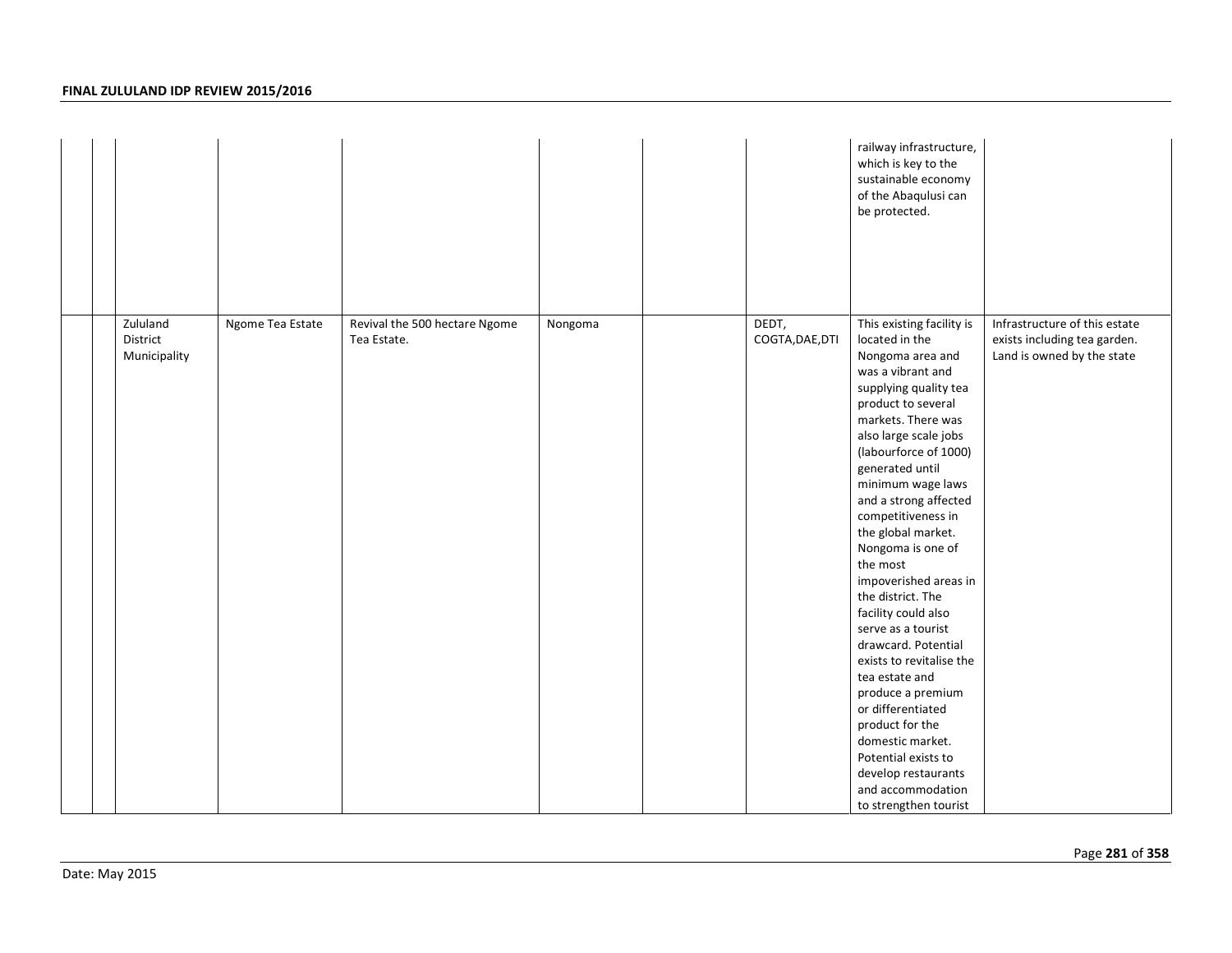|    |                     |                                             |                                                               |                      |                     |                                    | attraction.                                                           |  |
|----|---------------------|---------------------------------------------|---------------------------------------------------------------|----------------------|---------------------|------------------------------------|-----------------------------------------------------------------------|--|
| G. |                     |                                             | PROMOTING INTEGRATION OF PLANNING AND DEVELOPMENT (IDPS)      |                      |                     |                                    |                                                                       |  |
|    | <b>Municipality</b> | <b>Project Name</b>                         | <b>Project Description</b>                                    | <b>Location Ward</b> | Required<br>funding | <b>Proposed Lead</b><br>Department | <b>Brief Profile of</b><br><b>Beneficiaries or</b><br><b>Benefits</b> |  |
|    |                     |                                             |                                                               |                      |                     |                                    |                                                                       |  |
| н. |                     |                                             | ALIGNED TO (OR LOCALISING) PROVINCIAL AND NATIONAL PRIORITIES |                      |                     |                                    |                                                                       |  |
|    | <b>Municipality</b> | <b>Project Name</b>                         | <b>Project Description</b>                                    | <b>Location Ward</b> | Required<br>funding | <b>Proposed Lead</b><br>Department | <b>Brief Profile of</b><br><b>Beneficiaries or</b><br><b>Benefits</b> |  |
|    |                     |                                             |                                                               |                      |                     |                                    |                                                                       |  |
| ι. |                     | PROMOTING SUSTAINABILITY OF THE ENVIRONMENT |                                                               |                      |                     |                                    |                                                                       |  |
|    | <b>Municipality</b> | <b>Project Name</b>                         | <b>Project Description</b>                                    | <b>Location Ward</b> | Required<br>funding | <b>Proposed Lead</b><br>Department | <b>Brief Profile of</b><br><b>Beneficiaries or</b><br><b>Benefits</b> |  |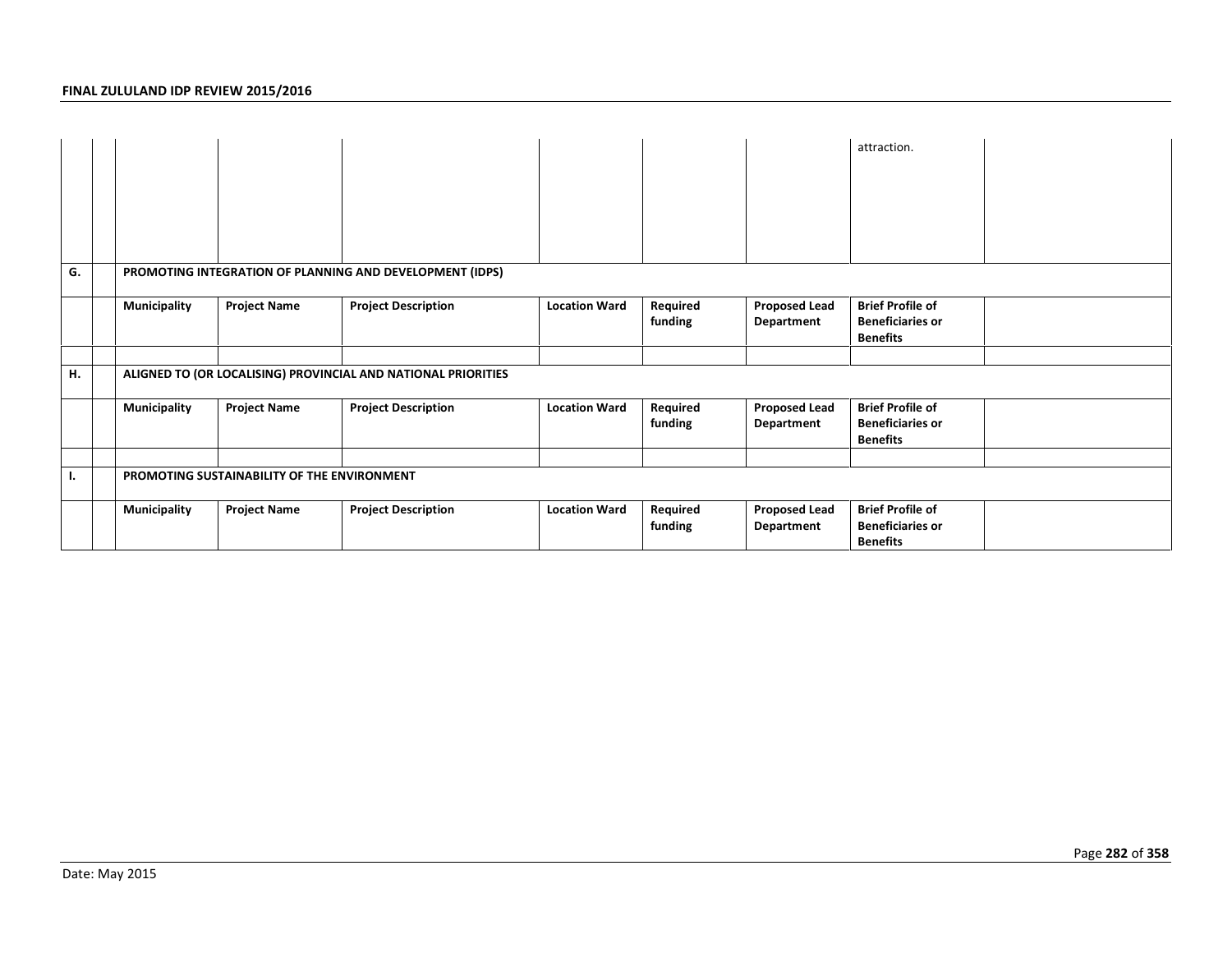| oPhongolo | Strategic       | Do a Strategic Environmental      | <b>Entire Municipal</b> | R 500,000.00 | DEAT, COGTA | oPhongolo has a          |  |
|-----------|-----------------|-----------------------------------|-------------------------|--------------|-------------|--------------------------|--|
|           | Environmental   | Assessment and prepare an         | area                    |              |             | population around        |  |
|           | Assessment and  | Environmental Management Plan     |                         |              |             | 149543 with 22112        |  |
|           | Environmental   | for uPhongolo Local Municipality. |                         |              |             | households and 104       |  |
|           | Management Plan | uPhongolo Municipality is         |                         |              |             | settlements. The         |  |
|           |                 | situated in an environmentally    |                         |              |             | uPhongolo Municipal      |  |
|           |                 | sensitive area that need to be    |                         |              |             | area largely             |  |
|           |                 | protected for the benefit of it's |                         |              |             | comprises of             |  |
|           |                 | residents and the broader         |                         |              |             | traditional areas with   |  |
|           |                 | community of KZN, Swaziland       |                         |              |             | its tribal land patterns |  |
|           |                 | and Mpumalanga. Areas for         |                         |              |             | and high density rural   |  |
|           |                 | various land uses including       |                         |              |             | settlements. Pongola-    |  |
|           |                 | development and protection        |                         |              |             | Ncotshane is the         |  |
|           |                 | need to be identified. The        |                         |              |             | primary node of          |  |
|           |                 | municipality is in the process of |                         |              |             | uPhongolo and            |  |
|           |                 | fulfilling it's legal mandate to  |                         |              |             | accommodates the         |  |
|           |                 | prepare a Spatial Development     |                         |              |             | highest order nodal      |  |
|           |                 | Plan and a Land Use               |                         |              |             | activities. It is formal |  |
|           |                 | Management System.                |                         |              |             | and planned with an      |  |
|           |                 |                                   |                         |              |             | orderly growth           |  |
|           |                 |                                   |                         |              |             | pattern. Belgrade        |  |
|           |                 |                                   |                         |              |             | settlement (situated     |  |
|           |                 |                                   |                         |              |             | approximately 50km       |  |
|           |                 |                                   |                         |              |             | west from Pongola on     |  |
|           |                 |                                   |                         |              |             | the N2 to Piet Retief    |  |
|           |                 |                                   |                         |              |             | in Mpumalanga) and       |  |
|           |                 |                                   |                         |              |             | a node halfway           |  |
|           |                 |                                   |                         |              |             | between Pongola and      |  |
|           |                 |                                   |                         |              |             | Belgrade are the         |  |
|           |                 |                                   |                         |              |             | secondary nodes and      |  |
|           |                 |                                   |                         |              |             | provides a strategic     |  |
|           |                 |                                   |                         |              |             | service to a number      |  |
|           |                 |                                   |                         |              |             | of tribal areas which    |  |
|           |                 |                                   |                         |              |             | are located far from     |  |
|           |                 |                                   |                         |              |             | Pongola town.            |  |
|           |                 |                                   |                         |              |             | Magudu, Golela, the      |  |
|           |                 |                                   |                         |              |             | N2/P72 intersection      |  |
|           |                 |                                   |                         |              |             | (Golela) and the         |  |
|           |                 |                                   |                         |              |             | N2/P522 (Jozini)         |  |
|           |                 |                                   |                         |              |             | intersection are         |  |
|           |                 |                                   |                         |              |             | special nodes            |  |
|           |                 |                                   |                         |              |             | identified for future    |  |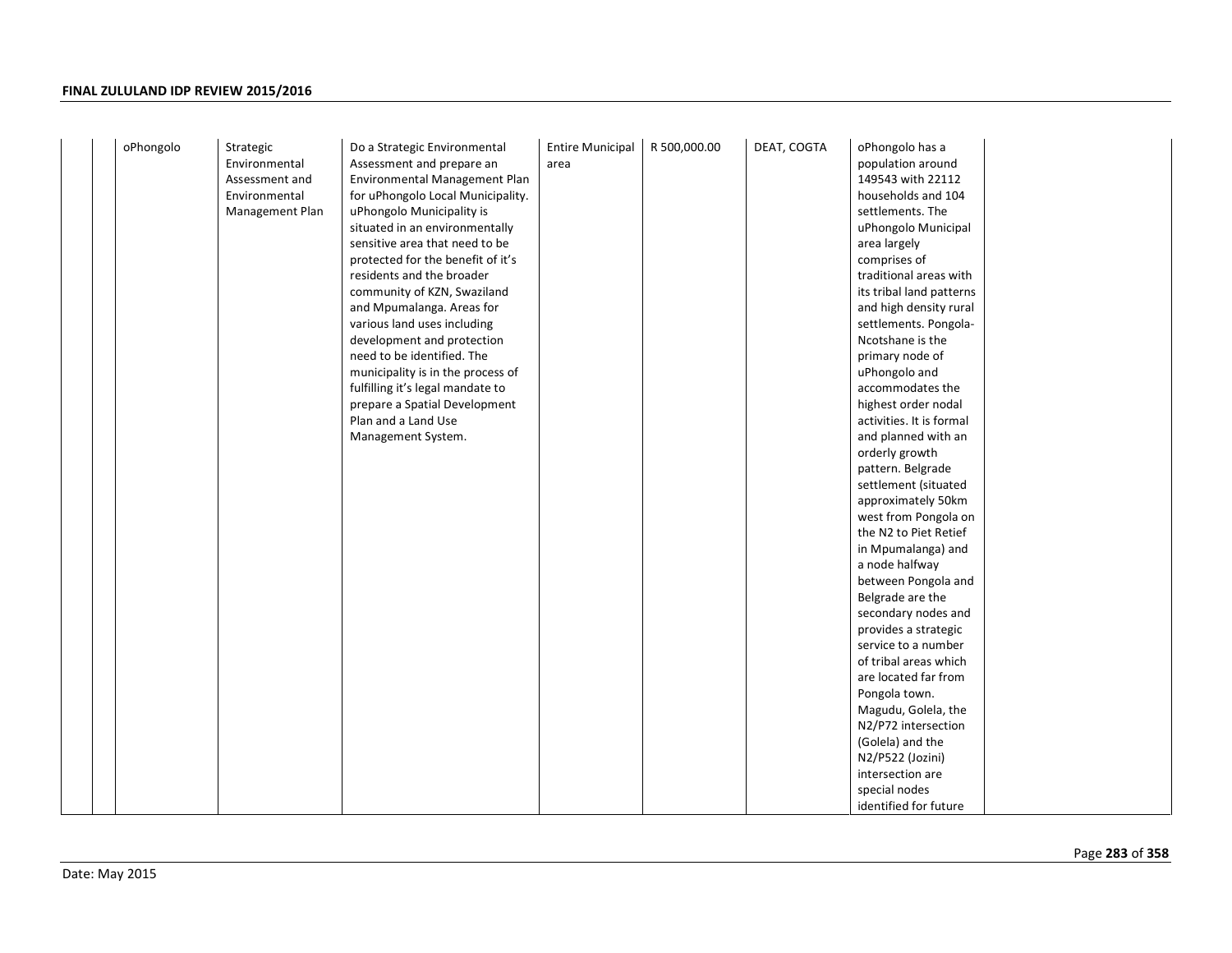|  |  |  | development based       |  |
|--|--|--|-------------------------|--|
|  |  |  | on their unique         |  |
|  |  |  | position within the     |  |
|  |  |  | area. Pongola-          |  |
|  |  |  | Ncotshane, and Illovo   |  |
|  |  |  | Mill townships are      |  |
|  |  |  | high density built      |  |
|  |  |  | areas. The uPhongolo    |  |
|  |  |  | Area features some      |  |
|  |  |  | important               |  |
|  |  |  | conservation areas or   |  |
|  |  |  | areas that will require |  |
|  |  |  | careful management      |  |
|  |  |  | in the unfolding        |  |
|  |  |  | development pattern     |  |
|  |  |  | including               |  |
|  |  |  | Pongolapoort dam        |  |
|  |  |  | and nature reserve,     |  |
|  |  |  | Bivane Dam, Ithala      |  |
|  |  |  | Nature reserve, The     |  |
|  |  |  | area surrounding        |  |
|  |  |  | Magudu and the          |  |
|  |  |  | Mkuze river, The area   |  |
|  |  |  | between the R66 and     |  |
|  |  |  | the N2, The             |  |
|  |  |  | Municipality is in an   |  |
|  |  |  | excellent position to   |  |
|  |  |  | reap the benefits of    |  |
|  |  |  | an intensive tourism    |  |
|  |  |  | programme due to        |  |
|  |  |  | the natural beauty of   |  |
|  |  |  | the area, the existing  |  |
|  |  |  | tourism related         |  |
|  |  |  | development and the     |  |
|  |  |  | potential for future    |  |
|  |  |  | tourism related         |  |
|  |  |  | development. The        |  |
|  |  |  | proposed extension      |  |
|  |  |  | of Ithala Nature        |  |
|  |  |  | Reserve and the         |  |
|  |  |  | upgrading and           |  |
|  |  |  | development of          |  |
|  |  |  |                         |  |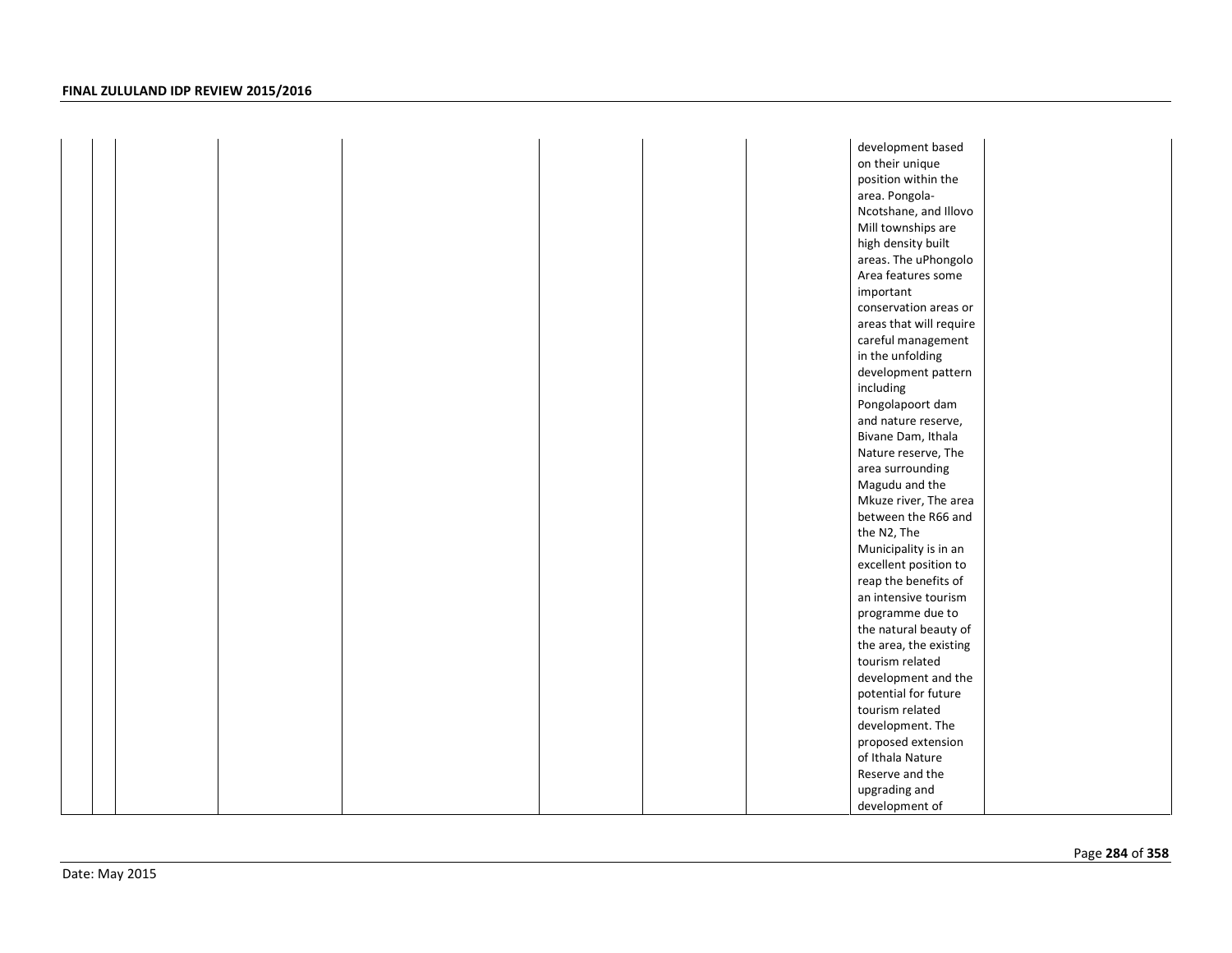|  |        |                          |                                                                                                                                                                                                                                                                                                                                                                                                                                                                                                                                                                                                                                      |                                                                 |                 |                | facilities at the<br>Pongola Poort Nature<br>Reserve have the<br>potential to greatly<br>enhance the tourism<br>sector in the<br>Municipality with the<br>concomitant effect of<br>changing the area to<br>a destination rather<br>than thoroughfare to<br>other destinations.                                                                                                                                                                                                                                                                  |  |
|--|--------|--------------------------|--------------------------------------------------------------------------------------------------------------------------------------------------------------------------------------------------------------------------------------------------------------------------------------------------------------------------------------------------------------------------------------------------------------------------------------------------------------------------------------------------------------------------------------------------------------------------------------------------------------------------------------|-----------------------------------------------------------------|-----------------|----------------|-------------------------------------------------------------------------------------------------------------------------------------------------------------------------------------------------------------------------------------------------------------------------------------------------------------------------------------------------------------------------------------------------------------------------------------------------------------------------------------------------------------------------------------------------|--|
|  | Ulundi | Aloe Processing<br>Plant | Aloe is one of the key resources<br>in the district. Its abundance is<br>deteriorating rapidly due to<br>excessive harvesting and lack of<br>preservation mechanism. There is<br>limited use of this resource to the<br>benefit of communities especially<br>economically. Aloe will be<br>harvested from all wards which<br>will benefit all communities in<br>Ulundi Municipal Area. SEDA has<br>already conducted the feasibility<br>Study. The intention is to let co-<br>operatives to own and run it. The<br>aloe will be harvested from all<br>wards, be transported to the site<br>and be processed and purified for<br>use. | The project is in<br>Wards 9 and 10<br>in a deep rural<br>area. | R 25,000,000.00 | DEDT, DAE, DED | There is going to be a<br>massive job creation<br>which in line with the<br>State President's<br><b>State of Nation</b><br>Address, and it is in<br>line with KZN<br>Provincial Priorities.<br>It is going to attract<br>investors both Local<br>and Foreign as it will<br>give confidence as a<br>successful venture. It<br>will improve lives of<br>the poor as the<br>project is intended to<br>benefit all wards that<br>have aloe. - Aloe that<br>has not been utilised<br>will now be utilised to<br>benefit poor<br>communities. - There |  |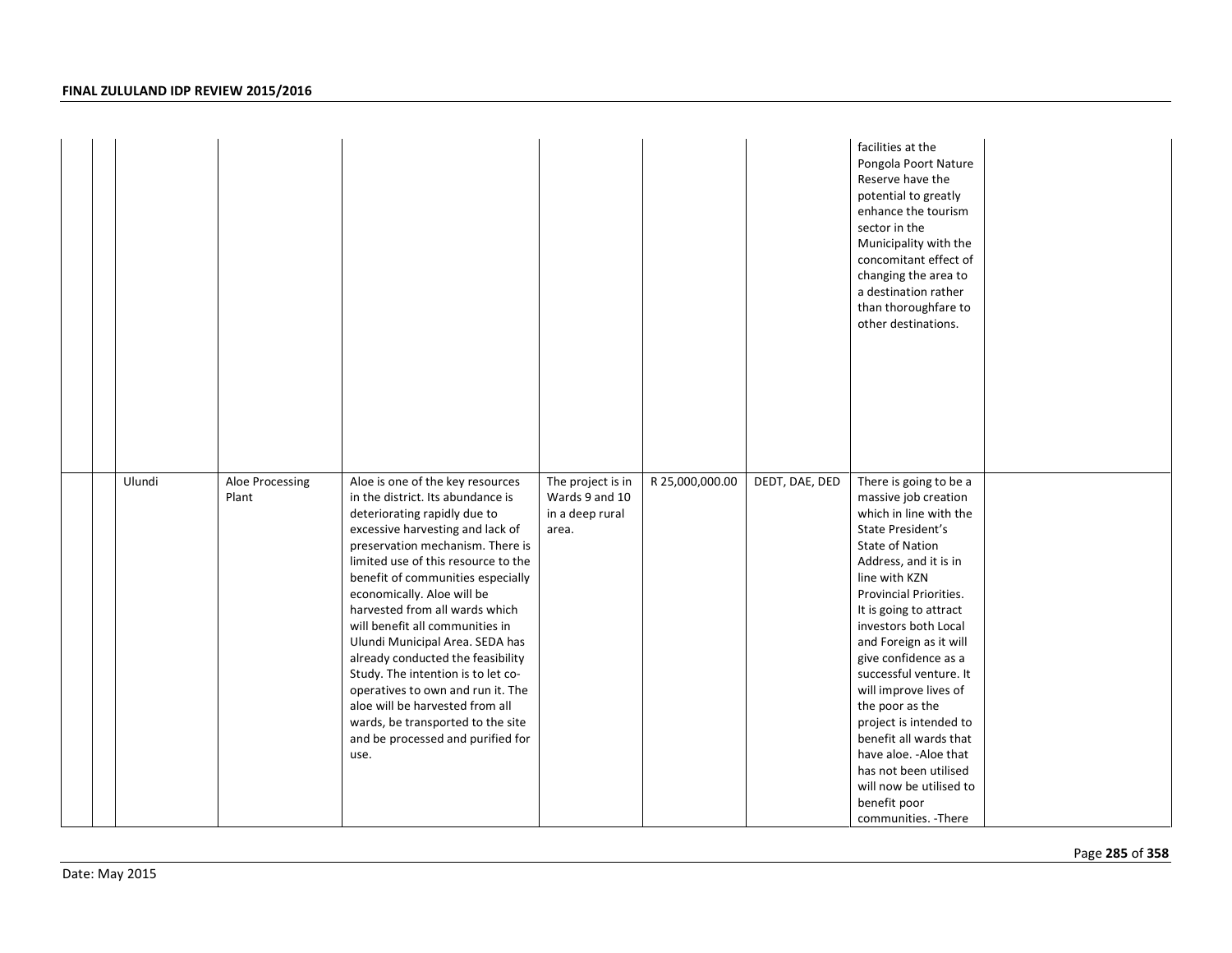|  |        |                    |                                   |                |                |        | will be a boost in the<br>economy of Ulundi<br>and the Province<br>which is also in line<br>with KZN PGDS. The |
|--|--------|--------------------|-----------------------------------|----------------|----------------|--------|----------------------------------------------------------------------------------------------------------------|
|  |        |                    |                                   |                |                |        | project has tangibles                                                                                          |
|  |        |                    |                                   |                |                |        | since it already has a                                                                                         |
|  |        |                    |                                   |                |                |        | site with some                                                                                                 |
|  |        |                    |                                   |                |                |        | infrastructure. The                                                                                            |
|  |        |                    |                                   |                |                |        | Co-operatives                                                                                                  |
|  |        |                    |                                   |                |                |        | Programme is going<br>to benefit directly.                                                                     |
|  |        |                    |                                   |                |                |        | Skills will be                                                                                                 |
|  |        |                    |                                   |                |                |        | transferred and                                                                                                |
|  |        |                    |                                   |                |                |        | attained. The                                                                                                  |
|  |        |                    |                                   |                |                |        | Feasibility Study has                                                                                          |
|  |        |                    |                                   |                |                |        | already been                                                                                                   |
|  |        |                    |                                   |                |                |        | conducted and by a                                                                                             |
|  |        |                    |                                   |                |                |        | SEDA involved. It is                                                                                           |
|  |        |                    |                                   |                |                |        | anticipated that                                                                                               |
|  |        |                    |                                   |                |                |        | products such as                                                                                               |
|  |        |                    |                                   |                |                |        | soap, medication and                                                                                           |
|  |        |                    |                                   |                |                |        | various food stuffs                                                                                            |
|  |        |                    |                                   |                |                |        | will be generated                                                                                              |
|  |        |                    |                                   |                |                |        | from the Aloe. There                                                                                           |
|  |        |                    |                                   |                |                |        | will be no exporting                                                                                           |
|  |        |                    |                                   |                |                |        | of raw material as the                                                                                         |
|  |        |                    |                                   |                |                |        | aloe will be processed                                                                                         |
|  |        |                    |                                   |                |                |        | and finalised in                                                                                               |
|  |        |                    |                                   |                |                |        | Ulundi, Only finished                                                                                          |
|  |        |                    |                                   |                |                |        | products will be<br>exported.                                                                                  |
|  | Ulundi | Feasibility of an  | Establishment of an alternative   | Municipal wide | $\mathsf{R}$   | Energy | In the Ulundi                                                                                                  |
|  |        | Alternative Energy | source energy to electrification  |                | 150,000,000.00 |        | Municipal Area there                                                                                           |
|  |        | source             | that will alleviate demand and    |                |                |        | is still some huge                                                                                             |
|  |        |                    | supply pressure off the town grid |                |                |        | backlog in the Eskom                                                                                           |
|  |        |                    |                                   |                |                |        | supply area, the                                                                                               |
|  |        |                    |                                   |                |                |        | indication of the                                                                                              |
|  |        |                    |                                   |                |                |        | backlog is 12 900                                                                                              |
|  |        |                    |                                   |                |                |        | households. Eskom                                                                                              |
|  |        |                    |                                   |                |                |        | has built Enyokeni                                                                                             |
|  |        |                    |                                   |                |                |        | Power Station which                                                                                            |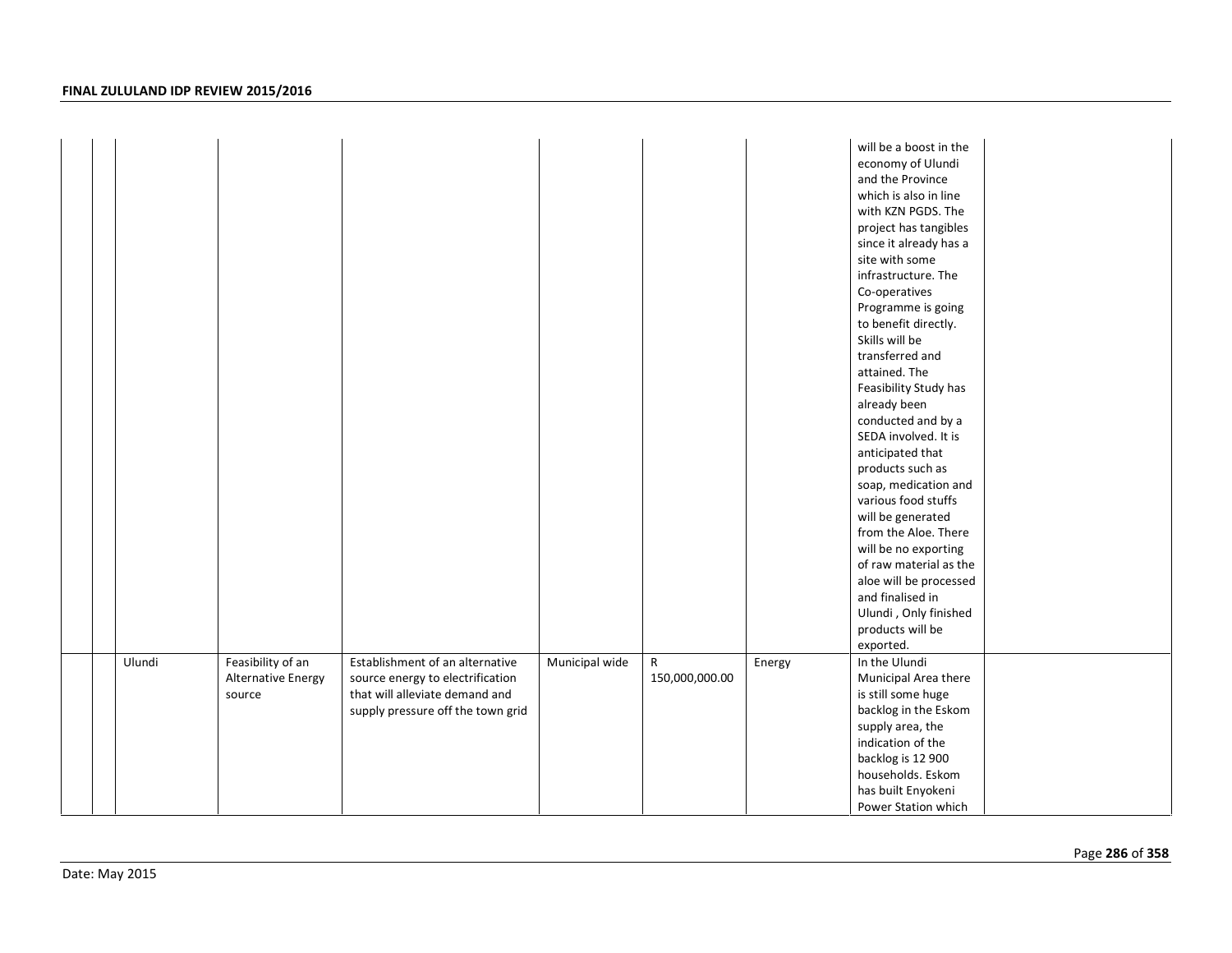| J. |              |                     | PROMOTING GOOD GOVERNANCE, INSTITUTIONAL DEVELOPMENT AND FINANCIAL VIABILITY |                      |          |                      | some what gives<br>assurance that there<br>will now be enough<br>power supply.<br>However the process<br>will take time and<br>some areas need the<br>alternative energy.<br>This is an very basic<br>service that<br>communities must<br>have. This need is<br>incorporated into the<br>Millennium<br>Development Goals<br>and all citizens must<br>have access. The<br>project has the<br>potential to create<br>jobs, contribute to<br>reducing the carbon<br>footprint of the<br>environment in line<br>with COP 17<br>principles, constant<br>supply of energy to<br>poor households,<br>education and health<br>institutions. It is also<br>anticipated that this<br>will reduce loss of life<br>due to disasters such<br>as burned houses, use<br>of toxic energy<br>heaters and stoves<br>etc |  |
|----|--------------|---------------------|------------------------------------------------------------------------------|----------------------|----------|----------------------|-------------------------------------------------------------------------------------------------------------------------------------------------------------------------------------------------------------------------------------------------------------------------------------------------------------------------------------------------------------------------------------------------------------------------------------------------------------------------------------------------------------------------------------------------------------------------------------------------------------------------------------------------------------------------------------------------------------------------------------------------------------------------------------------------------|--|
|    |              |                     |                                                                              |                      |          |                      |                                                                                                                                                                                                                                                                                                                                                                                                                                                                                                                                                                                                                                                                                                                                                                                                       |  |
|    | Municipality | <b>Project Name</b> | <b>Project Description</b>                                                   | <b>Location Ward</b> | Required | <b>Proposed Lead</b> | <b>Brief Profile of</b>                                                                                                                                                                                                                                                                                                                                                                                                                                                                                                                                                                                                                                                                                                                                                                               |  |
|    |              |                     |                                                                              |                      | funding  | Department           | <b>Beneficiaries or</b>                                                                                                                                                                                                                                                                                                                                                                                                                                                                                                                                                                                                                                                                                                                                                                               |  |
|    |              |                     |                                                                              |                      |          |                      | <b>Benefits</b>                                                                                                                                                                                                                                                                                                                                                                                                                                                                                                                                                                                                                                                                                                                                                                                       |  |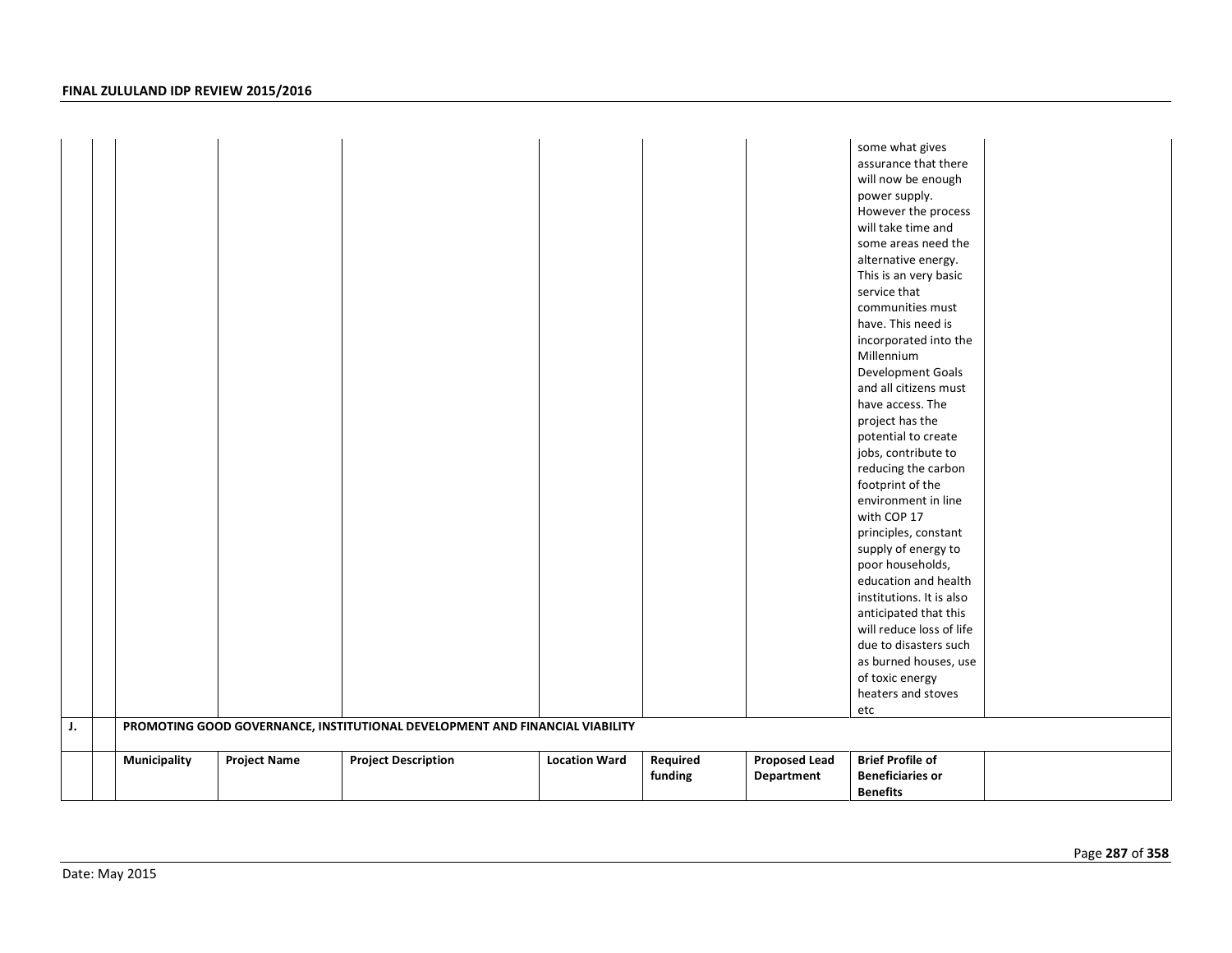|  | Ulundi | Thusong Service<br>Centres | Facilities that include a<br>conglomeration of government<br>services so that communities<br>living away from the urban<br>centres can access these benefits<br>closer to home. | All wards | R<br>300,000,000.00 | Social<br>Development,<br>COGTA, GCIS | The programme<br>started some years<br>ago but the people of<br>Ulundi have never<br>benefitted. There are<br>5 Nodes in the Ulundi<br>Spatial area and these<br>nodes require this<br>kind of service. 5<br>Thusong Centres are<br>required. In some of<br>these Nodes some<br>homework has<br>already been done.<br>Poor communities in<br>rural areas travel to<br>Cities and Towns for<br>very basic needs, the<br><b>Thusong Service</b><br>Centre brings these<br>basic needs closer to<br>communities and<br>thereby saving them<br>money that can be<br>used for other needs<br>and thus sustain<br>better life. Services<br>required include ID<br>registration, birth<br>certificates, business<br>support centres, rape<br>centres(social<br>workers), high level<br>basic health services,<br>etc. | Ceza node, the process had<br>gone as far as communities and<br>traditional Leadership<br>identifying the suitable site.<br>Babanango Node site identified<br>with some challenges.<br>Mpungamhlophe Node,<br>feasibility study already carried<br>out for a Trading Centre.<br>Ngulwane Node, feasibility<br>study and business plans<br>already carried out the<br>Zululand District Municipality.<br>The project will also reduce<br>distances and cost of travelling<br>to town to access government<br>services. |
|--|--------|----------------------------|---------------------------------------------------------------------------------------------------------------------------------------------------------------------------------|-----------|---------------------|---------------------------------------|----------------------------------------------------------------------------------------------------------------------------------------------------------------------------------------------------------------------------------------------------------------------------------------------------------------------------------------------------------------------------------------------------------------------------------------------------------------------------------------------------------------------------------------------------------------------------------------------------------------------------------------------------------------------------------------------------------------------------------------------------------------------------------------------------------------|-----------------------------------------------------------------------------------------------------------------------------------------------------------------------------------------------------------------------------------------------------------------------------------------------------------------------------------------------------------------------------------------------------------------------------------------------------------------------------------------------------------------------|
|--|--------|----------------------------|---------------------------------------------------------------------------------------------------------------------------------------------------------------------------------|-----------|---------------------|---------------------------------------|----------------------------------------------------------------------------------------------------------------------------------------------------------------------------------------------------------------------------------------------------------------------------------------------------------------------------------------------------------------------------------------------------------------------------------------------------------------------------------------------------------------------------------------------------------------------------------------------------------------------------------------------------------------------------------------------------------------------------------------------------------------------------------------------------------------|-----------------------------------------------------------------------------------------------------------------------------------------------------------------------------------------------------------------------------------------------------------------------------------------------------------------------------------------------------------------------------------------------------------------------------------------------------------------------------------------------------------------------|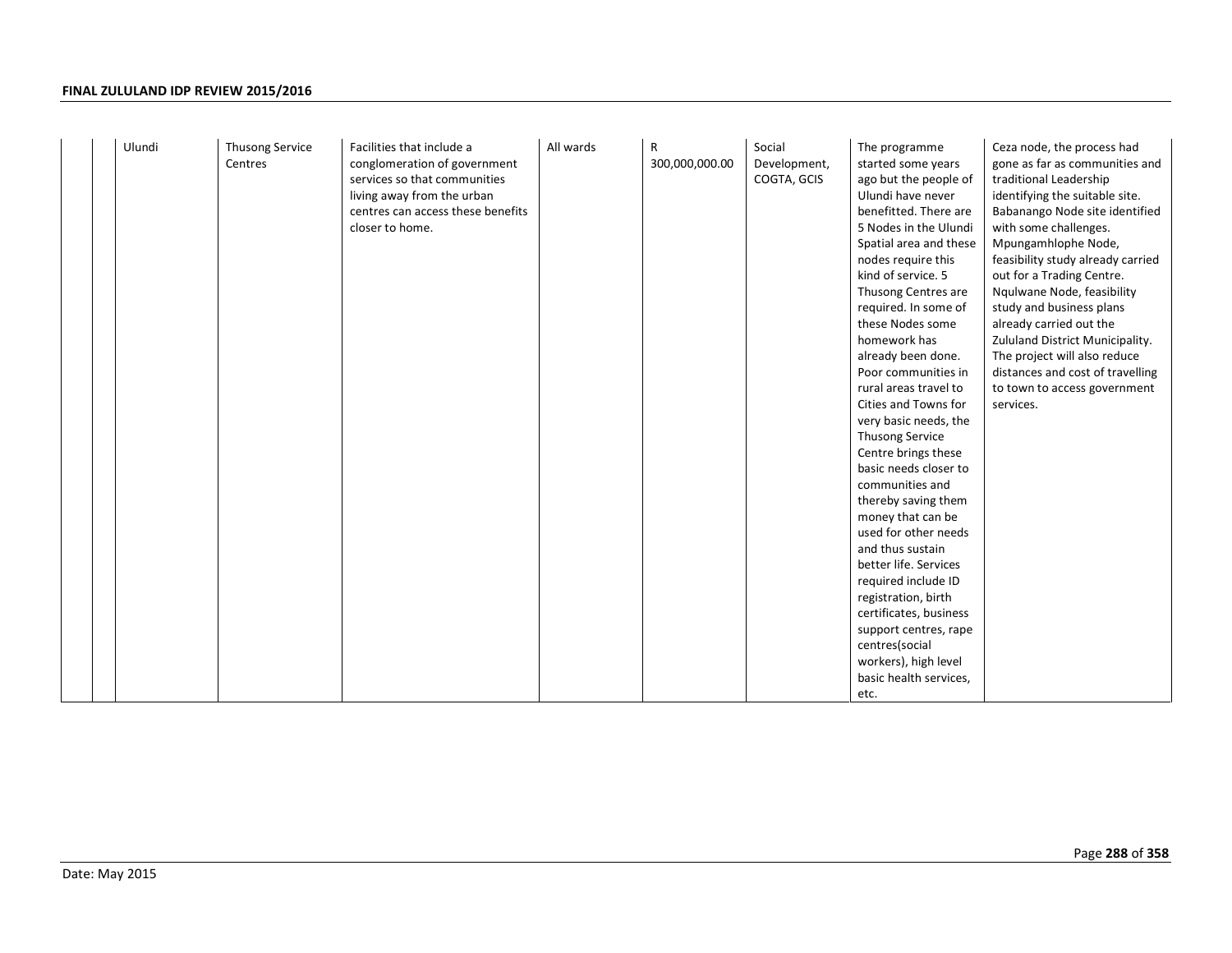|  | Zululand<br>District<br>Municipality | Broadband and IT<br>Infrastructure<br>Upgrade | Upgrade of all broadband and IT<br>infrastructure in the district to<br>improve alternative<br>communication methods<br>between municipalities as well as<br>communities in Zululand | Municipal wide | <b>NA</b> | GCIS | Technology is a<br>necessity in this age<br>of globalisation.<br>There is a need to<br>improve<br>communication<br>infrastructure to<br>enhance IT<br>compatibility<br>between all<br>municipalities which<br>inhibits centralisation<br>of information in<br>many sectors. There<br>is also poor network<br>systems which are<br>also not accessible in<br>many corners of the<br>district and this is<br>crucial when<br>attempting to draw<br>investment. |
|--|--------------------------------------|-----------------------------------------------|--------------------------------------------------------------------------------------------------------------------------------------------------------------------------------------|----------------|-----------|------|--------------------------------------------------------------------------------------------------------------------------------------------------------------------------------------------------------------------------------------------------------------------------------------------------------------------------------------------------------------------------------------------------------------------------------------------------------------|
|--|--------------------------------------|-----------------------------------------------|--------------------------------------------------------------------------------------------------------------------------------------------------------------------------------------|----------------|-----------|------|--------------------------------------------------------------------------------------------------------------------------------------------------------------------------------------------------------------------------------------------------------------------------------------------------------------------------------------------------------------------------------------------------------------------------------------------------------------|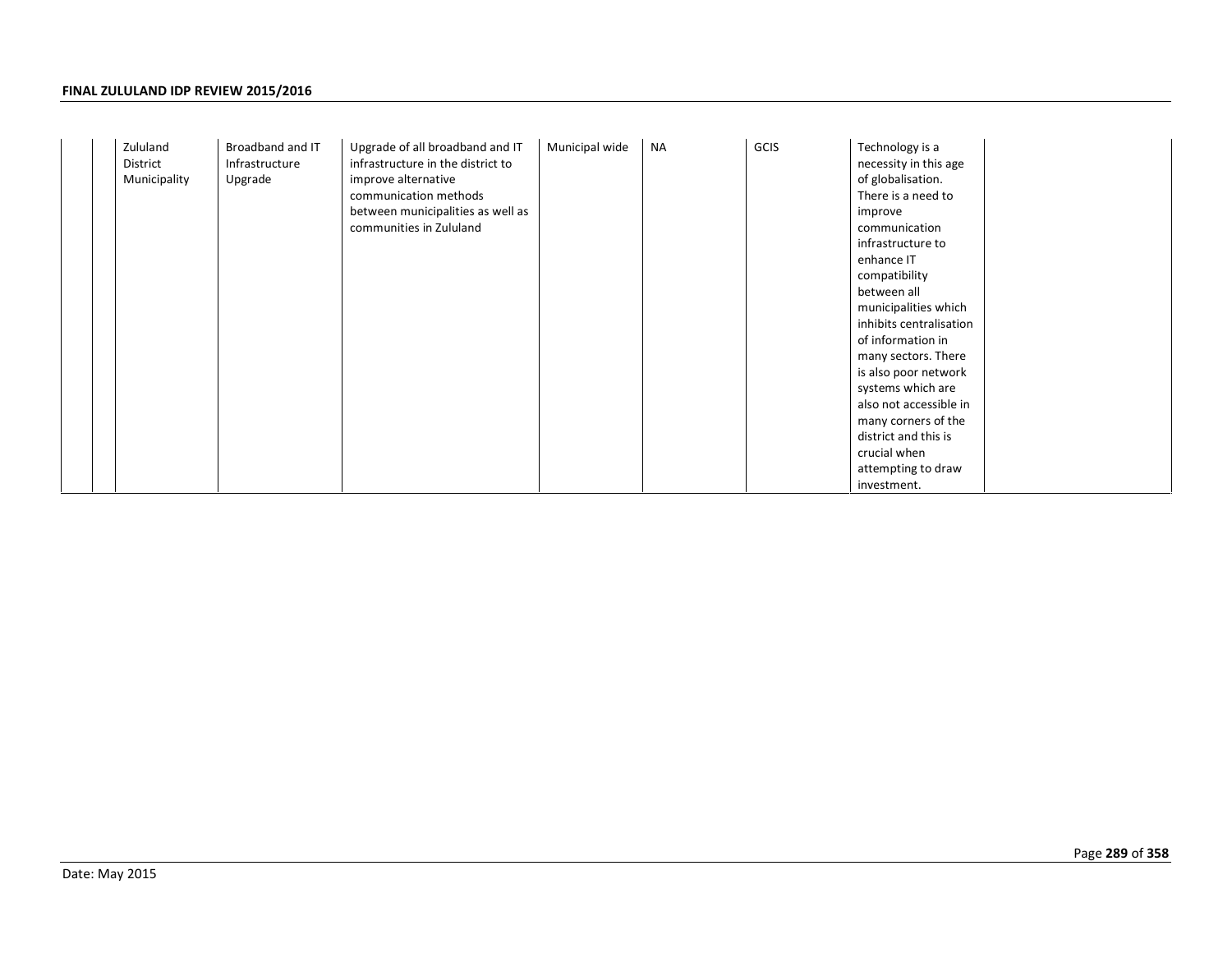Table 91: Reviewed Action Plan for each MTAS Priority (as prepared during 2011/2012 - and as **incorporated in the 2012/2013 IDP Development Strategies)** 

| <b>CHALLENGE</b><br>AS<br><b>IDENTIFIED IN</b><br><b>THE</b><br><b>SUPPORT PLAN</b>                                                                             | <b>ACTIONS</b><br>ΤО<br>ВE<br><b>TAKEN</b>                                                        | <b>RESPONSIBLE</b><br><b>PERSON</b>                       | <b>TARGET DATE</b>                                                                                                            | <b>PROGRESS</b>                                                                                                                                                                                                                                                                                                                                                |
|-----------------------------------------------------------------------------------------------------------------------------------------------------------------|---------------------------------------------------------------------------------------------------|-----------------------------------------------------------|-------------------------------------------------------------------------------------------------------------------------------|----------------------------------------------------------------------------------------------------------------------------------------------------------------------------------------------------------------------------------------------------------------------------------------------------------------------------------------------------------------|
| 1. Public Participation                                                                                                                                         | A. Governance and Institutional Memory                                                            |                                                           |                                                                                                                               |                                                                                                                                                                                                                                                                                                                                                                |
| 1.1 IGR<br>The IGR between the<br>and Local<br>District<br>municipality is not<br>functioning                                                                   | Dedicate<br>IGR<br>an<br>champion<br>be<br>to<br>responsible for IGR<br>issues                    | Office<br>of<br>the<br>Mayor/Corporate<br><b>Services</b> |                                                                                                                               | There is a mayor's<br>where the<br>forum<br>district mayor is the<br>chair. There is<br>$\overline{a}$<br>Technical com, the<br>supporting MF which<br>of<br>consists<br>MM's<br>from<br>Local<br>Municipalities<br>and<br>District. There is a<br>signed protocol by<br>mayors,<br>Deputy<br>Mayor and speakers.<br>All these are in place<br>to promote IGR. |
| 1.2.<br><b>Traditional</b><br><b>Leaders</b>                                                                                                                    |                                                                                                   | Office<br>of<br>the<br>Mayor/Planning                     | December 2012                                                                                                                 | Workshops<br>have<br>been held                                                                                                                                                                                                                                                                                                                                 |
| Unhappiness about<br>some proclamations<br>have<br>negatively<br>affected the working<br>relationship between<br>Traditional<br>Leaders<br>and the municipality | Municipality<br>to<br>organise<br>the<br>consultative<br>workshop                                 |                                                           |                                                                                                                               |                                                                                                                                                                                                                                                                                                                                                                |
|                                                                                                                                                                 | A. Governance and Institutional Memory                                                            |                                                           |                                                                                                                               |                                                                                                                                                                                                                                                                                                                                                                |
| 2. Municipal Councils                                                                                                                                           |                                                                                                   |                                                           |                                                                                                                               |                                                                                                                                                                                                                                                                                                                                                                |
| 2.1.<br>By-laws and<br><b>Policies</b><br>By-laws<br>and<br>policies<br>municipal<br>are out of date                                                            | Prioritise a dedicated<br>with<br>team<br>appropriate skills to<br>review and develop<br>policies | MANCO                                                     | May/June<br>Between<br>2012,<br>Municipal<br>Admin will provide<br>the municipality with<br>generic HR policies.<br>Municipal | Policies and bylaws<br>under review under<br>the IGR grant.                                                                                                                                                                                                                                                                                                    |
|                                                                                                                                                                 |                                                                                                   |                                                           | Governance<br>will<br>provide copies<br>of<br>recently<br>revised<br>bylaws to the MM<br>adaption<br>for<br>and               |                                                                                                                                                                                                                                                                                                                                                                |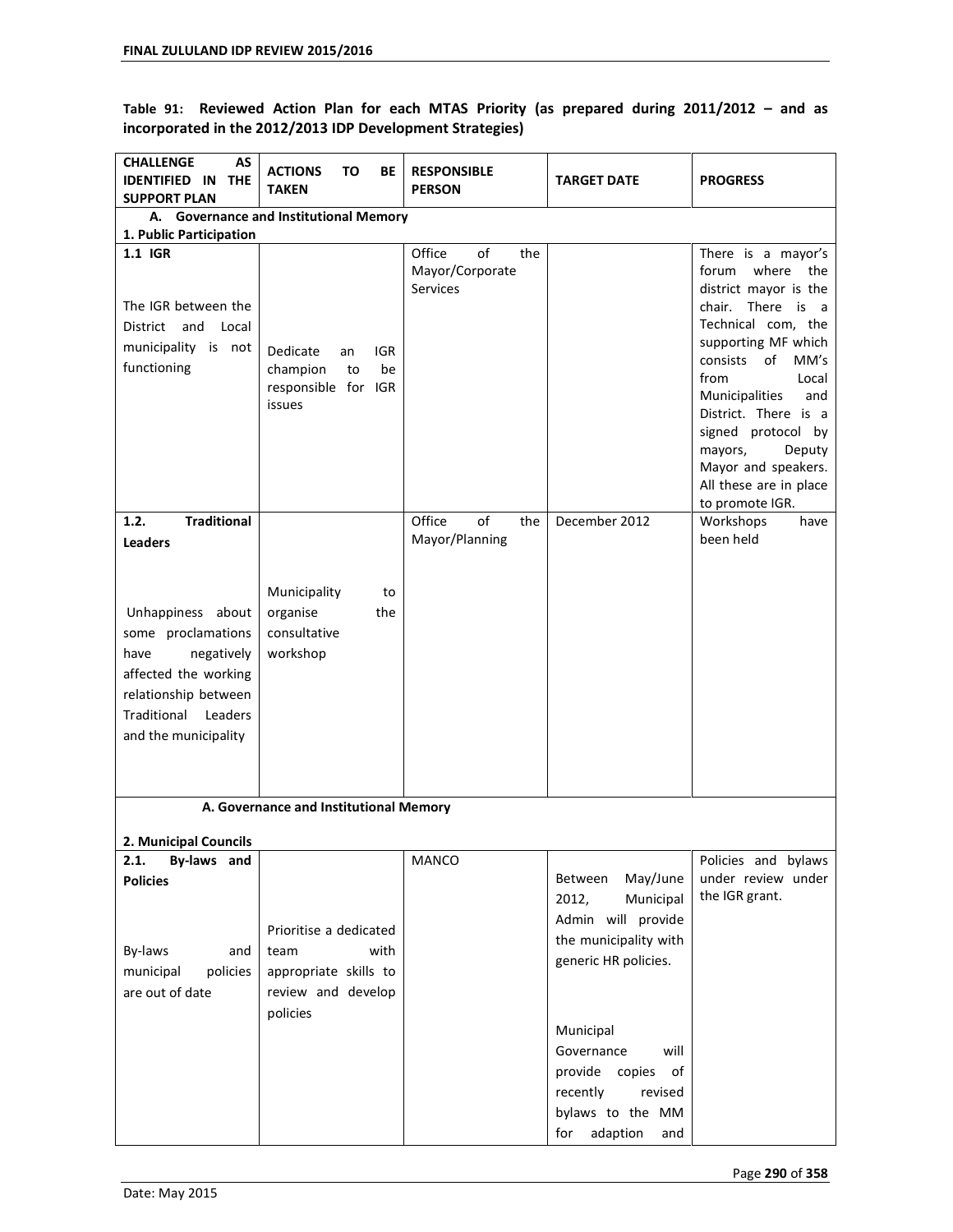| AS<br><b>CHALLENGE</b><br><b>IDENTIFIED IN</b><br><b>THE</b><br><b>SUPPORT PLAN</b>                                          | то<br>BE<br><b>ACTIONS</b><br><b>TAKEN</b>                                                                    | <b>RESPONSIBLE</b><br><b>PERSON</b>        | <b>TARGET DATE</b>                                                                                                    | <b>PROGRESS</b>                                                                                                                                                                                                                                                                                                                                                                                                                       |  |  |
|------------------------------------------------------------------------------------------------------------------------------|---------------------------------------------------------------------------------------------------------------|--------------------------------------------|-----------------------------------------------------------------------------------------------------------------------|---------------------------------------------------------------------------------------------------------------------------------------------------------------------------------------------------------------------------------------------------------------------------------------------------------------------------------------------------------------------------------------------------------------------------------------|--|--|
|                                                                                                                              |                                                                                                               |                                            | adoption, by end of<br>June 2012.<br>Hands on support<br>handed over to the<br>in-house G&A expert<br>in August 2012. |                                                                                                                                                                                                                                                                                                                                                                                                                                       |  |  |
| 2.2 MPAC<br>Councillors need to<br>be trained on<br>Councillor Oversight<br>(MPAC)                                           | Councillors<br>to<br>participate in training<br>programme                                                     | Corporate Services                         | SCM<br>for<br>process<br>professional<br>skilled<br>will be finalised by 1<br>August 2012                             | <b>Councillors</b><br>underwent<br><b>MPAC</b><br>Training<br>$11 - 12$<br>on<br>October<br>2013 and<br>attended<br><b>MPAC</b><br>Imbizo on 19 January<br>2013<br>which<br>has<br>equipped them with<br>the necessary skills<br>regarding<br>the<br>operation<br>of<br>the<br>MPAC. Furthermore,<br>consultant<br>the<br>appointed by COGTA<br>to provide support to<br>the District has been<br>tasked by COGTA to<br>support MPAC. |  |  |
| А.<br>3. Political Management and Oversight                                                                                  | <b>Governance and Institutional Mechanism</b>                                                                 |                                            |                                                                                                                       |                                                                                                                                                                                                                                                                                                                                                                                                                                       |  |  |
| 3.1<br><b>Delegations</b><br><b>Framework</b><br>Delegations<br>framework needs to<br>reviewed<br>be<br>and<br>work-shopped. | Corporate<br>Services<br>Manager<br>and<br>relevant<br>officials<br>within the DM to<br>assist the process of | Corporate<br>Services/Municipal<br>Manager | District to<br>appoint<br>Governance<br>expert<br>by 1 August 2012 to<br>deal with this matter.                       | Consultant<br>appointed by COGTA<br>providing support                                                                                                                                                                                                                                                                                                                                                                                 |  |  |
| review<br><b>B. Operations and Administration</b><br>4. Human Resources                                                      |                                                                                                               |                                            |                                                                                                                       |                                                                                                                                                                                                                                                                                                                                                                                                                                       |  |  |
| 4.1<br>Local<br>Labour<br>Forum (LLF)<br>LLF is not functioning                                                              | Human<br>Resource                                                                                             | Corporate Services                         | Resource<br>Human<br>manager to<br>assist<br>with setting up of LLF                                                   | LLF exists, plan with<br>Chairperson<br>to<br>improve functioning<br>by holding regular<br>LLF meetings and bi-<br>laterals to maintain a<br>healthy relationship                                                                                                                                                                                                                                                                     |  |  |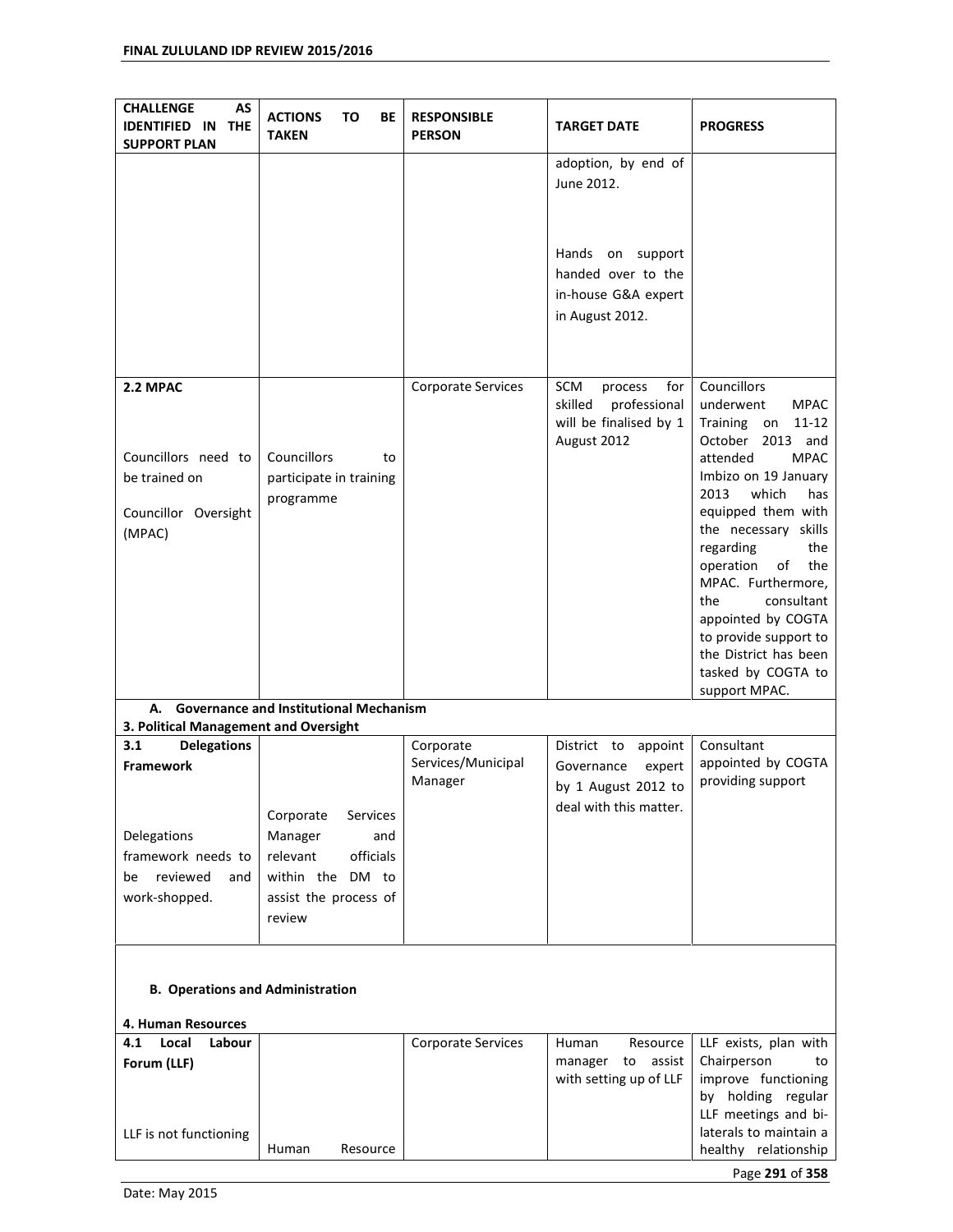| <b>CHALLENGE</b><br>AS<br><b>IDENTIFIED IN</b><br><b>THE</b><br><b>SUPPORT PLAN</b>                                                   | <b>ACTIONS</b><br>ΤО<br>ВE<br><b>TAKEN</b>                                          | <b>RESPONSIBLE</b><br><b>PERSON</b> | <b>TARGET DATE</b>                                                                                                                                                                                                                                                                             | <b>PROGRESS</b>                                               |
|---------------------------------------------------------------------------------------------------------------------------------------|-------------------------------------------------------------------------------------|-------------------------------------|------------------------------------------------------------------------------------------------------------------------------------------------------------------------------------------------------------------------------------------------------------------------------------------------|---------------------------------------------------------------|
|                                                                                                                                       | assist<br>manager<br>to<br>with setting up of LLF                                   |                                     |                                                                                                                                                                                                                                                                                                | with labour                                                   |
| <b>B. Operations and Administration</b>                                                                                               |                                                                                     |                                     |                                                                                                                                                                                                                                                                                                |                                                               |
| 5. Training and Development                                                                                                           |                                                                                     |                                     |                                                                                                                                                                                                                                                                                                |                                                               |
| <b>Skills</b><br>5.1.                                                                                                                 |                                                                                     | Corporate Services                  | Municipality<br>to                                                                                                                                                                                                                                                                             | Allocated<br>budget                                           |
| Development                                                                                                                           |                                                                                     |                                     | with<br>cooperate<br>LGSETA<br>arrangements                                                                                                                                                                                                                                                    | available for training<br>purposes as per WSP                 |
| unable<br>District<br>to<br>train the SDF due to                                                                                      | Municipality to co-<br>operate with LGSETA<br>arrangements                          |                                     |                                                                                                                                                                                                                                                                                                | <b>SDF</b><br>does<br>attend<br>training meetings /           |
| lack of funding                                                                                                                       |                                                                                     |                                     | Municipality to avail<br>SDF's to attend the<br>training                                                                                                                                                                                                                                       | interventions related<br>training<br>and<br>to<br>development |
|                                                                                                                                       | Municipality to avail<br>SDF's to attend the<br>training                            |                                     |                                                                                                                                                                                                                                                                                                |                                                               |
| <b>C. Financial Management</b>                                                                                                        |                                                                                     |                                     |                                                                                                                                                                                                                                                                                                |                                                               |
|                                                                                                                                       |                                                                                     |                                     |                                                                                                                                                                                                                                                                                                |                                                               |
|                                                                                                                                       |                                                                                     |                                     | 7. Financial Management, Viability and Risk Management                                                                                                                                                                                                                                         |                                                               |
| 7.1.<br>Revenue<br>enhancement<br>strategy                                                                                            |                                                                                     | <b>CFO</b>                          | The<br>LM<br>to<br>collaborate<br>with<br><b>Provincial Treasury</b>                                                                                                                                                                                                                           | Consultation<br>in<br>proceess                                |
| The<br>revenue<br>opportunities are not<br>being fully exploited<br>by the municipality<br>and it is in need of<br>revenue generation | ZDM<br>The<br>to<br>collaborate<br>with<br><b>Provincial Treasury</b>               |                                     | Treasury<br>lead<br>to<br>process<br>in<br>developing a revenue<br>enhancement<br>COGTA:<br>strategy.<br>Municipal Finance to<br>support Treasury in<br>convening meetings<br>with LM & to assist<br>LM<br>with<br>implementation<br>of<br>strategy.                                           |                                                               |
| 7.2<br>Debt<br><b>Management</b><br>debt<br>Poor<br>of<br>management<br>government houses<br>in Ulundi                                | Municipality to assist<br>Treasury and COGTA<br>developing<br>the<br>in<br>strategy | <b>CFO</b>                          | Municipality to assist<br>Treasury and COGTA<br>developing<br>the<br>in<br>strategy<br>COGTA:<br>Municipal<br>Finance<br>in<br>consultation<br>with<br>Treasury to conduct<br>assessment of debt<br>profile, assist with<br>development<br>of<br>strategy, support the<br>implementation<br>of | Consultation<br>in<br>process                                 |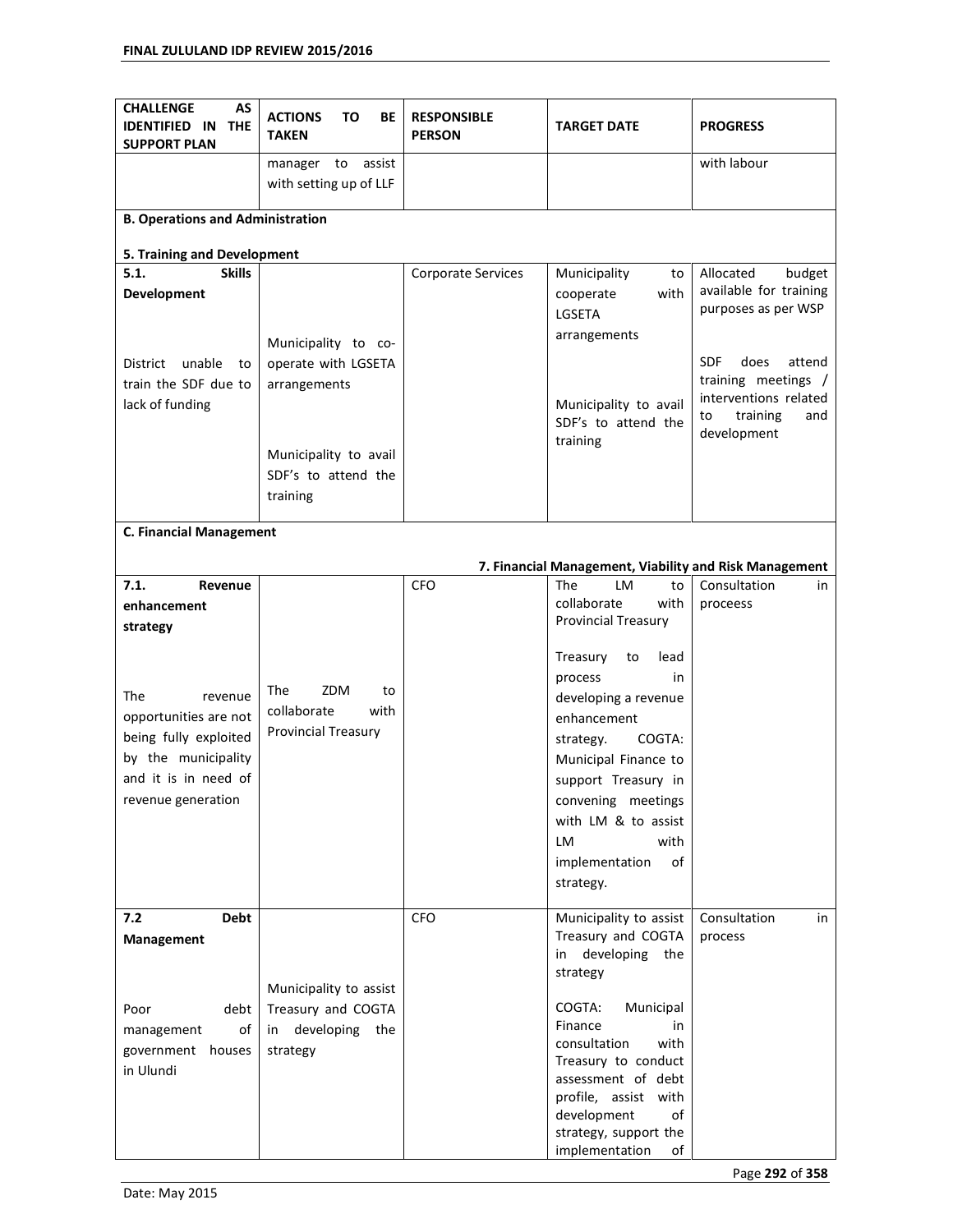| <b>CHALLENGE</b><br>AS<br><b>IDENTIFIED IN</b><br><b>THE</b><br><b>SUPPORT PLAN</b> | <b>ACTIONS</b><br>TO<br>ВE<br><b>TAKEN</b>       | <b>RESPONSIBLE</b><br><b>PERSON</b> | <b>TARGET DATE</b>                                                                             | <b>PROGRESS</b>                            |
|-------------------------------------------------------------------------------------|--------------------------------------------------|-------------------------------------|------------------------------------------------------------------------------------------------|--------------------------------------------|
|                                                                                     |                                                  |                                     | debt strategy.                                                                                 |                                            |
| 7.3<br>Indigent<br>Register                                                         | To lead process of                               | <b>CFO</b>                          | To lead process of<br>policy formalisation<br>alignment<br>and<br>of<br>policies<br>LMs<br>and | Indigent policy to be<br>developed         |
| Lack<br>of<br>indigent                                                              | policy formalisation                             |                                     | registers                                                                                      |                                            |
| policy and register                                                                 | alignment<br>and<br>of<br>LMs<br>policies<br>and |                                     | COGTA:<br>Municipal<br>Finance to assist with<br>review                                        |                                            |
|                                                                                     | registers                                        |                                     | development<br>οf<br>policy on indigents,                                                      |                                            |
|                                                                                     |                                                  |                                     | assist support the<br>development of an<br>indigent<br>register,                               |                                            |
|                                                                                     |                                                  |                                     | support adoption of<br>register / policy, &                                                    |                                            |
|                                                                                     |                                                  |                                     | track and monitor<br>implementation<br>of                                                      |                                            |
| D. Service Delivery and Infrastructure                                              |                                                  |                                     | indigent policy.                                                                               |                                            |
|                                                                                     |                                                  |                                     |                                                                                                |                                            |
|                                                                                     | 9. Access to water, sanitation and waste removal |                                     |                                                                                                |                                            |
| 9.1 Water Service                                                                   |                                                  |                                     | Cooperate with the                                                                             | <b>Business</b><br>plan was                |
| Provision - A                                                                       |                                                  |                                     | PSP to finalise the<br>feasibility study                                                       | submitted to COGTA,<br>funds were approved |
|                                                                                     |                                                  |                                     |                                                                                                | to do schemes that                         |
|                                                                                     | Cooperate with the                               | <b>Technical Services</b>           |                                                                                                | were part of business                      |
| Some<br>municipal<br>wards/areas have no                                            | PSP to finalise the<br>feasibility study.        |                                     | Prioritise<br>allocated                                                                        | plan and they are still                    |
| water infrastructure.                                                               |                                                  |                                     | funds areas of high                                                                            | implementation<br>in                       |
| Water<br>service                                                                    |                                                  |                                     | with<br>backlog<br>the                                                                         | progress                                   |
| backlog is at 37% and                                                               |                                                  |                                     | support of COGTA                                                                               | (Massification)                            |
| will take $20 - 25$                                                                 |                                                  |                                     |                                                                                                |                                            |
| years at a cost of R4                                                               |                                                  |                                     | COGTA to engage                                                                                |                                            |
| billion to address.                                                                 |                                                  |                                     | WSA on prioritization                                                                          |                                            |
| Sanitation backlog is                                                               |                                                  |                                     | project<br>and                                                                                 |                                            |
| at 45%.                                                                             |                                                  |                                     | implementation                                                                                 |                                            |
|                                                                                     |                                                  |                                     | schedules with cash                                                                            |                                            |
|                                                                                     | allocated<br>Prioritise                          |                                     | flow implications by                                                                           |                                            |
| There are 23 waste                                                                  | funds areas of high                              |                                     | end June 2012.                                                                                 |                                            |
| treatment<br>water                                                                  | with<br>backlog<br>the                           |                                     |                                                                                                |                                            |
| plants in towns and                                                                 | support of COGTA.                                |                                     |                                                                                                |                                            |
| VIP toilets in rural                                                                |                                                  |                                     | COGTA to investigate                                                                           | Massification<br>funds                     |
| area. It will take $17 -$                                                           |                                                  |                                     | funding<br>through                                                                             | has been received by                       |
| 20 years to clear the                                                               |                                                  |                                     | Massification by end                                                                           | ZDM to complete                            |
| sanitation backlogs.                                                                |                                                  |                                     | June 2012.                                                                                     | Sovana scheme                              |
|                                                                                     |                                                  |                                     |                                                                                                |                                            |
|                                                                                     |                                                  |                                     | COGTA to Facilitate<br>inclusion of priority                                                   |                                            |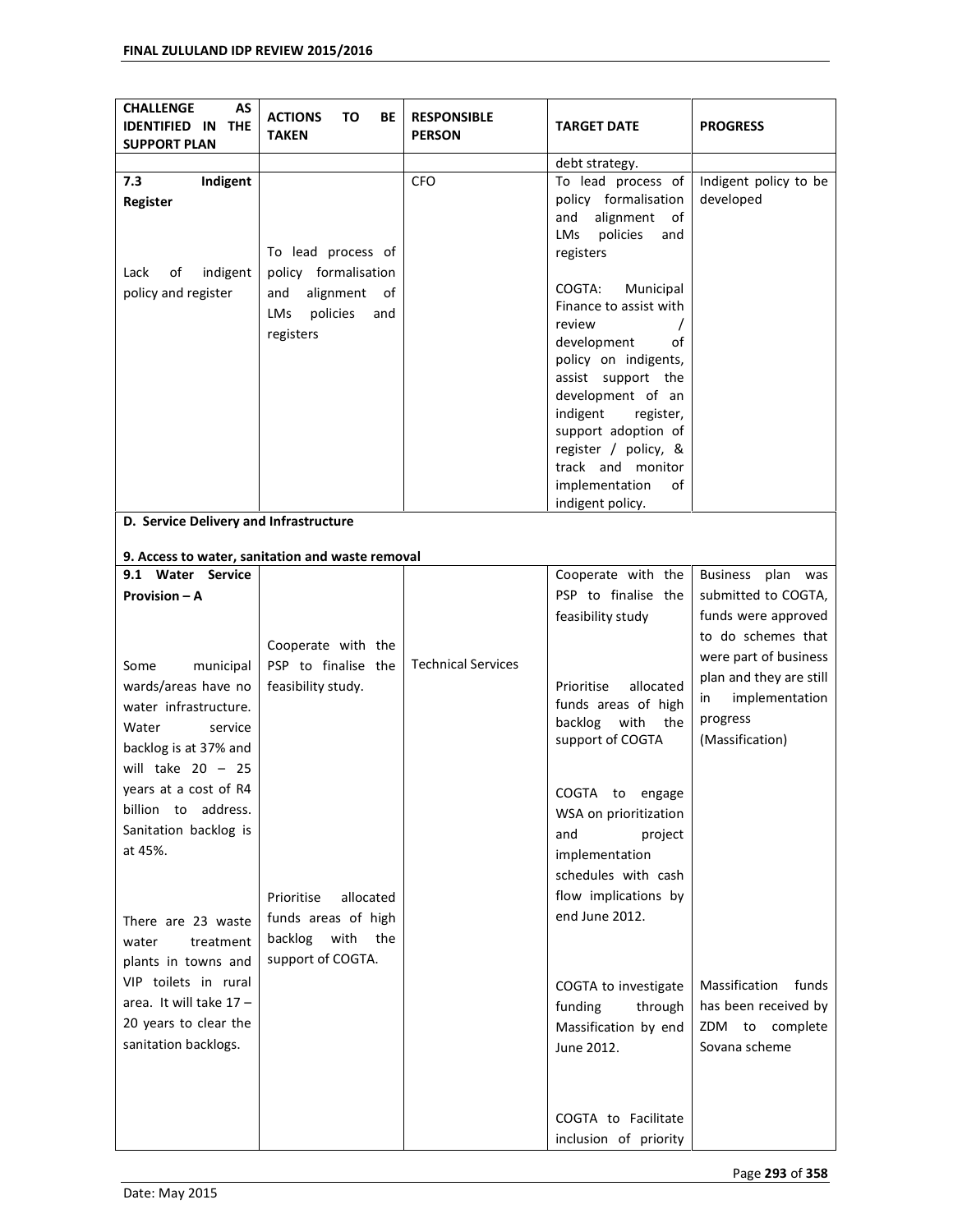| <b>CHALLENGE</b><br>AS<br><b>IDENTIFIED IN</b><br><b>THE</b><br><b>SUPPORT PLAN</b> | <b>ACTIONS</b><br>TO<br>BE<br><b>TAKEN</b>                                              | <b>RESPONSIBLE</b><br><b>PERSON</b> | <b>TARGET DATE</b>                                                                                                                 | <b>PROGRESS</b>                                                                                                                                                                         |
|-------------------------------------------------------------------------------------|-----------------------------------------------------------------------------------------|-------------------------------------|------------------------------------------------------------------------------------------------------------------------------------|-----------------------------------------------------------------------------------------------------------------------------------------------------------------------------------------|
|                                                                                     |                                                                                         |                                     | in<br>MIG<br>projects<br>implementation<br>by<br>plans<br>August<br>2012.<br>COGTA to support<br>UAP<br>WSA in<br>by<br>March 2013 | Funds are allocated<br>as per the backlog<br>within<br>ZDM.<br>Implementation Plan<br>for 13/14 financial<br>has<br>been<br>year<br>submitted to MIG<br>and $14/15$ to be<br>finalised. |
|                                                                                     |                                                                                         |                                     | Facilitate<br>engagement<br>with<br>DBSA to determine<br>feasibility of front<br>loading<br>by March<br>2013.                      |                                                                                                                                                                                         |
| 9.2 Water Service<br><b>Provision - B</b>                                           |                                                                                         | <b>Technical Services</b>           | Cooperate<br>and<br>support the deployed<br><b>PSP</b>                                                                             | ZDM has electronic<br>coordinates of all the<br>schemes and<br>this                                                                                                                     |
| Municipal<br>wards/areas<br>with<br>non-functional water<br>schemes                 | Cooperate<br>and<br>support the deployed<br>of PSP                                      |                                     | electronic<br>Provide<br>spatial locations of<br>water<br>schemes<br>operated by diesel<br>engines                                 | information is kept<br>as an electronic filing<br>system within ZDM<br>Geographic<br>Information Systems.<br>There<br>is<br>budget                                                      |
|                                                                                     | Provide<br>electronic<br>spatial locations of<br>schemes<br>water<br>operated by diesel |                                     |                                                                                                                                    | allowed<br>for<br>Electricity annually.                                                                                                                                                 |
|                                                                                     | engines<br>Provide<br>upfront                                                           |                                     | Provide<br>upfront<br>funding as<br>part of<br>application<br>to<br><b>ESKOM</b> for electricity                                   |                                                                                                                                                                                         |
|                                                                                     | funding as part of<br>application<br>to<br><b>ESKOM</b> for electricity                 |                                     | installation                                                                                                                       |                                                                                                                                                                                         |
|                                                                                     | installation                                                                            |                                     | COGTA to<br>provide<br>technical<br>support<br>through MISA to be<br>mobilized<br>by July<br>2012                                  |                                                                                                                                                                                         |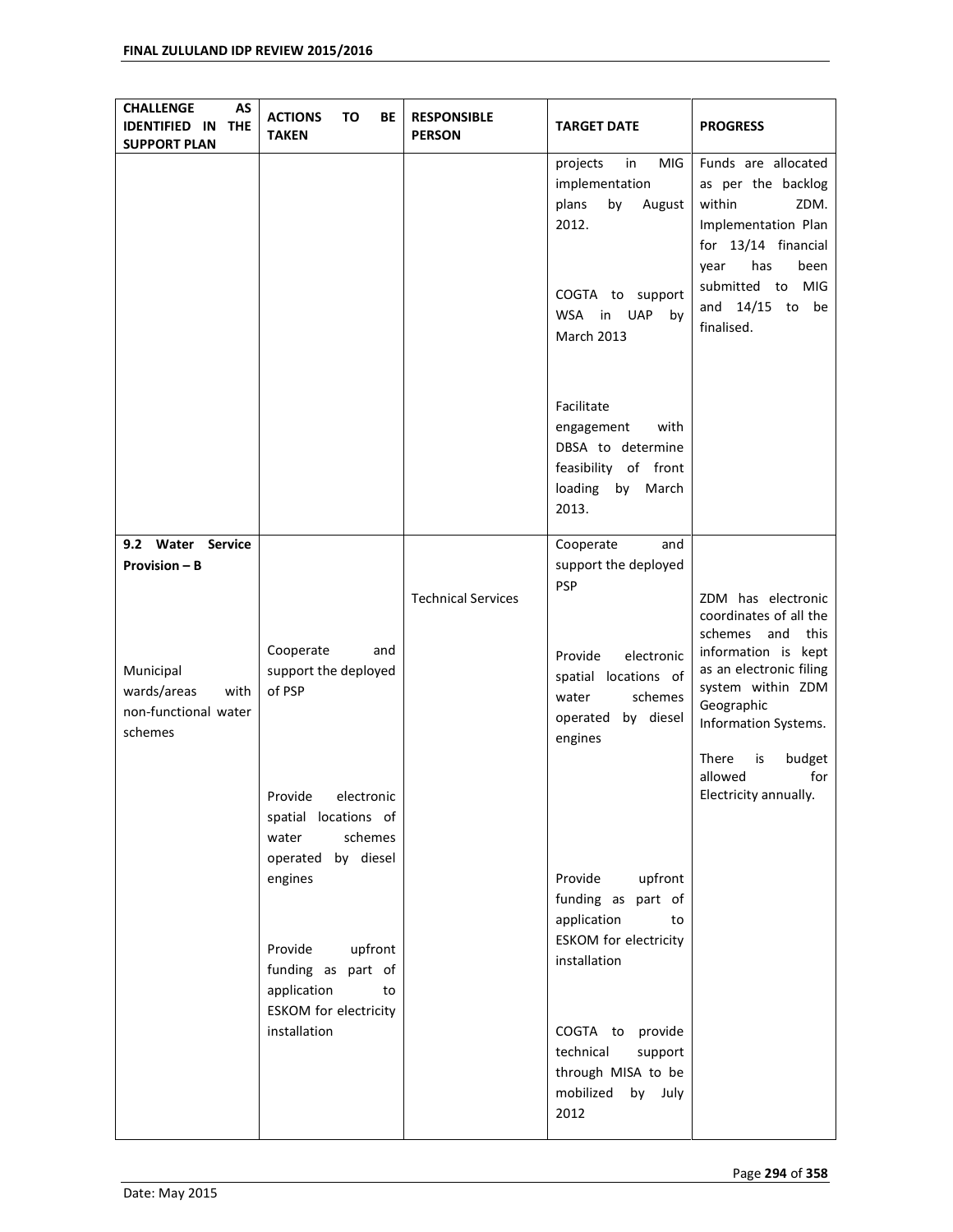| <b>CHALLENGE</b><br>AS<br><b>IDENTIFIED IN</b><br><b>THE</b><br><b>SUPPORT PLAN</b>                                          | <b>ACTIONS</b><br>то<br>ВE<br><b>TAKEN</b>                                               | <b>RESPONSIBLE</b><br><b>PERSON</b> | <b>TARGET DATE</b>                                                                                                                                                          | <b>PROGRESS</b>                                                                                                                                                                                                                                                                                                                                                                     |
|------------------------------------------------------------------------------------------------------------------------------|------------------------------------------------------------------------------------------|-------------------------------------|-----------------------------------------------------------------------------------------------------------------------------------------------------------------------------|-------------------------------------------------------------------------------------------------------------------------------------------------------------------------------------------------------------------------------------------------------------------------------------------------------------------------------------------------------------------------------------|
|                                                                                                                              |                                                                                          |                                     | COGTA to facilitate<br>presentation<br>of<br>electricity plans by<br>Eskom by July 2012                                                                                     |                                                                                                                                                                                                                                                                                                                                                                                     |
| <b>Water Service</b><br>9.3.<br>Provision – C<br>There is a high rate                                                        | Co-operate<br>and<br>support the deployed                                                | <b>Technical Services</b>           | Cooperate<br>and<br>support the deployed<br>PSP<br>COGTA to<br>provide<br>technical<br>support                                                                              | ZDM<br>Water<br>Loss<br>Plan<br>Management<br>was put in place and<br>reviewed<br>is<br>continuously, which<br>includes installation<br>of<br>devices<br>new<br>(special valves) will<br>be inserted on the                                                                                                                                                                         |
| of water loss                                                                                                                | <b>PSP</b>                                                                               |                                     | through MISA to be<br>mobilized, inclusive<br>of water loss by July<br>2012                                                                                                 | main various points<br>to detect area of<br>water loss.                                                                                                                                                                                                                                                                                                                             |
| 9.4 Drinking Water<br>Quality<br>Poor quality drinking<br>water<br>and<br>inadequate<br>waste<br>water<br>treatment<br>works | Provide financial and<br>human resources for<br>the implementation<br>of the action plan | <b>Technical Services</b>           | Provide financial and<br>human resources for<br>the implementation<br>of the action plan<br>COGTA to facilitate<br>the development of<br>action plan by DWA<br>by June 2012 | ZDM<br>has<br>an<br>approved<br>sampling<br>strategy for Sampling<br>and Analysis of raw,<br>final and distributed<br>water. This sampling<br>strategy is based on<br>SANS 241 and the<br>available<br>budget.<br>ZDM<br>appointed<br>WSSA to monitor<br>water quality in ZDM<br>water<br>and<br>plants,<br>wastewater<br>financial and human<br>resources is still a<br>challenge. |
| D. Service Delivery and Infrastructure                                                                                       |                                                                                          |                                     |                                                                                                                                                                             |                                                                                                                                                                                                                                                                                                                                                                                     |
| 10 Infrastructure Planning<br><b>Repairs</b><br>10.1<br>and<br><b>Maintenance</b><br>Poor planning<br>and                    | To assist with the<br><b>PSP</b><br>with<br>the                                          | <b>Technical Services</b>           | 2012/13 & 2013/14                                                                                                                                                           | ZDM<br>currently<br>is<br>putting in place a<br>Operation<br>&<br>Maintenance<br>Plan<br>that will<br>seek<br>to<br>address<br>lack<br>οf                                                                                                                                                                                                                                           |
| R&M facilities need<br>refurbishment<br>$\prime$<br>replacement                                                              | maintenance<br>plan<br>and make additional<br>budget available for<br>maintenance issues |                                     |                                                                                                                                                                             | planned<br>maintenance<br>and<br>life<br>cycle<br>general<br>asset management.                                                                                                                                                                                                                                                                                                      |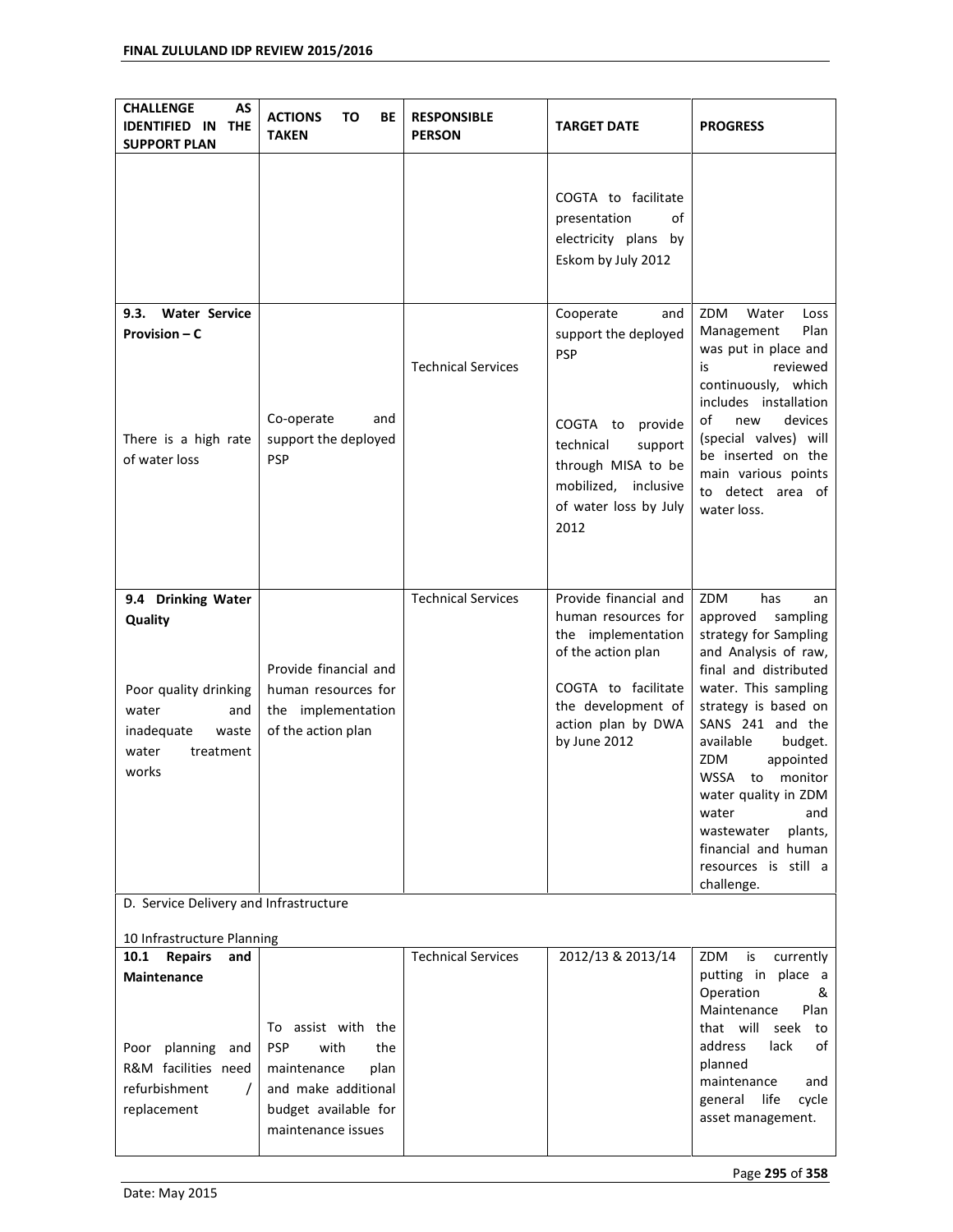| <b>CHALLENGE</b><br>AS<br><b>IDENTIFIED IN</b><br><b>THE</b><br><b>SUPPORT PLAN</b>                                                                 | <b>ACTIONS</b><br>TO<br>BE<br><b>TAKEN</b>                                                                                                                                           | <b>RESPONSIBLE</b><br><b>PERSON</b> | <b>TARGET DATE</b> | <b>PROGRESS</b>                                                                                                                                                                                                                                                                                                                        |
|-----------------------------------------------------------------------------------------------------------------------------------------------------|--------------------------------------------------------------------------------------------------------------------------------------------------------------------------------------|-------------------------------------|--------------------|----------------------------------------------------------------------------------------------------------------------------------------------------------------------------------------------------------------------------------------------------------------------------------------------------------------------------------------|
| There<br>are<br>interruptions<br>in<br>services due to lack<br>of<br>maintenance<br>funds and these will<br>eventually lead to<br>community revolts |                                                                                                                                                                                      |                                     |                    |                                                                                                                                                                                                                                                                                                                                        |
| 10.2 Electricity<br>Unreliable access to<br>electricity due to lack<br>of proper electricity<br>plan                                                | relevant<br>Avail<br>officials to assist with<br>technical information<br><b>Officials</b><br>to<br>in the<br>participate<br>Provincial<br>Energy<br>Forum<br>Prioritisation<br>done | Planning                            | June 2013          | No<br>progress.<br>Department<br>of<br>will<br>Energy<br>be<br>engaged at various<br>IDP forums to be<br>held between March<br>and June 2013 to<br>obtain<br>this<br>information. Request<br>for funds to develop<br>Energy<br>Sector<br>an<br>will also be<br>Plan<br>made before June<br>2013.                                       |
|                                                                                                                                                     | via the Municipality<br><b>IDP</b>                                                                                                                                                   |                                     |                    |                                                                                                                                                                                                                                                                                                                                        |
| 10.3<br><b>Shared</b><br><b>Planning Services</b><br>Dysfunctional shared<br>planning services                                                      | DM to lead process<br>functionalising<br>οf<br>shared<br>planning<br>services                                                                                                        | Planning                            | June 2013          | Shared<br>Service<br>Steering Committee<br>has<br>approved<br>the<br>extension of Shared<br>Service<br>Staff<br>contracts to 6 years.<br>Approval by EXCOs is<br>underway<br>before<br>resolution<br>can<br>be<br>enacted.                                                                                                             |
| 10.4<br>Road<br>Infrastructure<br>Uncertainty<br>with<br>regard to provision<br>of roads within the<br>district                                     | assist<br>with<br>To<br>historical information<br>/ correspondence on<br>issue                                                                                                       | Planning                            | June 2013          | The 2012/13 Rural<br>Roads<br>Transport<br>Infrastructure Grant<br>from<br>Treasury<br>is<br>being<br>used<br>to<br>develop a Road Asset<br>Management System<br>and progress is well<br>underway. However,<br>negotiations<br>with<br>Traesury<br>are<br>on-<br>going to greenlight<br>the<br>use<br>of<br>the<br>2011/12 grant which |